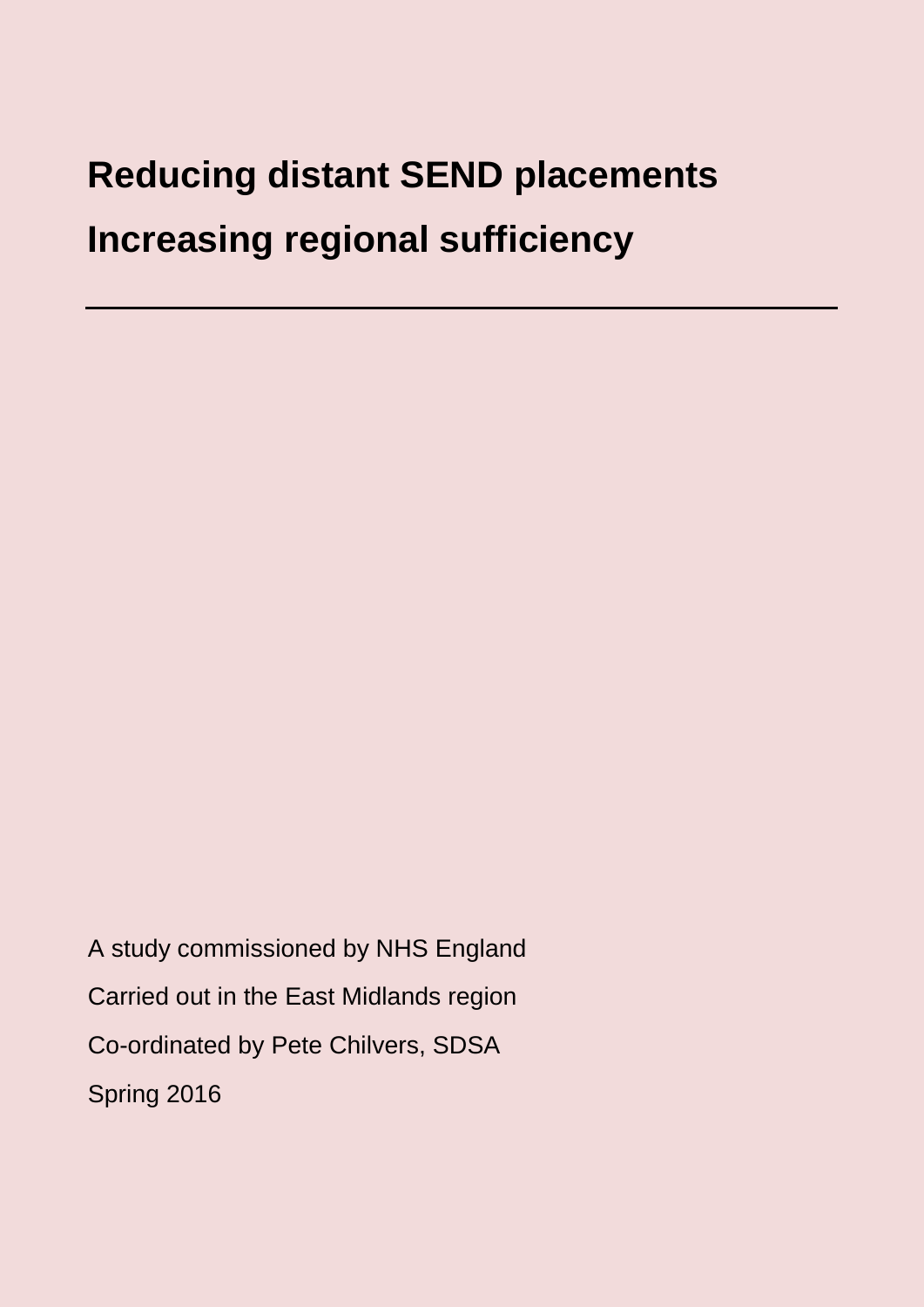#### **Contents**

| Page 2  | <b>Executive Summary</b>                                                                                                                                                                                  |
|---------|-----------------------------------------------------------------------------------------------------------------------------------------------------------------------------------------------------------|
| Page 4  | Actions resulting from this report                                                                                                                                                                        |
| Page 5  | <b>Introduction</b>                                                                                                                                                                                       |
| Page 7  | Chapter 1: Can in-region placements be increased by admitting more pupils<br>with complex SEND conditions to mainstream schools, thus freeing up more<br>spaces in special schools?                       |
| Page 24 | Chapter 2: Can in-region placements be increased by maximising the use of<br>existing places available in state-funded special schools within the region?                                                 |
| Page 34 | Chapter 3: Can in-region placements be increased by developing a regional<br>joint commissioning approach?                                                                                                |
| Page 42 | Chapter 4: Can in-region placements be increased through an increased<br>confidence in a better-articulated health offer that supports local placements?                                                  |
| Page 48 | Chapter 5: Are there some highly complex specialist needs or growing<br>demands that are particularly hard to meet and it seems feasible to consider<br>the development of new schools within the region? |
| Page 50 | <b>Conclusion</b>                                                                                                                                                                                         |
| Page 52 | <b>Appendix: SEND Placement Checklist</b>                                                                                                                                                                 |

#### **Acknowledgments**

This study has been a truly collaborative endeavour by a wide range of partners across the East Midland region. In particular, acknowledgment is made of the key contribution of:

- The Directors of Children's Services for their strategic guidance and for opening doors
- Participating strategic leaders in health and children's services, plus the SEND heads of service
- The local mixed teams of colleagues who contributed so much through the area conversations
- Special School headteachers, of whom over 20% contributed to the study
- Parent contributors, especially the Parent Carer Forums who shared their perspectives
- Sue North at NHS England for her encouragement and support

## **Contact**

For electronic copy of this report or for any related enquiries please contact [peter.chilvers@sdsa.net](mailto:peter.chilvers@sdsa.net)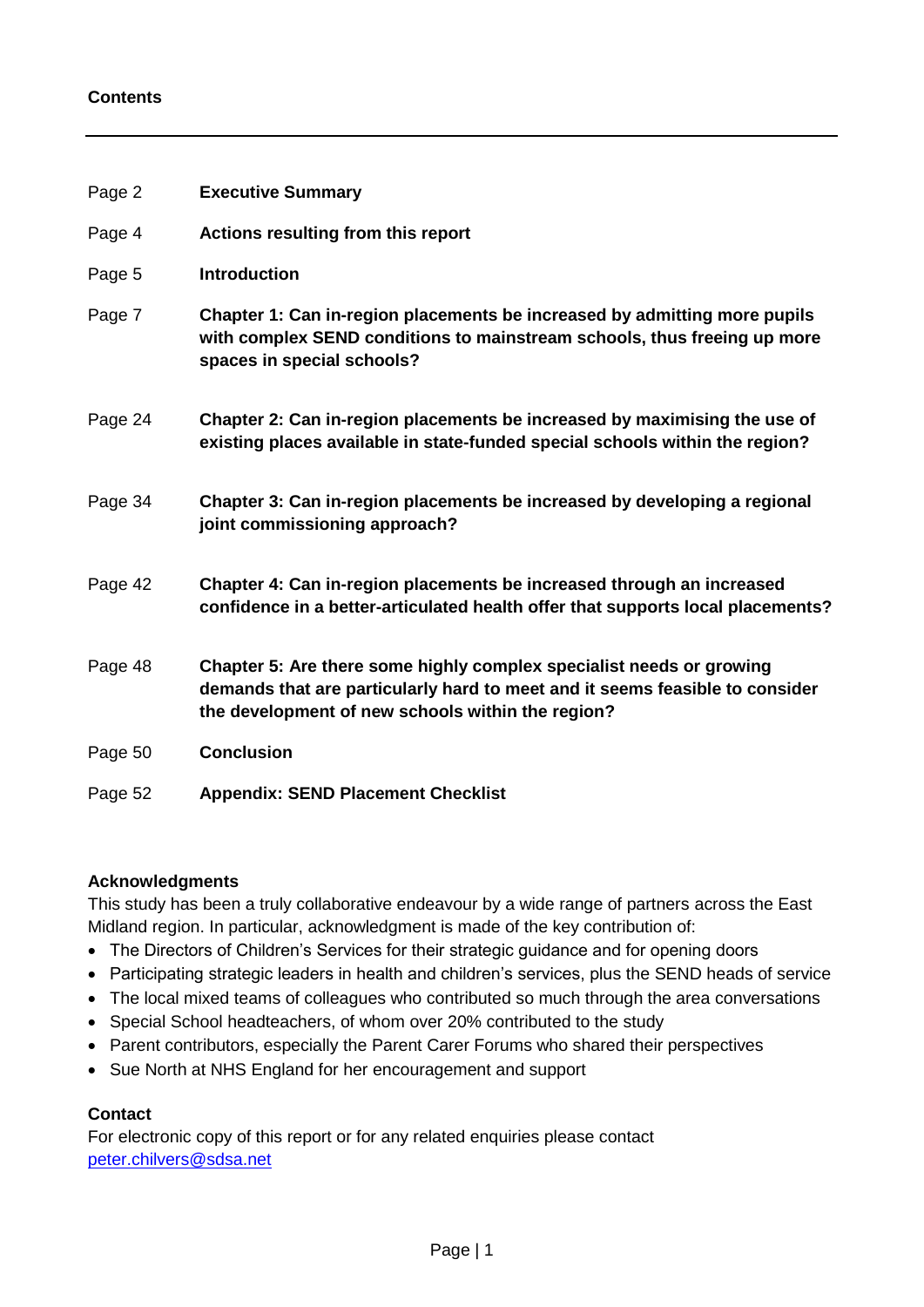#### **Executive Summary**

This study investigates how it might be possible to reduce and eventually eliminate the need to place young people with learning disabilities and/or autism in residential special schools that are far away from the family home. The assumption made in the study is that, in almost every case, it is better for child and family outcomes for placements to be close to their family home.

In the East Midlands region, as defined by the nine local authority areas, there are currently almost 200 children and young people placed in provision outside the region, many of these are over 50 miles from home and almost 30 are over 200 miles away.

There seems to be no single reason for this situation and its explanation is found in a range of policies and practice, sometimes historic. Apart from in a few cases of highly specialised need, most of these placements are made because of insufficient local, state-funded provision.

This study provides an analysis of the situation as it stands, along with a review of some of the existing practice and emerging developments that could inform strategies and action that might increase regional capacity in the future.

A series of investigatory questions was used throughout the study:

- 1. Can in-region placements be increased by admitting more pupils with complex SEND conditions to mainstream schools, thus freeing up more spaces in special schools?
- 2. Can in-region placements be increased by maximising the use of existing places available in state-funded special schools within the region?
- 3. Can in-region placements be increased through an increased confidence in a better-articulated health offer that supports local placements?
- 4. Can in-region placements be increased by developing a regional joint commissioning approach?
- 5. Are there some highly complex specialist needs or growing demands that are particularly hard to meet and it seems feasible to consider the development of new schools within the region?

These questions provided the framework for both the research and field work. The field work included extensive discussions with teams of senior strategic leaders in all nine of the local authority areas, regional groups of associated heads of service including health commissioners, special school headteachers and parent groups.

## **The conclusion of this study is that it is both feasible and achievable to reduce and eventually eliminate the need to place young people with complex SEND conditions in schools that are far away from the family home.**

Across the East Midlands region there is a range of initiatives and developments underway that, if disseminated and then applied within a coherent strategy, could tackle some of the underlying issues and sufficiently increase local capacity.

This will take a concerted effort and determination by the system's leaders, to forge the partnerships required and to tackle some of the forces that seem to impede this aspiration.

One significant partnership that will be fundamental to any improvement in the medium term will be that between the local authorities and academies. As things stand, both partners have some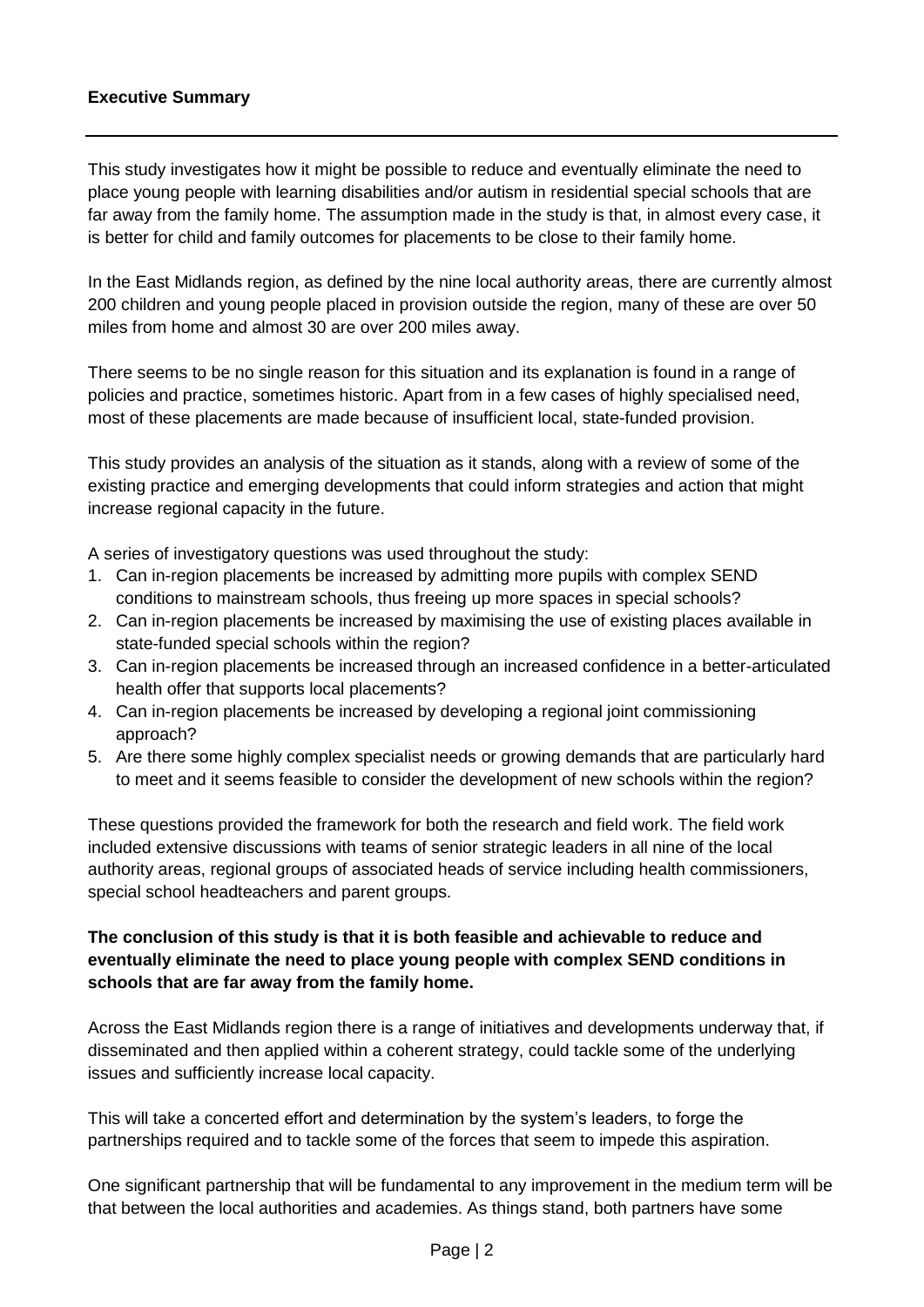admissions responsibilities and the local authority also has over-arching statutory responsibility for vulnerable young people, including some key universal SEND duties. Across the rapidly changing school landscape there are already some instances where these partners are debating the exclusion of students with complex needs and anecdotally there are some alarming increases in exclusion from academies that would appear to fly in the face of student, family and community interest. Local authority colleagues do not seem, as yet, to have the necessary policies and procedures to exercise their statutory duty sufficiently within this partnership and this is becoming an area of growing concern.

The strongest voice within this study however is the plea from parents for change. The accounts of their resilience and determination in striving for better solutions for their children, sometimes battling against a system that can feel impenetrable, are a heartfelt reminder of our joint moral obligation to seek the very best outcomes for some of our most vulnerable young people.

"The experience of having to continually fight a system that doesn't really know my child is draining and ends up damaging us as a family. Individually all the people we need to work with are very kind and want to help, but they work in a system that seems to sometimes actually work against my child's interest. At times it gets so wearing that we just feel like giving up and taking the easiest option provided." (Family of a child with complex needs)

A definition: For the sake of this study, the phrase 'complex SEND' is used interchangeably with terminology referring EHCP and Statements, i.e. those children and young people who have the most significant levels of special need and whose education, health and care is described, assessed and commissioned through a statutory process, previously described as statementing and more recently enshrined within Education, Health and Care Plans. Generally speaking this is usually 1.5% – 3% of the overall child population.

A limitation: This study has only looked at arrangement for children and young people of compulsory school ages 5-16, with just occasional references to post 16. However, it is acknowledged and recognised throughout this work, particularly the field visits, that another study is needed for post 16 and the transition into adulthood, which is potentially even more strategically important.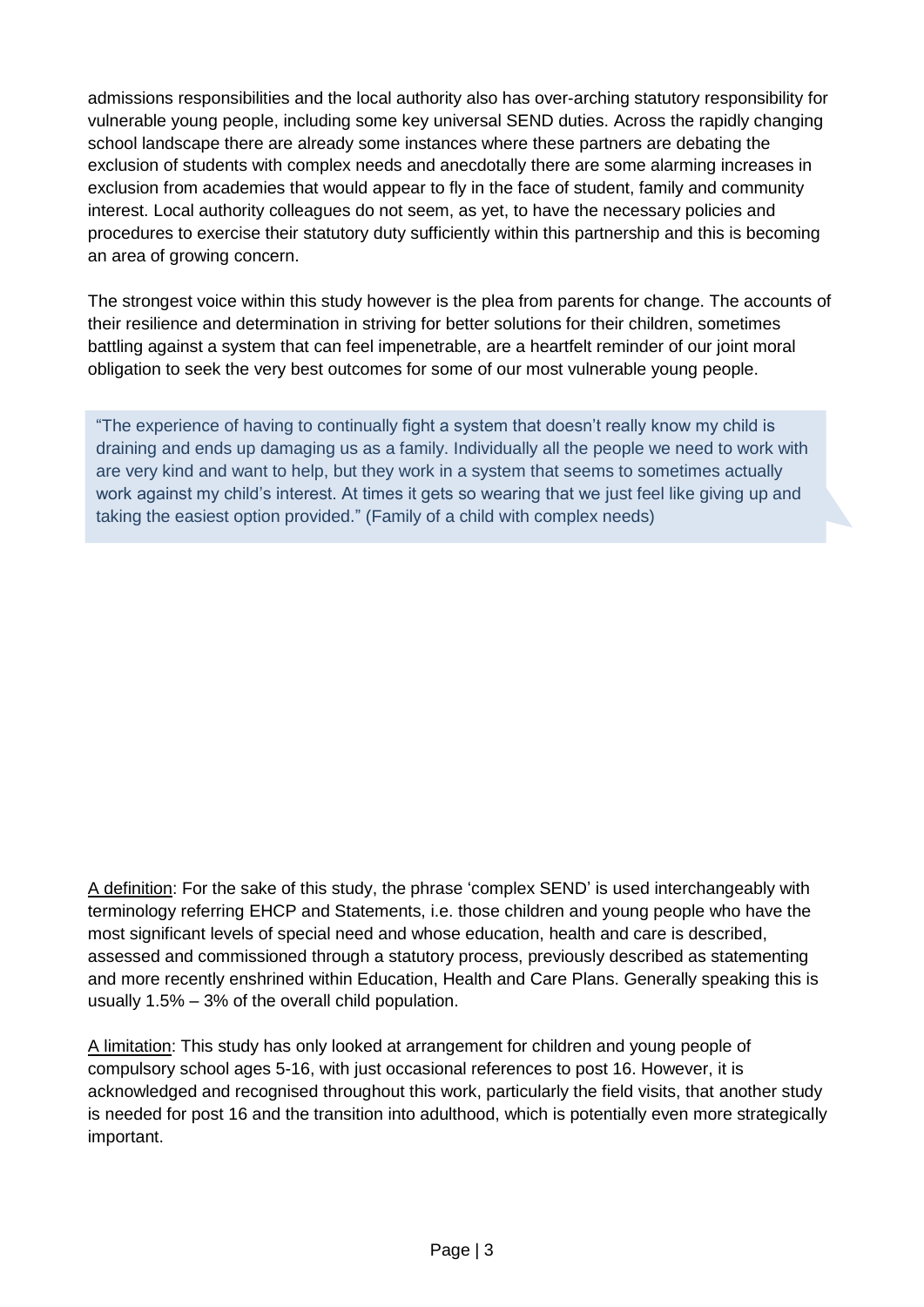The East Midlands group of Directors of Children's Services (DCS) have received and welcomed this report. They are encouraged that NHS England is acknowledging the report in national dissemination and that the DfE is using it to inform planning for future SEND investment.

It is recognised that this topic is fundamentally defined by local histories of policy and funding decisions and that every local area therefore acts within a different context. It is unlikely therefore that there will be 'solutions' that are applicable across wide geographical areas. However, what this report does is to illuminate and analyse some of this prevailing context, to enable each local area to identify where best to place its focus. Following this report, the actions summarised below are underway in the East Midlands region.

#### SEND Placement Checklist

To support each local area to review its local context, Appendix A (p52) is supplied to highlight the breadth of issues that underpin SEND placement practice and sufficiency. Local Authorities in particular are encouraged to use this review tool to select where best to place local effort and resource.

## SEND Peer Challenge

The East Midlands region has a strong tradition of using regional peer challenge to support local improvement. In order to strengthen practice across the region and to prepare for inspection, a programme of SEND Peer Challenge is being implemented. Commencing in autumn 2016 this scheme will involve colleagues from education, social care and health, along with representatives of Parent Carer Forums, working in mixed groups to review practice across the region.

#### EHCP Concordat

A regional concordat is being developed with the intention of embedding the specific recommendations relating to health (commissioner/provider) contributions within a more farreaching agreement on EHCPs – e.g. attendance at and contribution to EHCP reviews.

## SEND Transport

School travel sits at the heart of many SEND issues, both in terms of local expectations around placements as well as increasing cost pressures. The region's Local Authorities are consequently collaborating through a series of workshops and potential spin-off projects to address some of the priority transport themes.

#### SEND Placement Framework Contract

Independent non-maintained special schools remain a important part of the provision mapping for complex SEND. In order to exercise a suitable degree of oversight and management of price and quality, a business case is being developed for a regional SEND framework as an extension of existing purchasing arrangements for independent fostering and residential placements.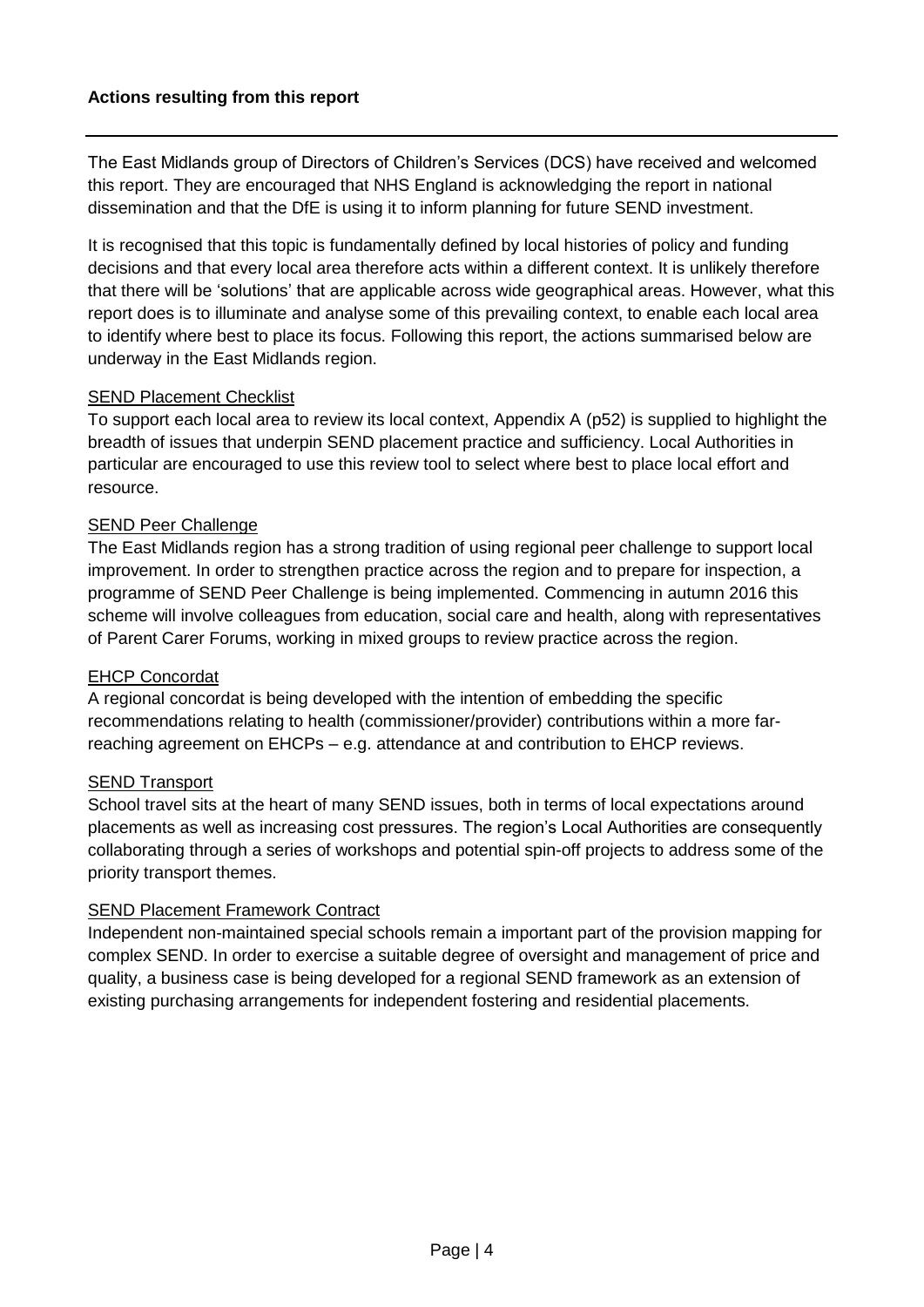#### **Introduction**

SEND policy and practice is rightly highly personalised so that each case is decided upon the specific needs of the individual child or young person. The parents of children with complex SEND conditions consequently play a vital role to represent and champion their child's needs and interests and to navigate their way through the complexities of the education, health and sometimes social care systems. National policy recognises this role and has created a system where, at some key points, the voice of the parent can even have primacy.

As individual cases aggregate within a geographical area, the employees working at a system level seek to establish policies, procedure and practices that can operate effectively to meet the collective needs and maximise outcomes, while also seeking to balance equity, efficiency and ensuring legal compliance. However because the situation is needs-driven it is difficult to manage or contain by strict adherence to any particular policy or quota. As a consequence, what results is a system that tries to be ethically responsive to individual needs while also operating within equitable policy and a financial envelope.

Inevitably from time to time compromise is required and difficult decisions are made as the system can't always fully accommodate every individual need. This study is focussed upon this space, i.e. where compromise decisions have been required and young people are placed in settings that can't satisfy all factors, e.g. the preferred characteristics of the provision, the geographical location, the costs and the family context.

The way that these factors are balanced, plus the potential dominance of any single factor in the local decision making process, starts to shape the picture such that patterns start to emerge. Within any local authority area these patterns reflect the local demography, policy choices and the ethos of the school system. This study reflects some of this in-region variation.

When aggregated to a regional level, an even bigger picture emerges. This regional picture is not a consequence of a planned policy, as SEND is not managed at a regional level, but in a period of positive regional relationships, it can point to some potential collaboration that could enhance local SEND policy and provision.

Within the East Midlands region there are just over 102,000 children and young people identified by the education system as having significant special needs or disability. Of these, over 84,000 are judged to have a level of need that can be reasonably and feasibly met by their school setting, working in partnership with their local support services and utilising delegated funds, termed SEND Support.

Almost 18,000 children and young people are judged to have more complex needs that require a more robust assessment and plan to meet their significant education, care and health needs, and will require more specialist provision and additional finance, termed EHCP/Statement.

The school destinations of these 18,000 children are varied.

- In some areas over 75% attend local mainstream schools, while in others this is below 25%.
- In some areas almost 80% attend a special school, while in others 20% or less do so.
- In some areas, the local authority 'goes to the market' to purchase places in independent nonmaintained special schools for 14%, while others do so for fewer than 4%.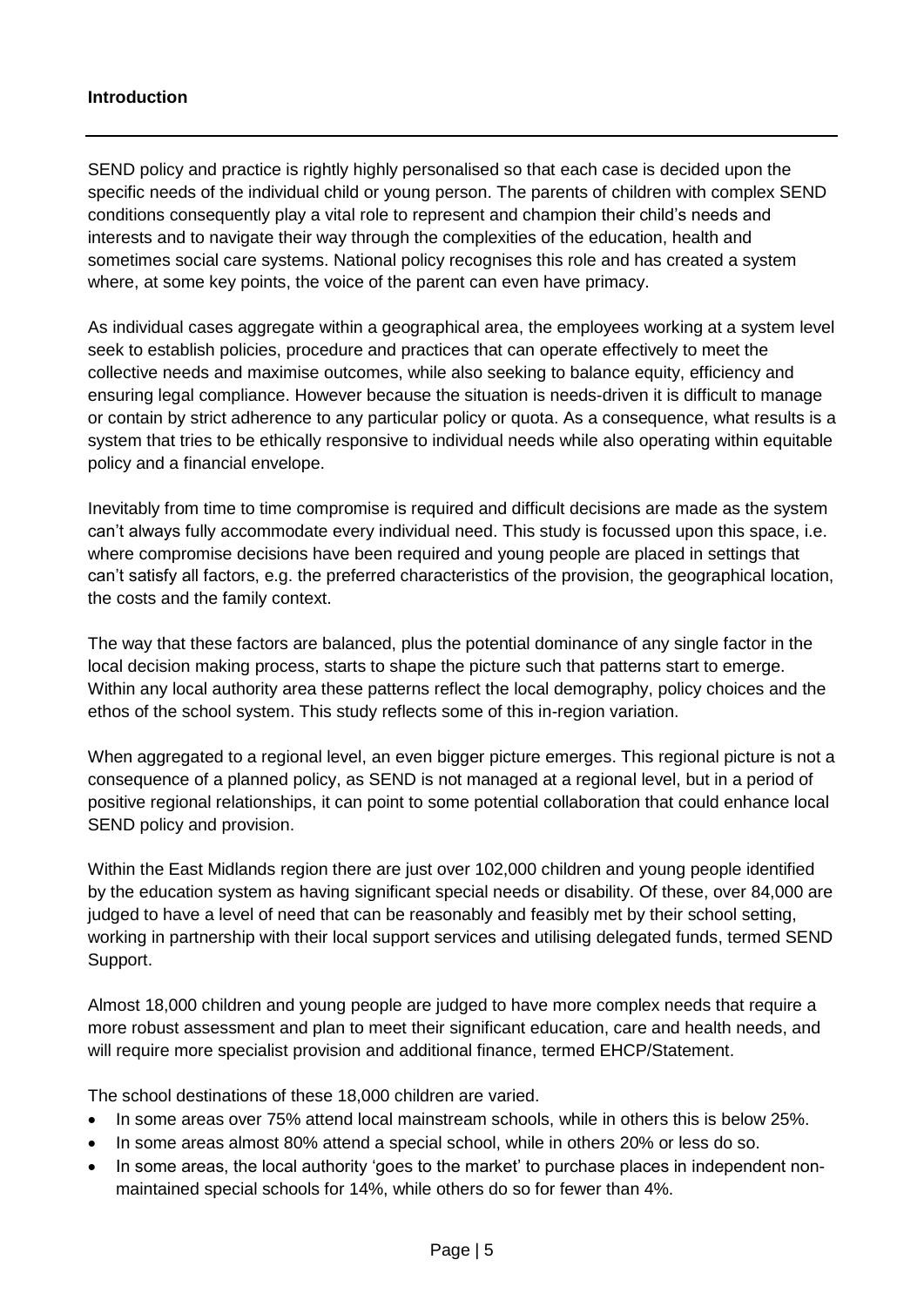It could be argued that none of this is necessarily 'right' or 'wrong', so long as needs are being met and equitable and affordable policies are maintained. However, when aggregated across the region, around 1,100 school places are being purchased in the independent sector of which 200 are outside the East Midlands region (which *could* still be nearby) but almost 100 children with the most complex needs are placed in settings that are a long distance from their family home and community. Example locations include Newcastle, Cumbria, Somerset, Bournemouth, Wales, Exeter, Kent, Lancashire, Yorkshire and Berkshire.

It is the commonly held view by all who have contributed to this study that any steps to improve this situation should and must be taken. While it might well be important to maintain the stability of young people in their existing placements, it is more important that capacity is created within the region to reduce and ideally eliminate the on-going need to place at distance in the future.

In purely statistical terms it can be argued that the region already has sufficient places in its special schools. Yet a situation has evolved over time that leads to over 1,000 additional places being purchased, and very rarely it seems on the basis of a specialist need.

To this end, this study investigates a series of questions that are built upon the following logic: If more children with complex SEND needs are educated in a mainstream school, ideally their local community school, then more places are available in special schools for those with more significant needs and fewer places are required in non-maintained schools and especially those far away.

While seemingly obvious and a little simplistic, this study investigates this logic to further unravel some of the reasons and forces at play that cause it not to work for so many children, families and budget holders.

"So often we are made to feel that 'we' are the problem"

"The message we hear so often is that this is all happening because of the failure of the parents in some way"

"What are we expected to do, what choices do we have, when my child says 'please don't make me go back into that classroom, I'd rather die'? We simply have to fight their corner." (Contributors at a Parent Carer Forum)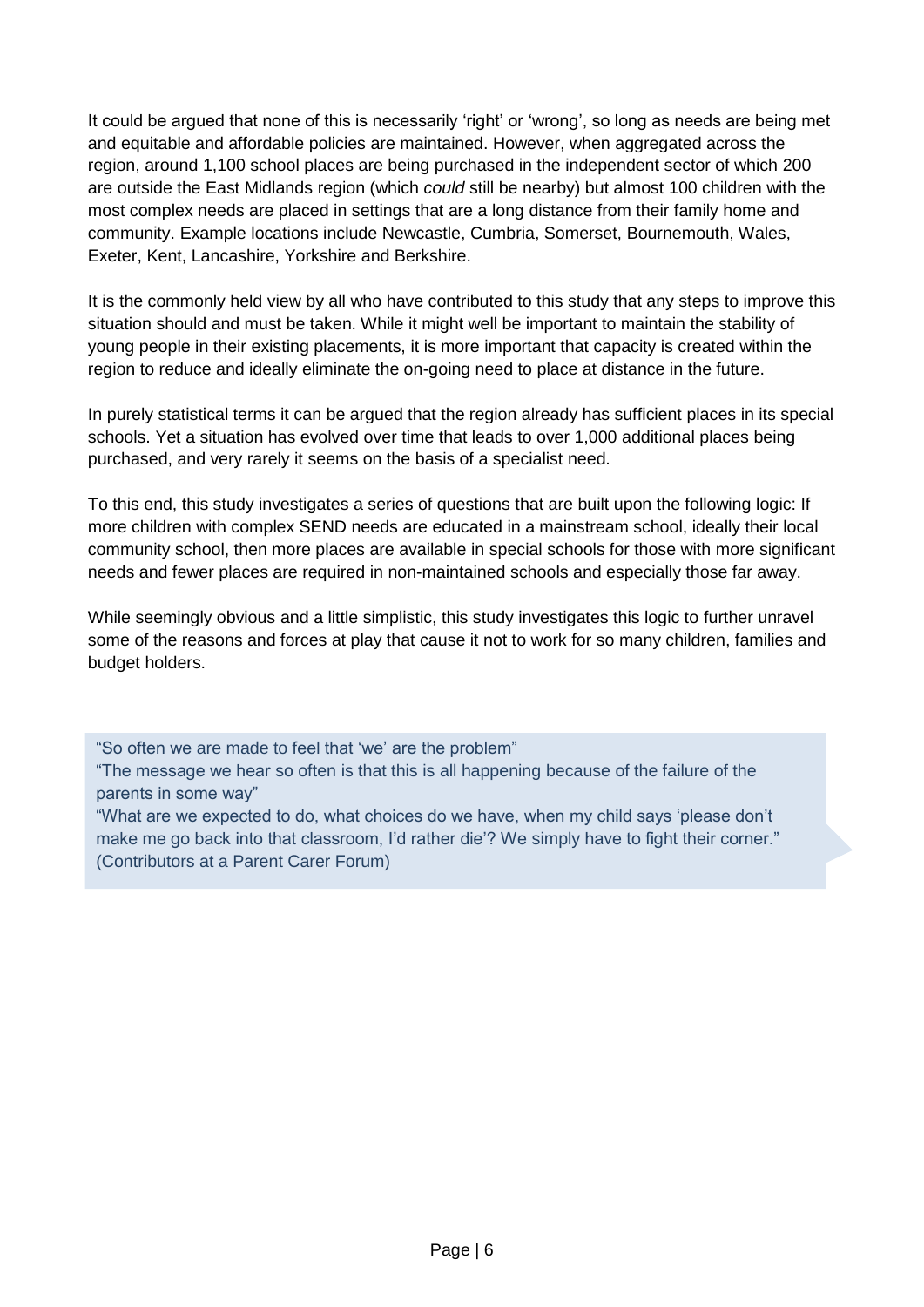**Chapter 1: Can in-region placements be increased by admitting more pupils with complex SEND conditions to mainstream schools, thus freeing up more spaces in special schools?** 

The assumption behind this chapter's question is that there is the potential for mainstream schools to admit more pupils with complex SEND conditions or, as seems to be starting to occur, to exclude fewer. To explore this assumption and the question in sufficient detail it is first required to understand some of the background and contextual features.

At the most basic level the definitions and thresholds for SEND identification have a degree of local determination by schools, individually and collectively, sometimes bound by local authority policy agreements. Although there is a legal definition (i.e. the term 'special educational needs' refers to children who have learning difficulties or disabilities that make it harder for them to learn than most children of the same age), this is subject to a degree of local interpretation. Many children, maybe most, will have special needs of some kind at some time during their education.

Schools work with pupils identified with SEND (and their families) through a 'graduated approach' by which they should be able to access help through their school to meet their needs. In schools' data returns, two levels of SEND identification are reported

#### **SEND Support**

This stage is characterised by

- Substantial intervention which is required to enable the child or young person to be engaged in learning
- Significant amounts of resource from the educational setting
- Outcomes which have been agreed through a process of collaboration and discussion
- A personalised programme of support is devised and reviewed and adjusted frequently with close child and/or parental involvement.

## EHCP, formerly known as an SEN Statement

An Education, Health and Care Plan is developed for children and young people who need more support than is available through SEND Support (above) to meet their needs. The EHCP is a legal document that sets out the detail of a child or young person's needs, the support that they need to achieve specified outcomes and how health and social care services will work alongside schools in partnership with the parents and young person to support the delivery of the Plan. It must also include the views and aspirations of the child or young person and their parents.

The total number of children and young people overall categorised in these two levels of need, i.e. both SEND Support and EHCP, in the population of the East Midlands region is just over 102,000, an average of 14.7%. The variation in overall SEND levels between the schools in each of the nine local authority areas is 12 – 17%.

Nationally the range varies from 10% to over 20% with a national average of 15.7%

Each column in Figure 1 overleaf depicts one of the 152 local authority areas nationally. Highlighted in red are the nine areas of the East Midlands.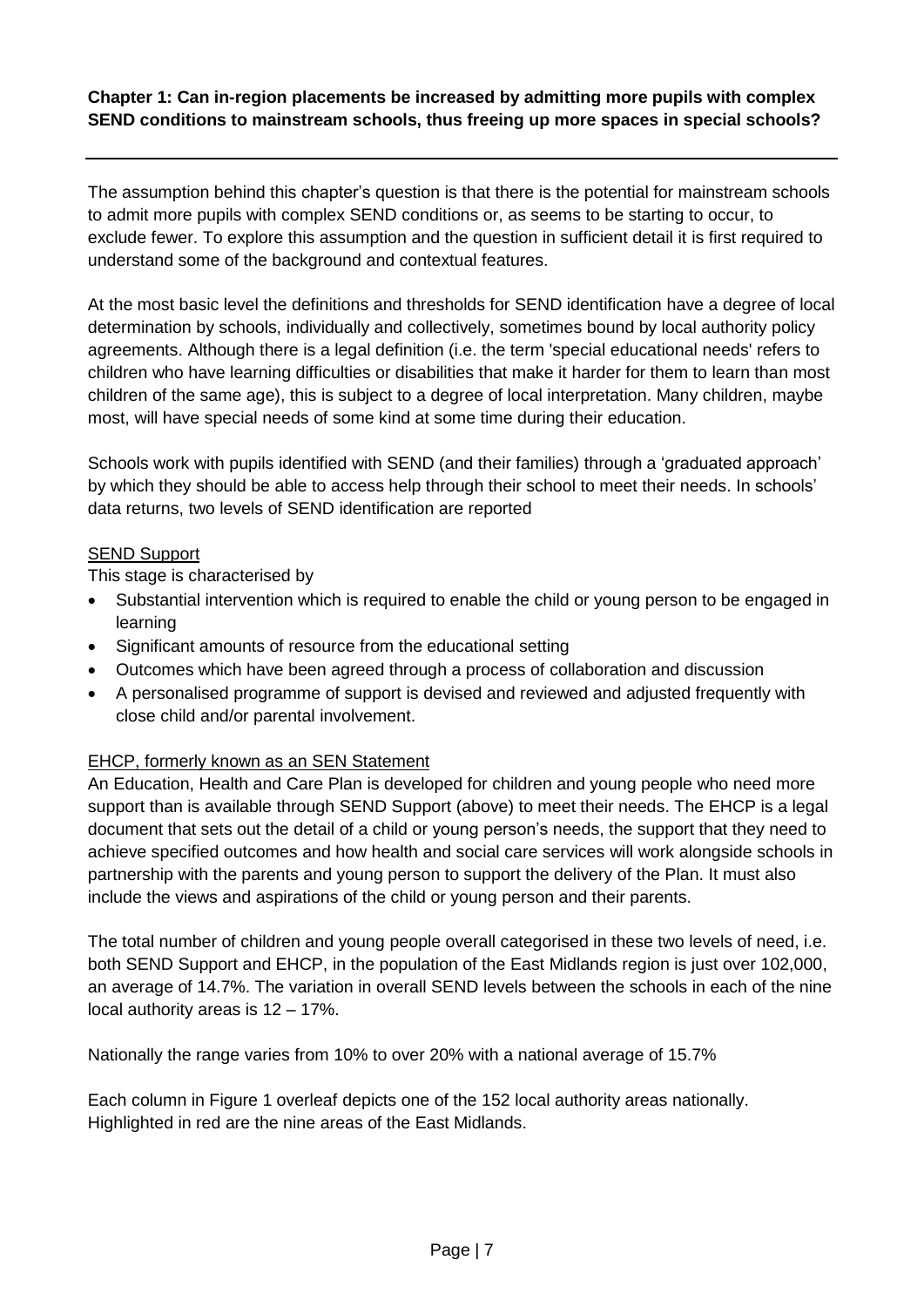

Figure 1. Percentage levels of overall SEND (EHCP & SEND Support) by local authority area

# Why is there such variation?

The early stages of SEND identification are generally school-initiated. Although subject to policy guidelines and touched upon in inspection, levels of identification will always be subject to some variation. For example some schools, especially small schools of which there is a high percentage in the East Midlands, often take a highly personalised approach to provision planning for *all* pupils, so might not attribute SEND designation as often as it doesn't proffer any particular advantage.

Some types of variation are inevitable, and not necessarily undesirable. Schools and local authorities will approach their population of children in different ways responding to local needs and circumstances. Whilst local variation may sometimes be negatively characterised as a postcode lottery, it may equally be more positively described as responding to local circumstances. Local variation is clearly undesirable, however, if it reflects unmet need and inequities in access to, and level of, services.

Several of the nine local authorities in the region report that levels of identification have reduced by as much as 4% in recent years with the introduction of the graduated response and other local work. Northamptonshire specifically points to some policy work they have carried out over recent years to 'educate' schools about thresholds, identification and a graduated response that doesn't see headteachers and parents thinking that the only way to secure additional resources to support a child is by accelerating their case to 'higher' categories.

A few of the local authorities, with their Schools' Forums, have also introduced arrangements for High Level Need funding that enables schools to obtain extra resources to support the local development of their graduated response. This enhances the delegated funds that are already included as a nominal item in schools' budgets for their work at the SEND Support stage and is being found to enable more pupils with greater complexity to be supported in their mainstream settings. In particular, the greatest impact of this policy seems to be felt in areas where locality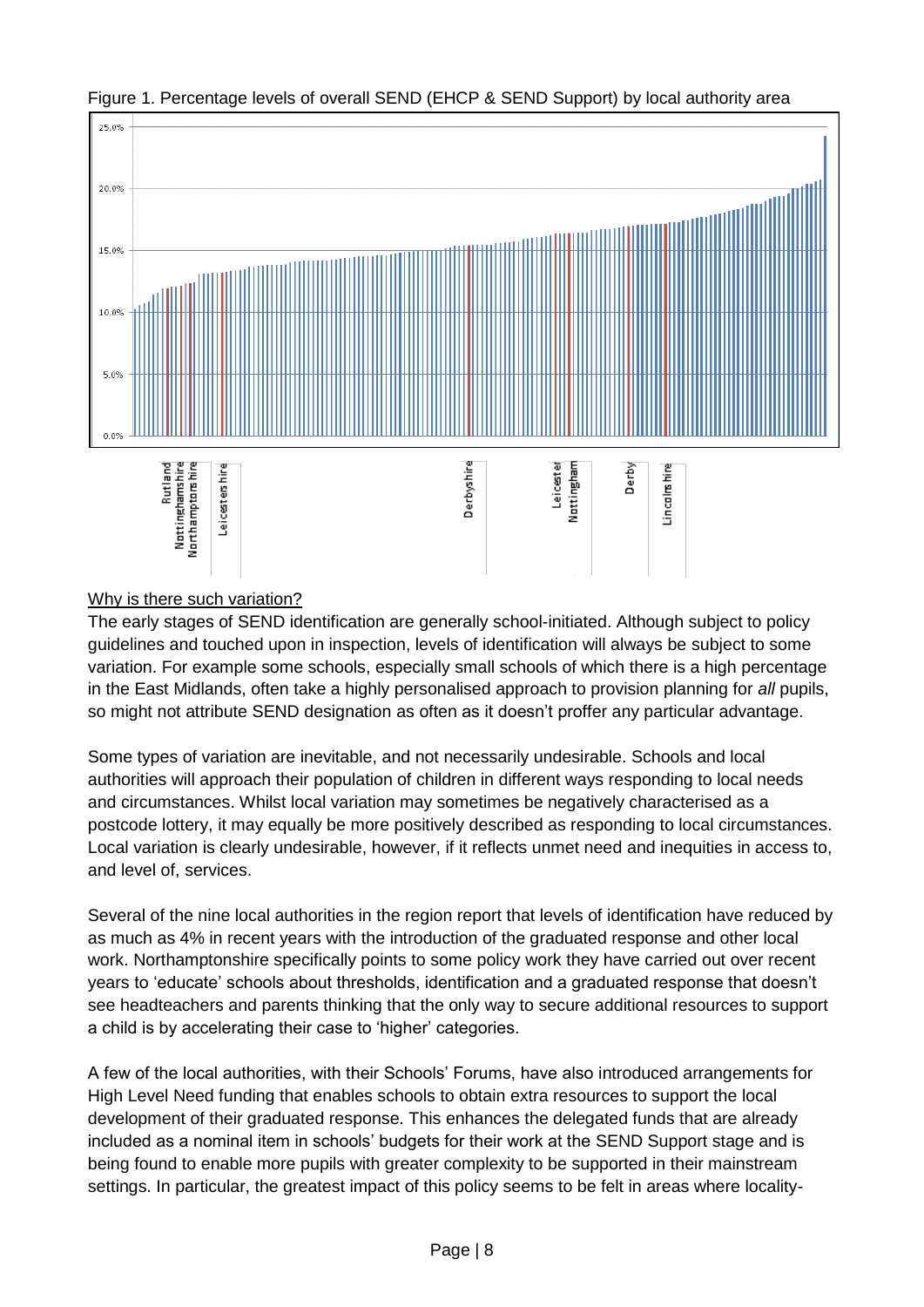based groups of headteachers and school leaders play the decision making role around the distribution of these funds.

Nationally, there is a moderately significant correlation (0.5) between these levels of overall SEND and poverty/deprivation as recorded by the LA IDACI measure, so it is to be expected that the three city areas of Nottingham, Derby and Leicester might be average or above. Colleagues in these cities identify a strong link between SEND and demography/poverty and refute and resist strongly any suggestions that identification levels could be lower, citing the resultant risk of schools 'missing children'.

Another potential impact upon levels of SEND identification derives from recent trends in migration into the region. Areas where there has been a major influx of recent migrants from Eastern Europe are reporting that a far higher proportion of these new arrivals display significant SEND needs. This is not always immediately apparent due to language and acclimatisation issues, and may be attributable to poor access to schooling before migration, but nevertheless it is starting to make significant demands upon SEND resources.

Generally speaking however, the relativity in the definition of SEND ('*make it harder for them to learn than most children'*) means that schools will always tend to initially identify SEND with reference to their current cohort and their experience.

Significant differences in levels of SEND identification from two similar areas must therefore be attributable to contextual features of those schools and the system in which they operate. For example it can't be said that Lincolnshire is so different from Nottinghamshire (indeed they share a border and have very similar IDACI scores) that from a very similar size population Lincolnshire schools categorise 4,000 more pupils as overall SEND than Nottinghamshire.

The nuanced reasons for this are well beyond the scope of this study but probably need to be understood to explain something about the culture of educational leadership and the history of schools' provision planning for children. The type of influencing factors identified through this study include:

- a strong ethos of inclusion
- strong and effective multi-agency working
- commitment and strong leadership
- effective partnerships with all key stakeholders
- an adequate number of skilled staff at all levels.

This is potentially important as these contextual factors are likely to be ones that come into play and potentially affect the extent to which future local solutions might be found in trying to increase levels of complex SEND in mainstream schools.

This study is *not* suggesting or implying that levels are too high or too low in any particular area. Whether reduction is 'good' or 'bad' is a debatable point:

- a) If the % levels are very low, it could be an indicator that pupils needs are not being identified and addressed, or it might be that schools are taking such a personalised approach to all children that the 'label' is not used.
- b) If the % levels are very high, it could be an indicator of a system in which the currency of the identification holds particular utilitarian value, or it might be that schools hold a poor understanding of definitions and thresholds.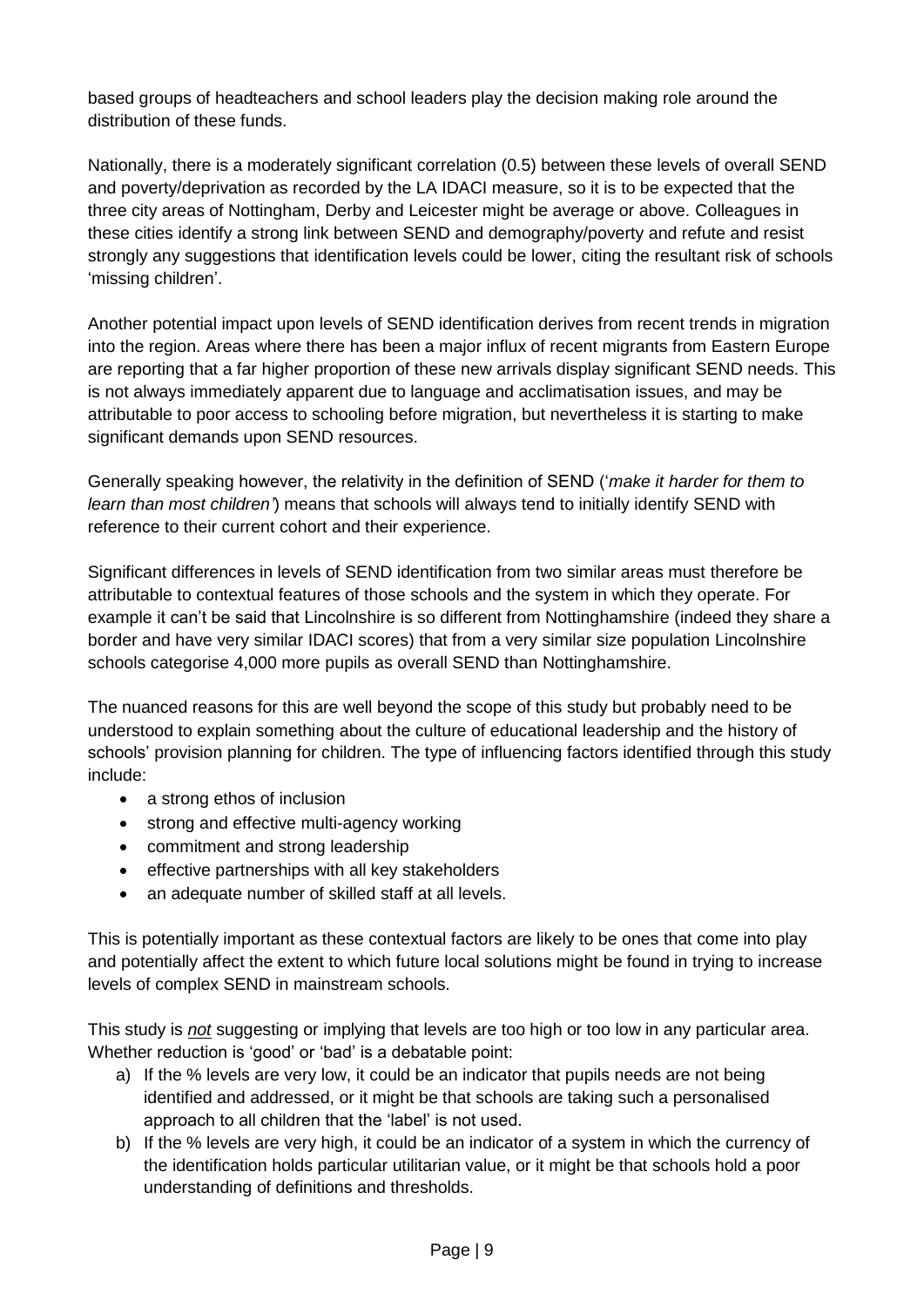The point being made is that mainstream schools work within historically-established cultures and policy environments in which collective ways of working evolve over time. The extent to which they might be ready, willing and able to admit more pupils with complex SEND conditions will be, in part, a function of these cultures and any leaders of such changes will need to be cognisant of that context.

#### Levels of EHCP/Statements

As described, within the total SEND population a smaller group of children and young people have more complex needs and require an EHCP/Statement to describe, assess and monitor their needs and to outline the most suitable arrangements for education, health and care.

Whereas SEND Support categorisation can be subject to a degree of local determination within each school, the categorisation of EHCP is subject to a policy managed through the local authority. Although still subject to the 'demand pressures' that might come from families and schools, the level of ENCP is a much closer reflection of area-wide, strategic policy at work.

In the region the range of the rates of children with EHCP/Statements as a proportion of the total child population is 1.3% - 3.5%, with a regional average of 2.6%.

Nationally the range is from around 0.9% to 4.8%, with an average of 2.8%.

Each column in Figure 2 depicts one of the 152 local authority areas nationally. Highlighted in red are the nine areas of the East Midlands.



## Figure 2. Percentage levels of EHCP in the total child population by local authority area

These data raise some interesting questions and comparisons. Three local authority areas in particular stand out, particularly in contrast with the charts in Figures 1 and 2.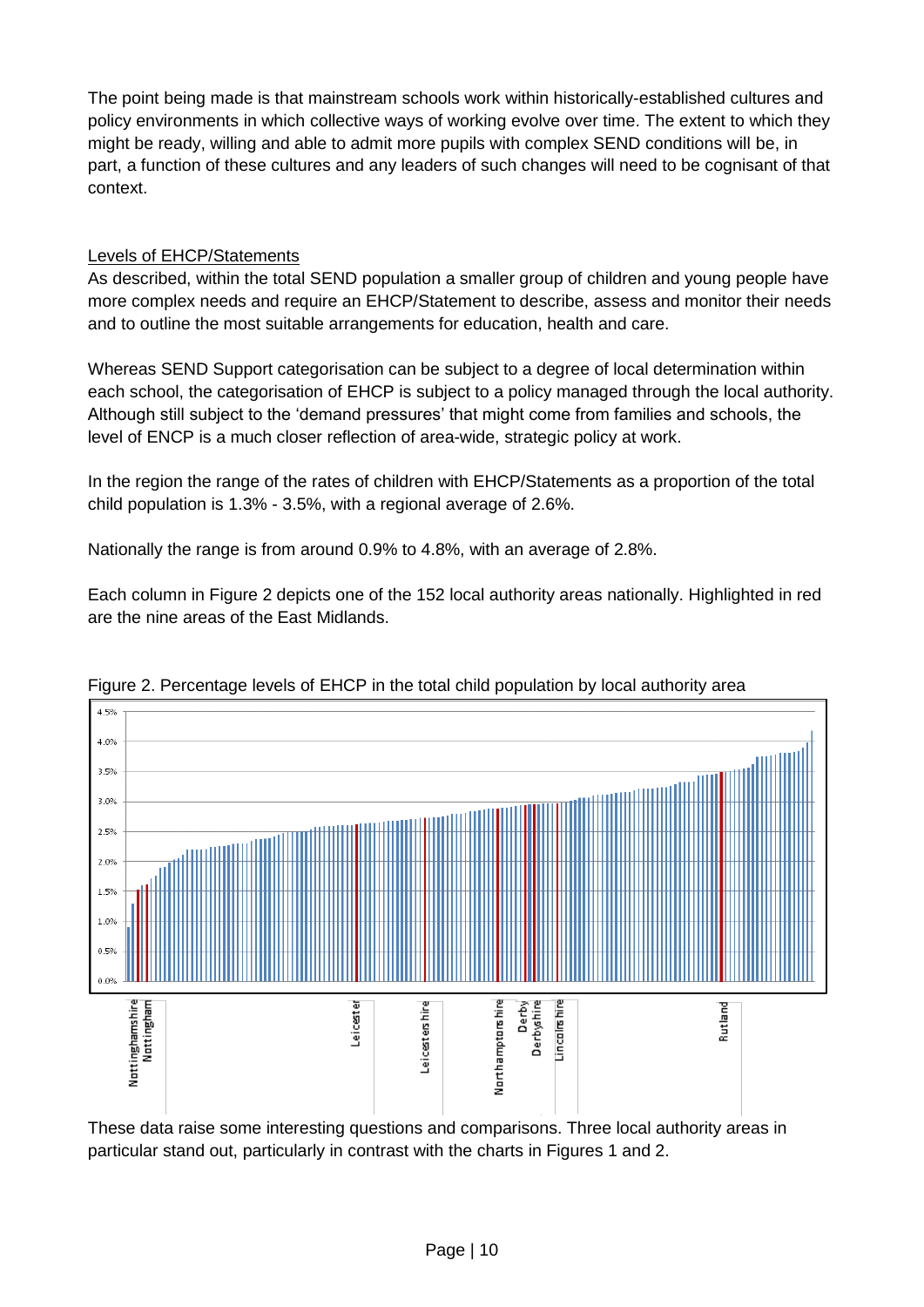- Rutland's relative position has shifted from being the  $8<sup>th</sup>$  lowest area nationally in terms of SEND overall to featuring in the upper quartile when it comes to EHCP rates
- Nottingham City area's relative position has shifted from an above average position in terms of SEND overall to featuring in the lowest 5 areas nationally when it comes to EHCP rates
- Nottinghamshire area features in both charts in the lowest decile for both SEND overall and EHCP rates

Some contextual analysis of these data follows shortly, but it is first worth looking at the proportional levels of EHCP/Statements within the overall SEND population for each of the region's nine local authority areas.



Figure 3. EHCP and SEND Support rates as proportions and ratios

Expressed in simple terms Figure 3 illustrates, for example

- That for every 1 pupil in Nottingham with an EHCP there will be 10 receiving SEND Support
- That for every 1 pupil in Leicestershire or Derbyshire with an EHCP there will be about 5 receiving SEND Support
- That for every 1 pupil in Rutland with an EHCP there will be 3-4 receiving SEND Support

Given that the levels of EHCP are a controllable variable, there is an argument that suggests that if fewer EHCPs were issued, then mainstream schools would continue to work with those pupils at the SEND Support stage and there would be less 'upward' demand in the system that leads to the special schools all being full and 1,100 pupils being placed in independent non maintained schools.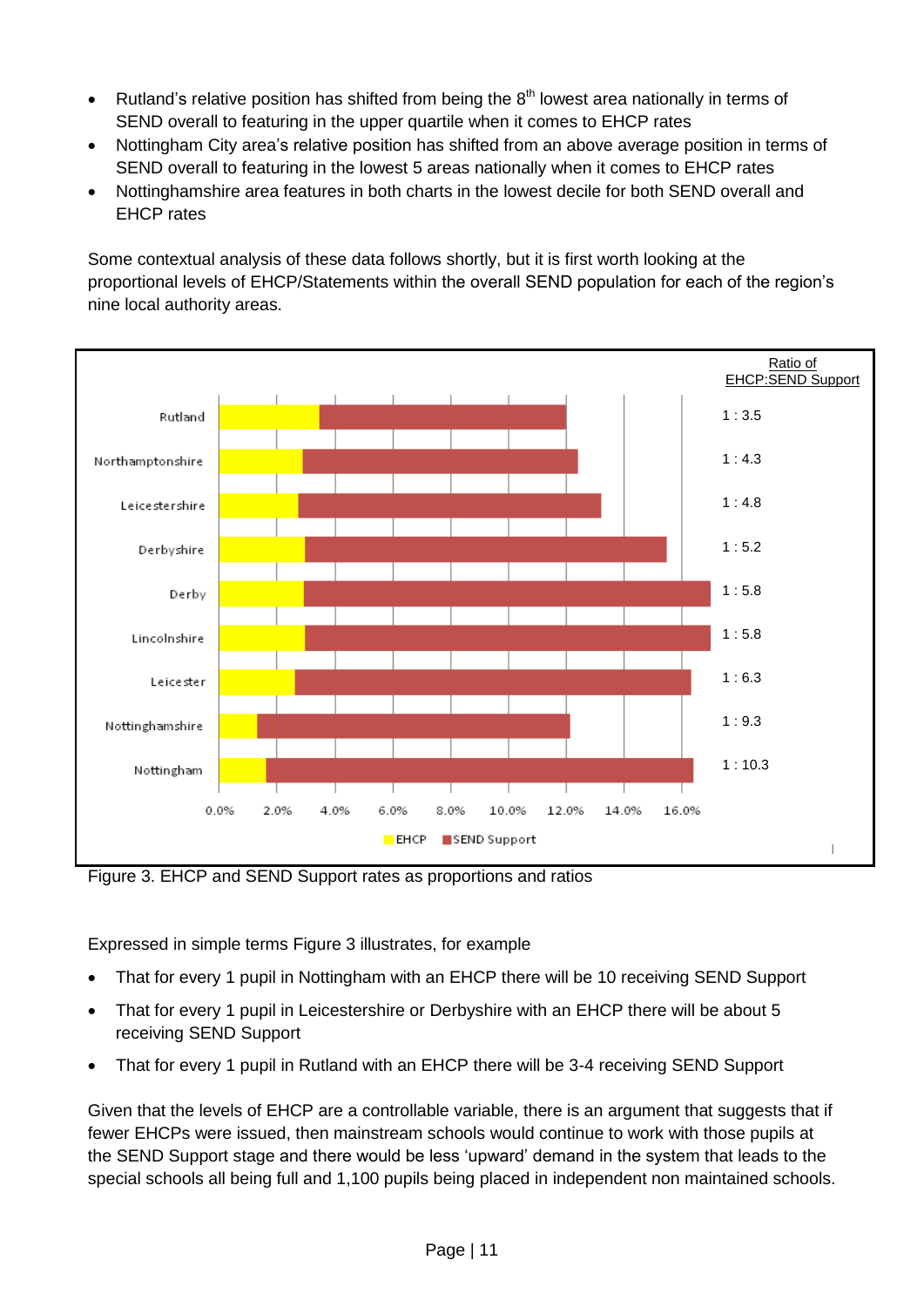The effect of the seven local authority areas in the East Midlands that are not already in the lowest quartile reducing their EHCP levels by 1% would change numbers by around 800.

The effect of all local authority areas working to a 1 in 10 ratio would reduce EHCP numbers by more than 7,500.

Once again though, this study is not recommending this as a universal policy direction but, especially in areas with the higher rates of EHCP within their child SEND population it would seem to be an important factor to consider.

These differences in EHCP rates significantly affect the nature of schools, the pattern of placements and the options for change in each local authority area when considering the potential for mainstream schools to admit more pupils with complex SEND conditions.

## Recent history of EHCP/Statements

Recent years have seen the introduction of new SEND Codes of Practice introducing the graduated response and EHCPs. Given these quite substantial policy changes, Figure 4 shows the 5-10 year trend of EHCP/Statement levels.

NB. Not featured in this chart is the most recent 2015/16 spike being reported across the region in the number of in EHCP referrals, variously between 10-20%. Although not yet necessarily coming through as approved EHCPs this is creating another upward pressure in the system. It is being attributed anecdotally to the greater complexity of the EU migrant population, parental awareness of the new EHCP policy, higher expectations of service within the community and just generally increasing levels of need and higher survival rates.



Figure 4: Recent trends in EHCP/Statements levels

Apart from the 'outliers' (Nottingham, Nottinghamshire and Rutland) Figure 4 shows a definite convergence of rates towards  $2.5 - 3.0\%$ , bringing these six areas very close to national trends.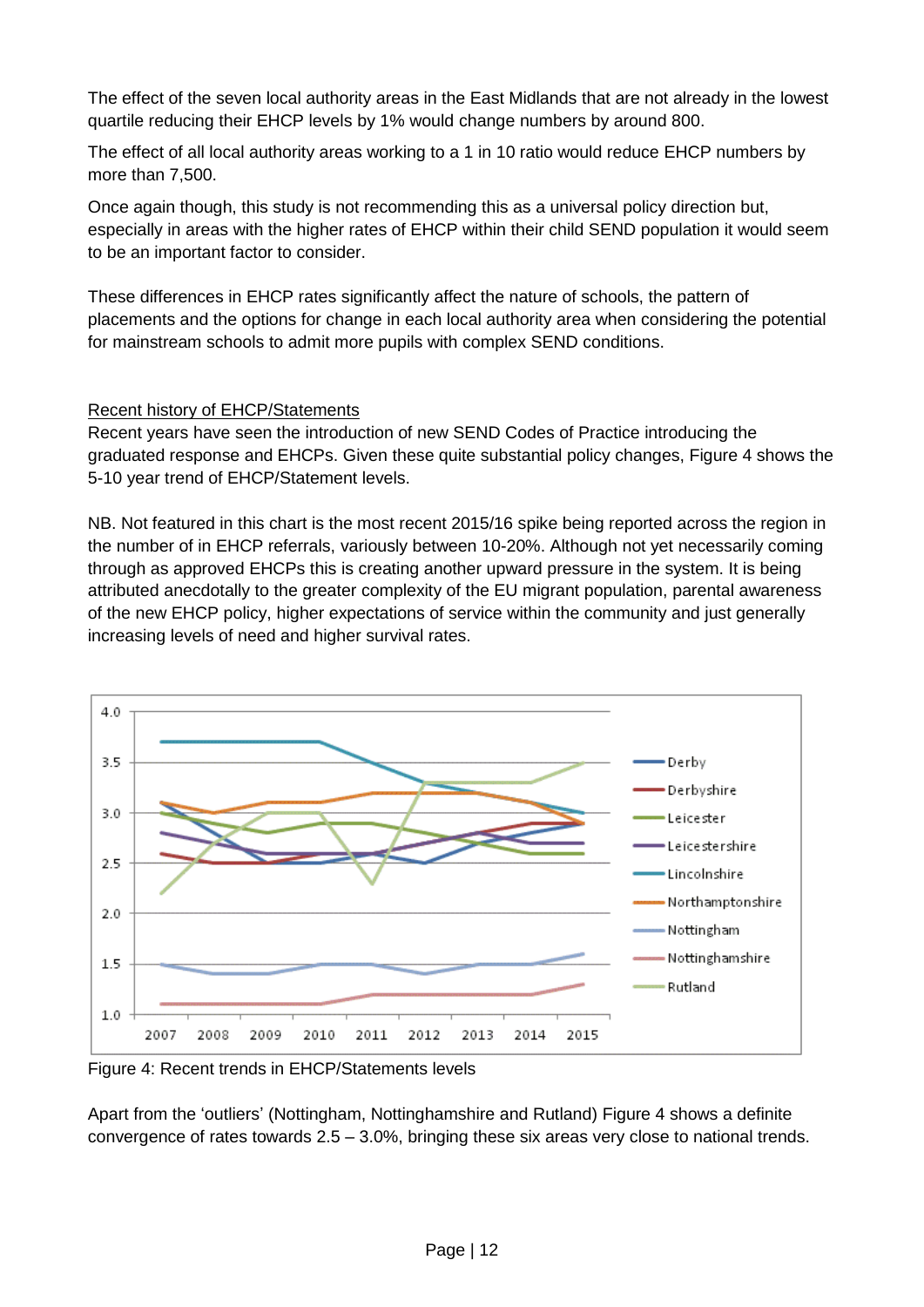The data represented in Figures 2, 3 and 4 present an important perspective on the policy backdrop to the situation that ultimately leads to distant SEND placements. In this type of exercise there is often a tendency to ignore or discard the outliers and assert that 'normal' is what the majority are doing. However, in the context of this study there are some key points to understand and potentially learn from the outliers.

Nottingham and Nottinghamshire attribute the marked difference in their levels of EHCPs to the long-term arrangements they have developed over 20 years with their schools. They also point to sustained strong political leadership and consistency of policy teams as important underpinning factors. In their policies, started before local government re-organisation when they were a combined authority, significant areas of SEND responsibility, decision-making and resources were delegated out to local families of schools.

This has developed a way of working where schools look to develop local solutions and innovations, e.g. Family of Schools Panels and Family SENCo. This leads to groups of schools working together and being able to act quickly, intervene early and just get on with securing the services they require. Unlike most other areas, their schools see less need for high levels of identification or assessment as a required step to access services as they can just do this anyway through their 20 year tradition of a graduated response. Where a Family of Schools can't meet needs from these delegated arrangements, they can then bid to a High Level Needs fund, held centrally for schools, still pre-EHCP. These delegated arrangements have been especially effective for primary schools, slightly less so for secondary.

As a result, colleagues in Nottingham and Nottinghamshire assert that their mainstream schools are routinely managing greater complexity already. The low levels of EHCPs are not because the central teams have maintained a quota or held to a high threshold, it is rather that their schools refer fewer children for the statutory stage as they are accustomed and equipped to meet quite complex needs themselves. This then has a knock-on effect for the work of special schools.

"I was pleased that my child was given a place in our local mainstream primary school. It made good sense to be with her local friends. It started okay in the infant classes and she made some good progress but as she went through the juniors things gradually went from bad to worse. Because it was clear to them that she probably wasn't going to achieve much in her SATs they seemed to stop bothering with her learning and the progress just stopped. She got the same grade in Yr 5 as she did in Yr 2. The worst was Yr 6 when they started sending her out of the class for long periods, sometimes as much as half the week, or sending her to be with the 'little ones' in Reception. We decided to send her to special school and now we wish this had happened years before. They really care about her development as a person and she has come to life again. Although we believe in inclusion, it's not always the right thing to do. (Parent)

As the general school system shifts nationally to more of a school-led system and environment, school leaders, individually and in groups, will have greater responsibility and freedom 'at the front line' for significant policy and resource decisions. This Nottingham and Nottinghamshire approach has built a capacity for the local leadership of SEND that should serve their schools well as the system changes. It is of note that some other local authority areas are currently looking to transfer elements of this approach to their locality groups of schools.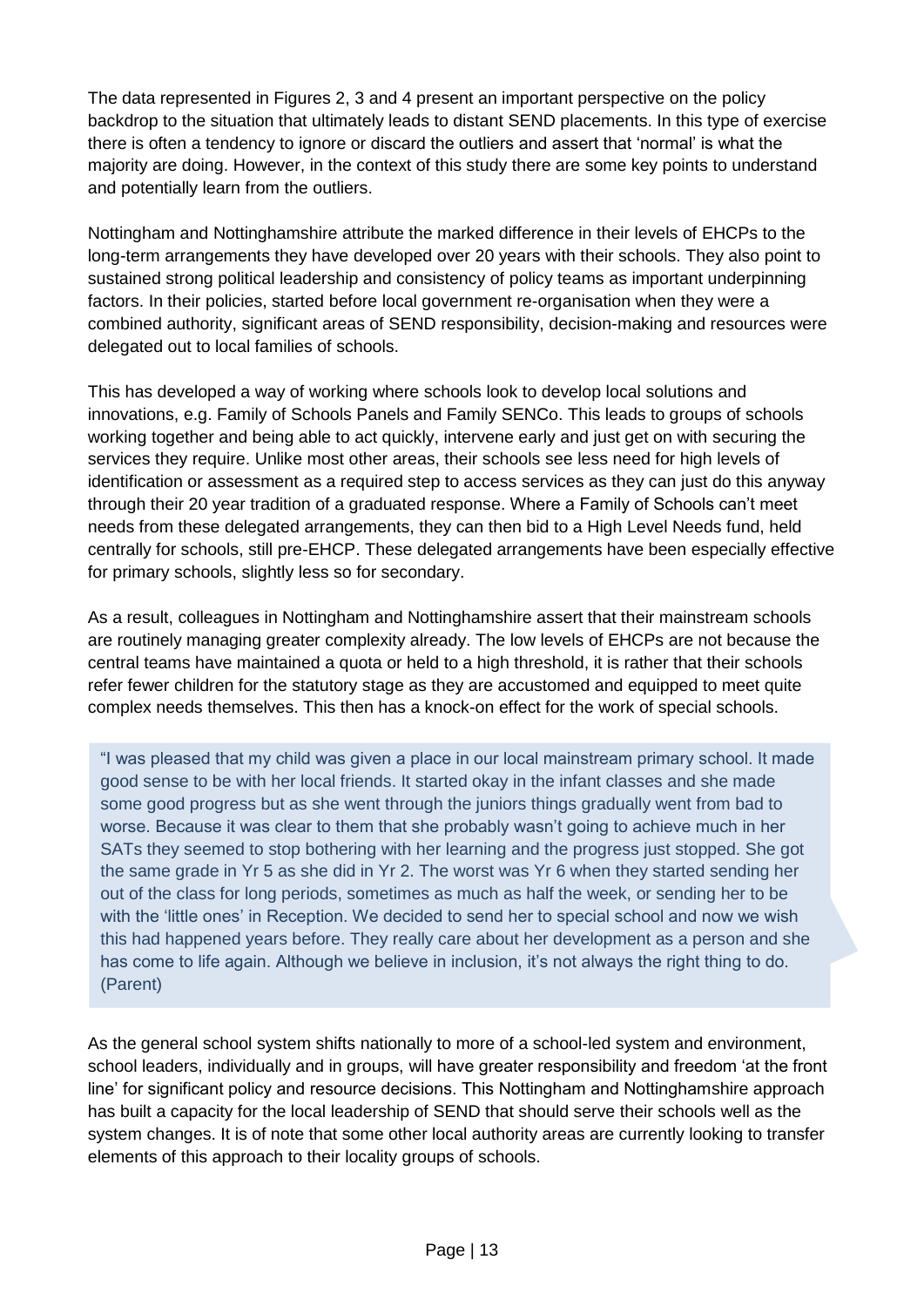By way of contrast over recent years Rutland has some highly contrasting data. On the one hand Rutland's 12.0% of overall SEND is almost the lowest % in the country, while on the other they have provided EHCPs for a high proportion of pupils, indeed their proportion of EHCP:SEND Support (almost 29% or 1 in 3) is the highest in the entire country. While percentage-based comparisons are dangerous for small areas like Rutland, the numbers of pupils are nevertheless in the hundreds and hold some statistical relevance.

While colleagues in Rutland question whether these features are indeed a symptom of size, it nevertheless leads to questions about:

- The culture of identifying and meeting needs in schools that can lead to such varied rates
- The anecdotal accounts that there is increasing high number of articulate parents who drive the system to get what they want for their child, including privately purchased health assessments
- A lack of challenge to schools that is only ever supportive of schools' efforts and their requests for assessments. A view was expressed that given that the schools have gone to all the work of completing the assessment processes and forms, then there is a tendency to just support them, rather than applying and holding to a consistent threshold based on needs criteria.

These questions have relevance for services across the region.

"I've had to change my whole life to support the needs of my child with a complex condition. Even when they're in school I do not get the same respite as other parents as I'm frequently called in to deal with tiny issues that other parents simply aren't contacted about. It's almost because of the school's nervousness around my child's needs that I am further discriminated against." (Parent)

## Destinations of pupils with EHCP/Statements

As a result of the variety of approaches and school/SEND systems around the region, there are consequently almost 18,000 children and young people with an EHCP/Statement.

|                  | State-<br>funded<br><b>Mainstream</b> | <b>Enhanced</b><br><b>Mainstream</b> | State-<br>funded<br><b>Special</b> | <b>Independent</b><br><b>NM Special</b> | Not in<br>school or<br>waiting |
|------------------|---------------------------------------|--------------------------------------|------------------------------------|-----------------------------------------|--------------------------------|
| Derby            | 19.4                                  | 16.5                                 | 51.2                               | 12.2                                    | 0.7                            |
| Derbyshire       | 58.1                                  | 7.6                                  | 28.2                               | 3.4                                     | 2.7                            |
| Leicester        | 32.5                                  | 4.8                                  | 55.4                               | 5.9                                     | 1.4                            |
| Leicestershire   | 42.4                                  | 10.5                                 | 37.9                               | 8.3                                     | 0.9                            |
| Lincolnshire     | 43.7                                  | 0                                    | 51                                 | 4.3                                     |                                |
| Northamptonshire | 50.7                                  | 7                                    | 35.7                               | 5.2                                     | 1.4                            |
| Nottingham       | 22.8                                  | $\Omega$                             | 69.4                               | 4.0                                     | 3.8                            |
| Nottinghamshire  | 26.7                                  | $\Omega$                             | 58                                 | 12.1                                    | 3.2                            |
| Rutland          | 63.7                                  | 9.5                                  | 11.9                               | 13.7                                    | 1.2                            |

Where do they go to school?

Table 1 The educational destinations of pupils with EHCPs

This is displayed graphically in Figure 5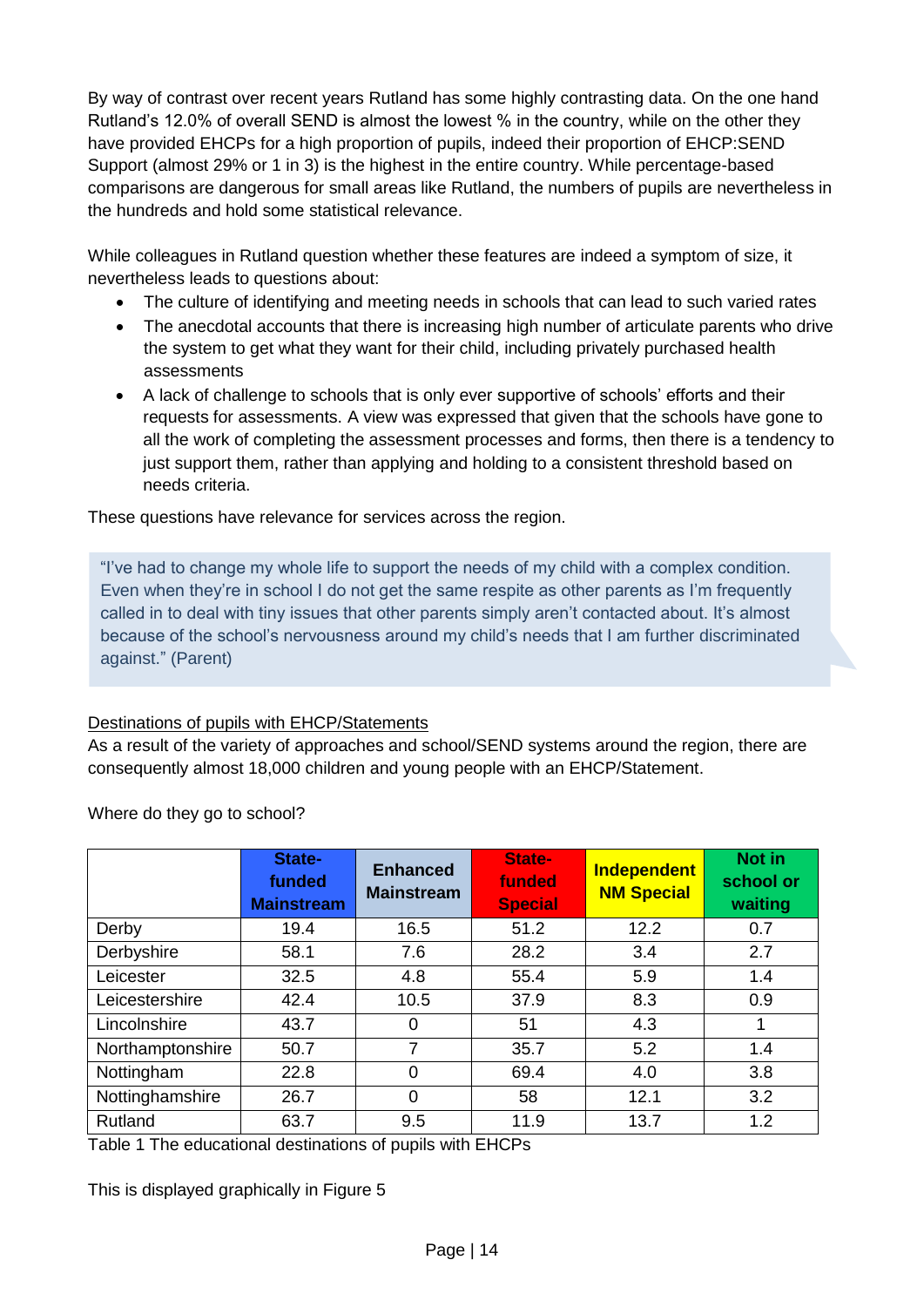

Figure 5: The school destinations of children and young people with an EHCP/Statement

Definitions of school destinations as displayed in Figure 5:

State-funded mainstream: This includes all academies and LA-maintained mainstream primary and secondary schools, except those in the 'enhanced' definition below. These are mostly community schools that operate an open admission to the majority of their local children, with just a small proportion operating selective admission. Although the academy vs maintained context might be relevant to some aspects of this study, this is such a rapidly changing situation that this is impossible to analyse. There are around 1,850 state-funded mainstream schools and academies in the East Midlands region.

Enhanced mainstream: This includes all mainstream primary and secondary schools that are designated and funded to provide some form of specialist SEND service. This is often through a specialist unit on site or by the use of additional resources in some other way. Once again, this data combines both maintained and academy schools as things stand. This data will be harder to analyse in the future as it transpires that the government data returns for academies do not distinguish and report this enhanced characteristic. There are currently 80 of these 'enhanced' mainstream schools in the East Midlands region.

"I believe that getting a place in a school with enhanced provision is the best thing that ever happened for my son. He gets fantastic support and care for his special needs. He's deaf, and the staff in the unit have the skills to know how to work with him but he can also do lessons and work with all other children. He needs this for his social development. It's also good for the other children and staff as they have all learnt to sign and now they know a bit more about hearing difficulty. He's seven now and this week we had the most fantastic breakthrough ... he actually his spoke his first words ever, "*Mummy".* (Parent)

State-funded special schools: This includes all academy and maintained special schools of all age ranges and all SEND types. These schools are designated to provide an education specifically for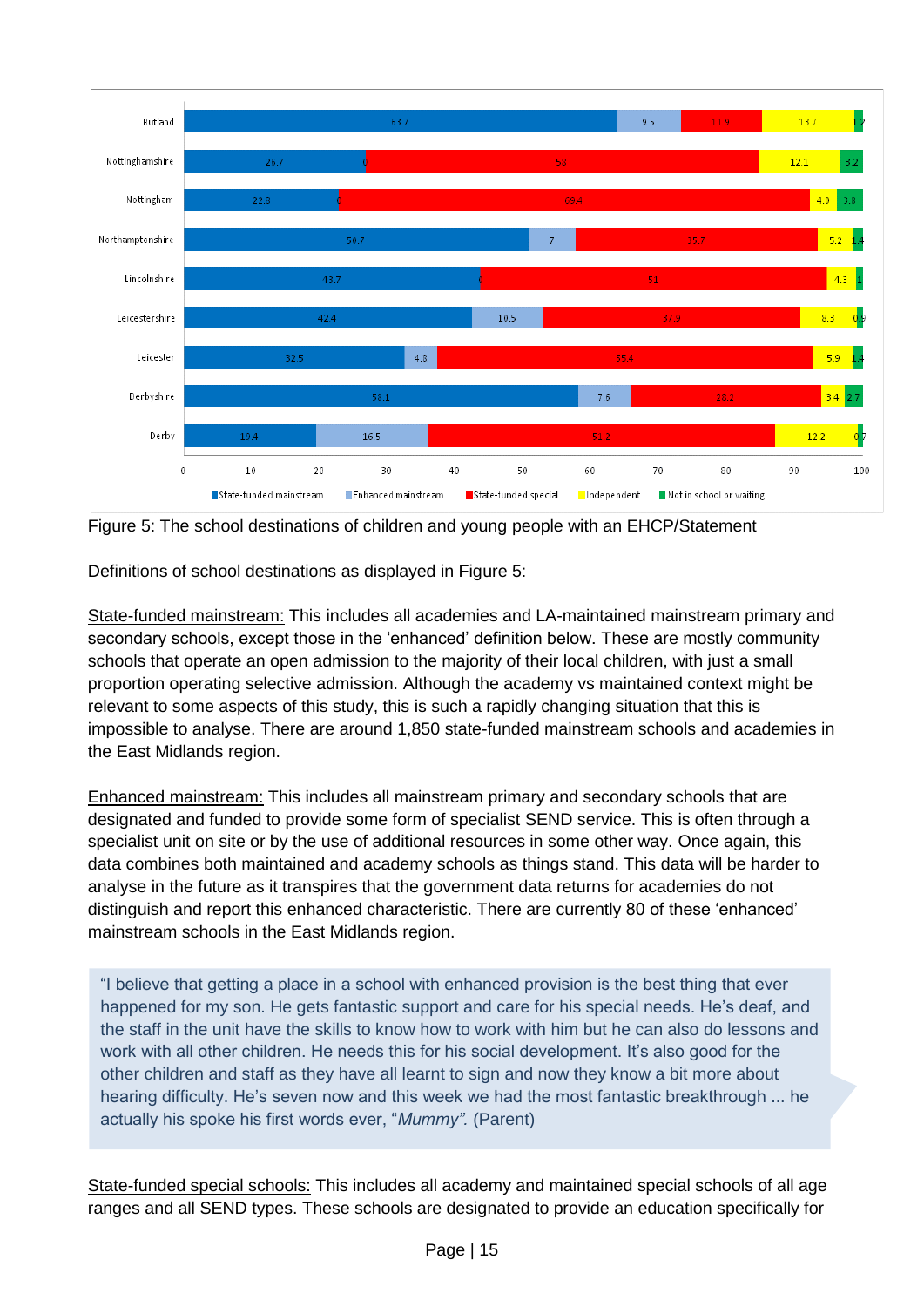pupils with complex SEND conditions. Many special schools support an extended age range (e.g. 2-19). For the sake of this report, this category also includes the small number of hospital schools that exist in the region. There are 79 of these special schools in total in the East Midlands region.

Independent non-maintained special schools: These are independent schools providing special education, some owned by local charitable specialist causes, others parts of large business chains with distant headquarters. For several years these schools have been an important part of the provision map for SEND and as at December 2015 over 1,100 East Midlands' children and young people are placed with them, though not always located within the region. These 1,100 placements were purchased from around 120 independent schools, of which over half are located outside the region.

Not in school or waiting: At any one time there is always a small number of children and young people who are not in the school system. These may be awaiting admission or going through an assessment process, they may be educated at home or in some other alternative provision, or may be just missing education for exceptional reasons.

## More complex SEND placements in mainstream schools

As shown in Figure 5 the proportion of children and young people with EHCPs in the East Midlands region that are placed in mainstream settings, including schools with some form of enhanced provision ranges from 22.8% - 73.2%. While at first appearances this seems very varied, once again, there are points to be learned from the outliers.

In Nottingham just 22.8% of children with an EHCP are in mainstream settings and this is linked with the policy described previously (p12). Because their mainstream schools are already handling greater levels of complexity within delegated responsibilities and resources there are simply fewer children with EHCPs in Nottingham's system. Of these then 70% are placed in special schools and only 4% go out to independent non-maintained schools, which is almost the lowest level in the region.

Given this situation then there would seem little reason for a major push in Nottingham for their mainstream schools to pick up more complex placements from special schools. As things stand, Nottingham only needs about 30 more places in their entire state-funded system for them to be able to eliminate the need for purchases from the independent sector. Of these 30 current placements, just 6 are outside the region of which 4 are at long distance.

For Nottinghamshire, who operate a similar policy, there is a slightly more significant gap in provision as they have over 160 pupils placed in independent settings. This is leading to discussions there about a development in the role that their special schools play and investigating other ways of increasing the state-funded estate.

For these two 'outliers' that place less than 30% of their children with EHCPs in mainstream schools, this seems sustainable so long as mainstream schools continue to handle a high proportion of complexity within SEND Support.

Colleagues in Nottingham however remain cautious, as things are not in 'steady state' at the moment. Population changes due to migration are starting to affect levels of demand/need and, more significantly, like in several other local authority areas, they are starting to see an increasing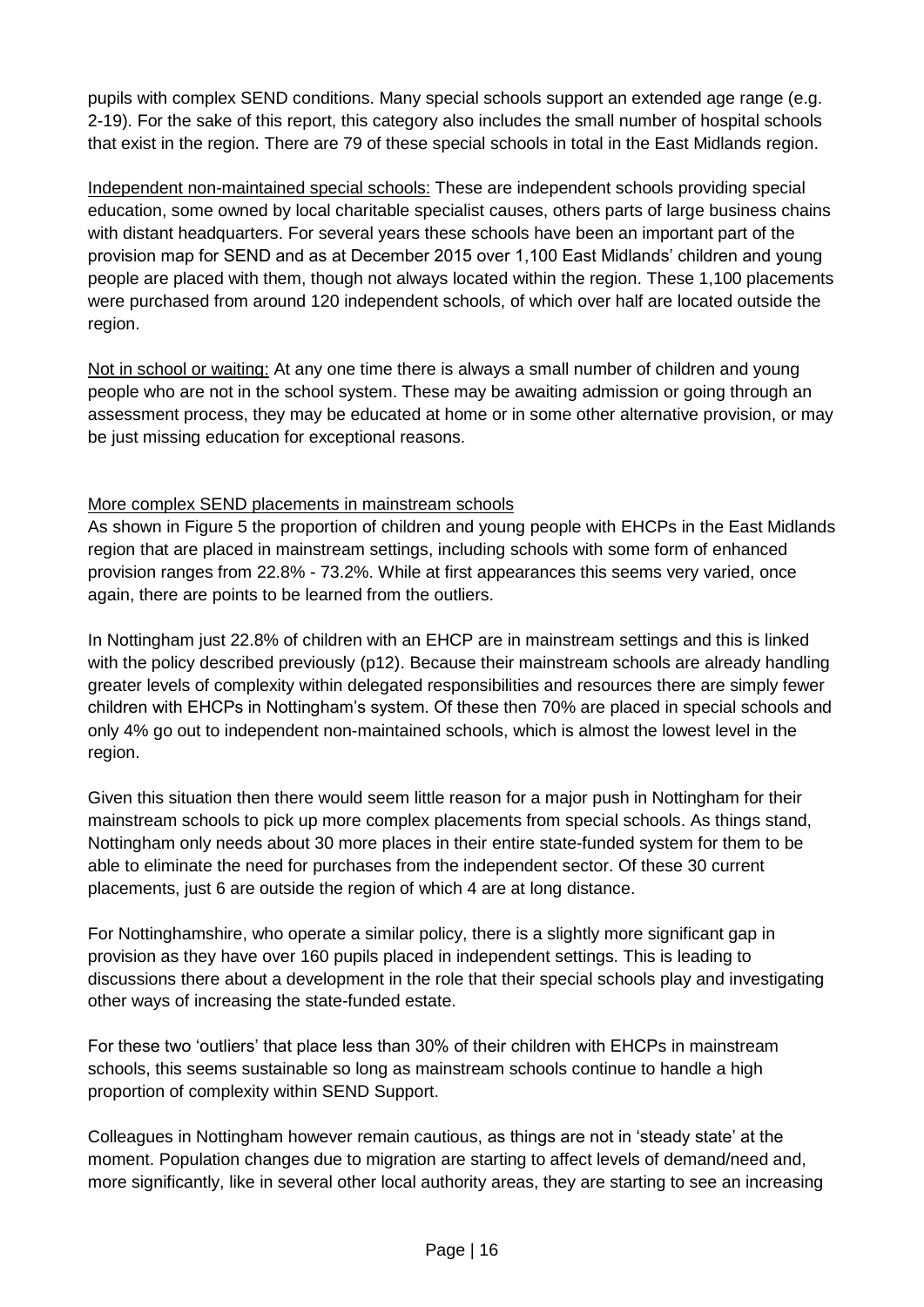trend of exclusions of pupils with SEND from some of their significant academy chains. This has been a recurring theme and a major concern throughout this study.

"The message I got from the exclusion meeting at the academy was simple: They don't want my child. I'm hearing from other parents that I'm not alone and others have been excluded too because the school won't make a reasonable effort to work with children who find it difficult to work to their narrow approach. I've met other parents who are saying that since converting to academy status their schools have changed their attitude towards their children and just not making the same effort. These academies seem to be more bothered about pleasing a committee of business people in suits than they are their local families and communities. Who will stand up to these academies?" (Parent)

At the other end of the range, Rutland places 73.2% of children and young people with EHCPs in mainstream schools. Having just one special school that only offers a few primary places, the much smaller community of schools in Rutland seems to have historically developed processes to support more complex needs in their mainstream schools.

Because Rutland has no state-funded secondary special school provision almost all of their purchases from the independent sector are in this phase. Until recently Rutland's state-funded secondary schools operated similarly to manage the more complex and challenging needs so far as possible between themselves and keep students within their community schools, but this is now being affected by changes deriving from the shift of admissions control to academies.

Of the larger authorities where the numbers of schools and students support greater analysis, Derbyshire is maybe of interest. They place 65.75% of their children and young people with EHCPs in mainstream settings, which is very high nationally. Of these 65% around 7.5% are in mainstream settings with enhanced provision or resources, which is in line with general average levels. One consequence is that Derbyshire purchase the lowest proportion of places, just 3.7% from the independent non-maintained sector. Being surprised and pleased to find that their data are well within the upper quartile, Derbyshire colleagues have not yet undertaken a detailed analysis of these circumstances, but they point to the following contributory factors:

- A highly inclusive leadership culture that has been specifically promoted and developed with schools
- A strong associative identity between schools and the communities they serve, especially in their rural communities
- High levels of school confidence in the availability and quality of centrally-organised advice and support services, albeit this is starting to feel more at risk than before
- Specific initiatives that give schools tools and support to maintain a recommended standard, e.g. the Derbyshire Autism-Friendly School File
- The development of specialist hubs within state-funded secondary schools to meet the needs of some complex conditions, e.g. autism spectrum disorders (ASD)
- The co-location of some social care facilities with school sites to facilitate better joint provision planning between social workers and special school placement teams
- A strongly collaborative approach being developed between their state-funded special schools, e.g. they are looking to form a Teaching School Alliance

The challenge from Derbyshire's data is the suggestion that it is not an unreasonable expectation to place up to 60% of pupils with EHCPs or even more in mainstream settings. However, the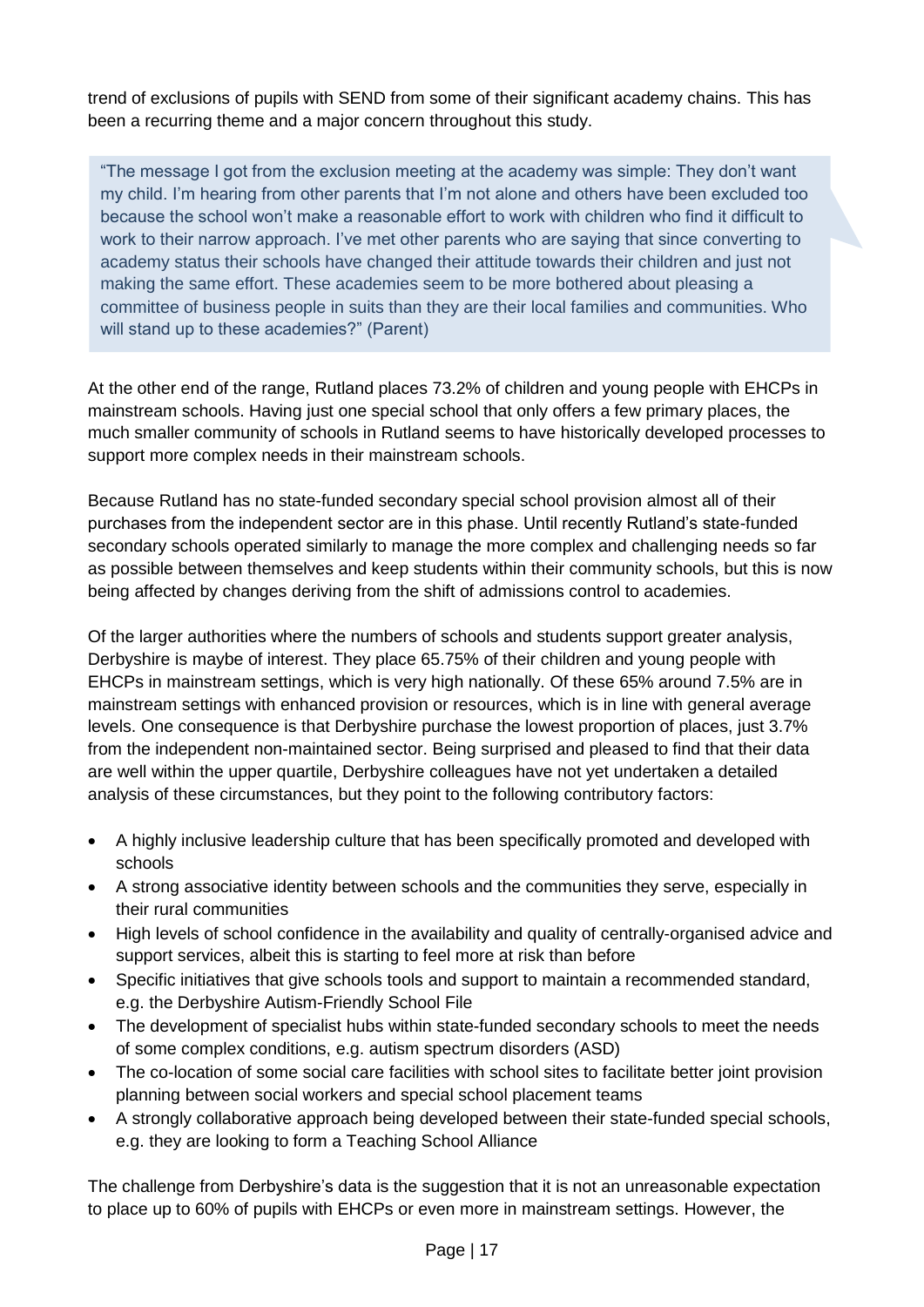response to this challenge and the answers to this chapter's question need to be developed within the particular policy environment and policy context in which schools are operating.

For local authority areas that haven't introduced a significantly distinctive delegation policy like Nottingham and Nottinghamshire, key questions posed by this chapter's focus are:

- *If we want to reduce the number of placements made with the independent non-maintained sector (6-14% of our children with EHCPs), especially those placed at distance, how best can we create the capacity within local state-funded settings?*
- *Can we create arrangements that lead to mainstream schools taking 6-14% more and so free up spaces in our special schools?*
- *Or can we grow additional special school capacity by this 6-14%?*

# Is this predominantly a secondary school issue?

Almost all of the distant SEND placements made from the local authorities in the East Midlands and most of the EHCP placements purchased from the independent non-maintained sector are for secondary aged students. More generally, the size of the Y7 cohort (12 year olds) in all special schools combined is approximately double the size of the cohorts of younger children. This leads to the initial hypothesis that the inclusion of young people with EHCPs in mainstream settings is potentially a symptom of the characteristics of secondary schools and their pupils.

Enquiries within this study have surfaced the following factors:

- The challenge to include a teenage pupil within a mainstream setting is sometimes described as more difficult because of the physical size of the young person, their greater level of personal need and the widening gap between them and their cohort.
- The organisational features of most secondary schools, with frequent regular movement around the site and a highly structured timetable can make it quite difficult for many young people with complex SEND conditions.
- In a secondary school, pupils might meet 10-20 different teachers within a week and it seems far more difficult to maintain consistent, appropriate provision than in a primary school where the pupil is more likely to remain with 1 or 2 teachers all week, often within the same space/environment.
- Many primary schools are described as more nurturing environments, characterised by high levels of communication, strong partnerships with families, consistent enduring relationships, smaller organisational units and the flexibility and readiness to adjust most aspects of school life to accommodate to individual need.

Although these points might contribute to the greater confidence of families and the schools themselves to admit a pupil with an EHCP within the primary age range than in secondary, they do not seem sufficient by themselves to justify an over-simplistic placement distinction.

It is not uncommon for a pupil with an EHCP to transfer to a mainstream secondary school at the end of Y6 and for that placement to then break down after a few terms. Parents interviewed within this study identify two main causes for this, one from each side of transition:

• Secondary schools reportedly commit variable amounts of effort and resource to maintain the placement. Parents report that some schools seem to 'wash their hands' quite quickly saying they simply can't cope, while other schools are highly commended for their substantial efforts to provide the necessary level of support.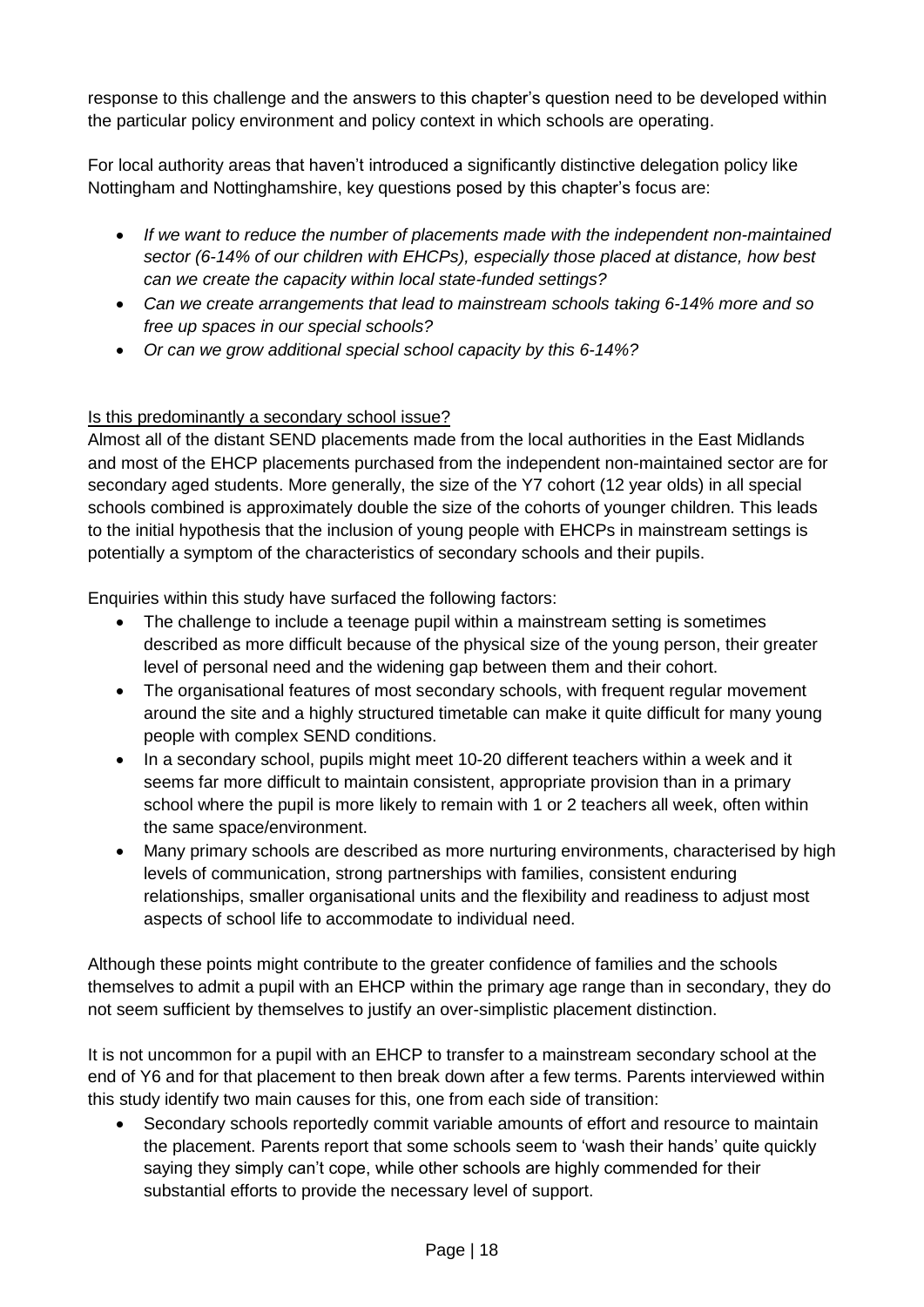Primary schools make very varied efforts to support the transition process. Parents report that some primary schools do a 'fantastic job' to ensure that every moment of their child's time in primary school is as positive as possible and make significant adjustments and deploy significant staff support right up to the final day in school. However they also report that little is then done to prepare either the young person or the admitting secondary school for the requirements, adjustments and expectations for success in the secondary school. Anecdotally there are very few accounts of tapered support, preparation for greater independence or meaningful visits that prepare all partners for the reality of secondary school life.

This study has also identified a related growing pressure in primary schools deriving from the earlier diagnosis of ASD. It is not clear at this stage whether this pressure is a result of just increasing incidence of the condition or whether creating the diagnosis and label increases the expectations and assumption of parents and schools that a 'better' placement should be available.

Another major and increasing pressure in the system across the region relates to young people with the condition described as high-functioning ASD. With this condition, as with a few other attachment disorders, the young person's cognitive development and academic capabilities are not significantly different to age-related expectations. However, their emotional and mental health support needs are massively at variance from their peers and the characteristics of most mainstream school settings are simply not suitable. This leads to a high level of challenge being posed by the pupil's behaviour and their inability to comply with the organisational requirements of the mainstream makes it very difficult for the placement to be maintained. This tension of academic provision vs support needs is most acute in the secondary phase.

Overall the greater pressures around EHCP inclusion are undoubtedly expressed more strongly in the secondary phase, however there are also a number of mainstream secondary schools that 'blaze an inclusive trail' that satisfy the needs of young people and their families and provide a challenge to other schools. It is also interesting to note that many post 16 colleges also have good reputations for their inclusive policies and practice which further challenge some of the presented arguments. Given that FE colleges can now deliver a KS4 offer, this may in time provide an improved opportunity for SEND pupils.

## What are the barriers to mainstream schools taking more pupils with an EHCP?

The cited barriers to mainstream inclusion are fairly well researched and recorded elsewhere and it is has not been a major focus of this study to undertake further research. However, the discussions with all contributors to this study through the field work, consultation and questionnaires have provided illustrations, rationale and local evidence for some of these barriers, as follows:

a) External pressures around the standards agenda

All mainstream schools are under significant pressure to develop and maintain high academic standards. Publicity through the inspection regime and results performance tables put considerable pressure upon school leaders and when this pressure becomes extreme, there is a potential risk that pupils who won't ever make a positive contribution to the schools results can become seen as a 'problem'. Even though a principle held dear by most school leaders is to run inclusive schools, the culture of expectation and the performance regime imposed upon their schools can lead them to betray that very principle. Even though pupils with complex SEND conditions can often be well-served and have most of their needs met by the school, the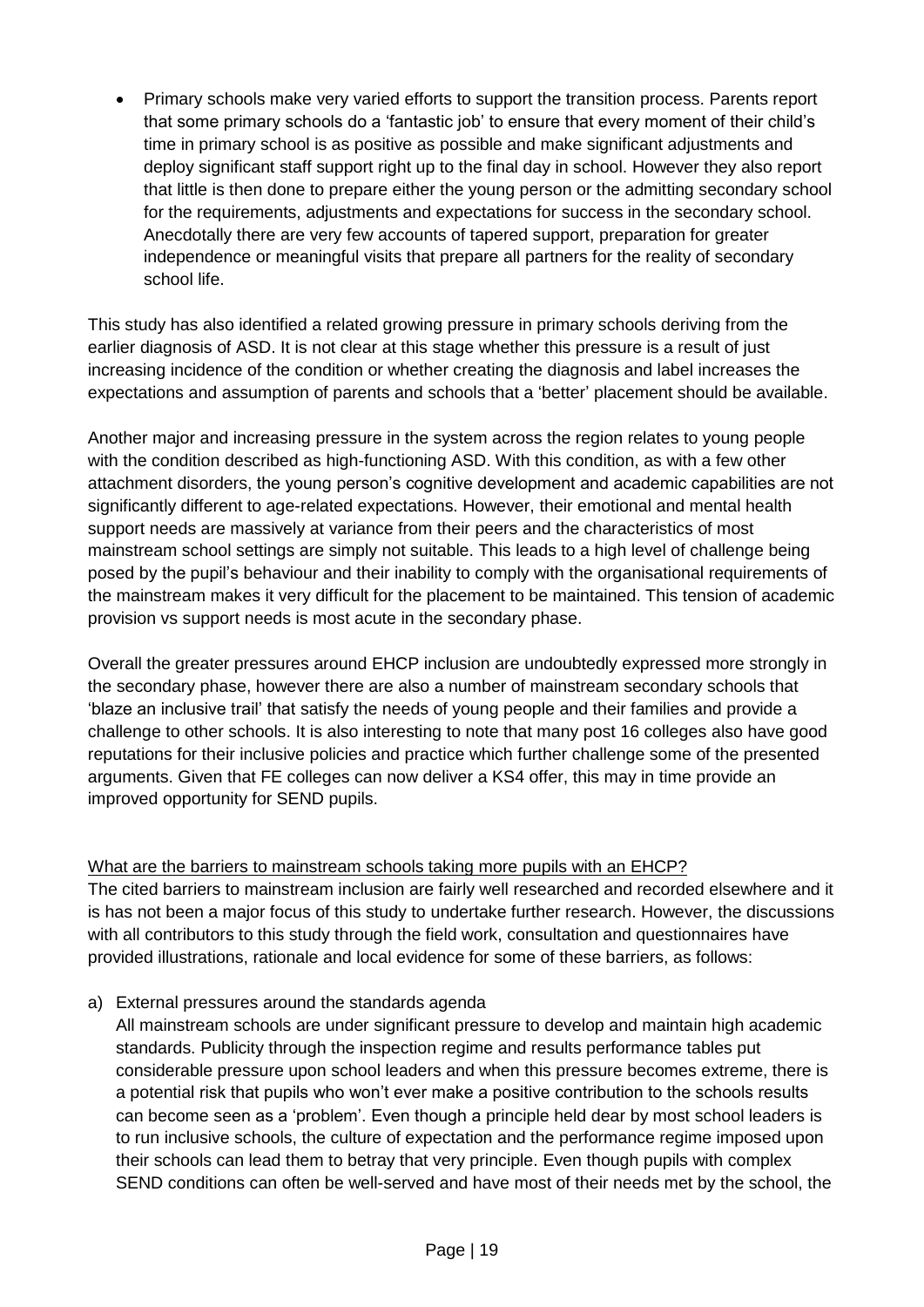decisions seem sometimes not to hinge upon that at all, but be based upon the school's institutional needs instead.

"It's like trying to get a rocket into space. All of the energy and effort is deployed in the early stages to get the rocket off the ground and into the air. Once it gets going it becomes easier and eventually it flies at tremendous speed with almost no effort. It's like this with mainstream inclusion. The initial effort of the early interventions and adjustments that a school makes for a child with complex needs can seem massive to them, but once they get into their stride and make inclusion the norm, then it becomes second nature." (Parent Carer Forum contributor)

#### b) The nature of the curriculum

Linked to the external pressures in point a) above, the qualities of a school are judged in large part by the nature of their curriculum provision. The need to ensure that the curriculum supports high academic achievement in core subjects and, in secondary schools especially, that as many pupils as possible make progress across a wide range of subjects, can work against the needs of some SEND pupils. While in theory the better mainstream schools have autonomy and flexibility to shape a curriculum that best suits their pupils, in practice things can often reduce to a 'one size fits all' approach. This leads to a perception that is articulated very strongly by parents of children with EHCPs, that they are not welcome because the school's curriculum approach *doesn't* fit their child. This lack of flexibility to modify needs to be challenged.

c) Confidence in providing the right environment, including the physical environment Mainstream schools report significant concerns that they might not be able to provide a suitable environment for pupils with complex SEND conditions. These environmental concerns can be about their provision, the support needs of the pupil or the physical conditions. Headteachers also report major concerns about the quality, consistency and availability of a reliable support service. Schools are less willing to admit a pupil with an EHCP if they feel they have nobody to turn to at their point of need.

#### d) Lack of understanding and awareness

Mainstream schools are often seen by themselves and others to lack the necessary skills and understanding to cope with certain conditions. This can be further confounded as they fail to find suitable specialist training and professional development to increase staff understanding and awareness.

The combination of points c) and d) means that schools sometimes feel that they simply can't meet complex (especially multi-sensory) needs so they move quite quickly to a perception that they 'can't cope'. By way of contrast however, the leaders in the more inclusive mainstream schools are seen to respond by working out what they need to do, in partnership with others to meet the presented needs.

e) More exposure of senior leadership teams to matters of complex SEND In the larger schools, complex SEND matters might never reach higher in the senior leadership structure than the school's SENCo, who is usually a middle leader. Both parental and local authority contributors to this study have raised this point, i.e. that the ultimate strategic leaders in many large schools do not seem to demonstrate a detailed understanding of, or empathy with the needs of pupils and families with complex SEND conditions in their policy decisions.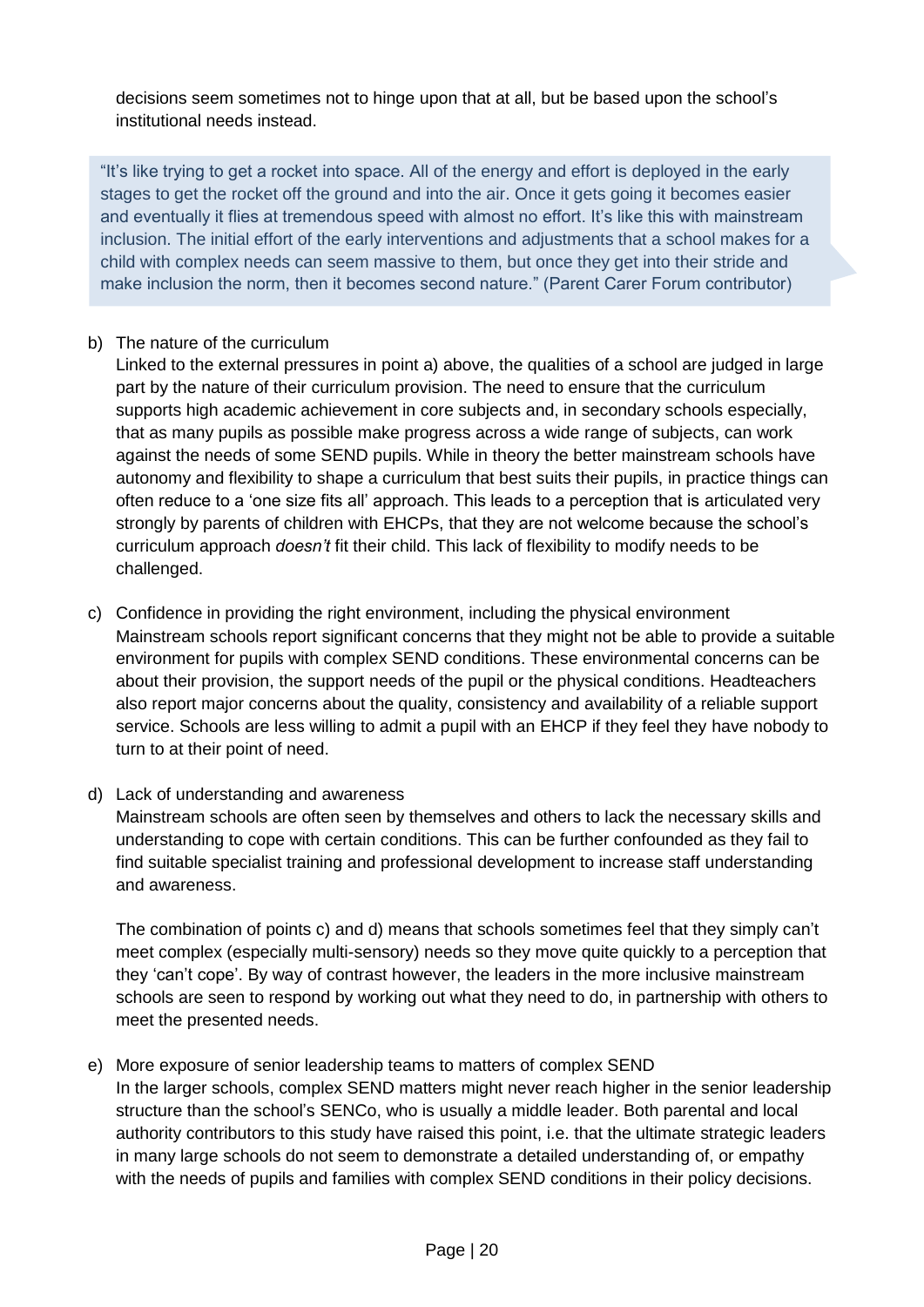# f) Variable quality in local authority services

Some local authorities describe that the lack of efficiency and rigour in their own services over recent years may have contributed to lower levels of mainstream inclusion of EHCP pupils. Sometimes their assessment processes are too slow or cumbersome and, maybe more significantly, there can be a low level of challenge to schools. In some areas there is almost a perception that schools will almost always get 'what they want', leading to either more funding or pupils moving on. This lack of challenge to schools in some areas can mean that the notional SEND element in school budgets to meet needs locally might not be understood or utilised well.

g) The readiness of the 'system' to find other options

Partly linked to the point about lack of challenge in f) above, mainstream school leaders observe practice over several years where the system has readily found other places for the pupils that they either don't admit or exclude. Even when a local authority hasn't got enough state-funded special school places, rather than there being increased pressure put back upon the mainstream schools, places have simply been purchased from the independent nonmaintained sector instead (£62m of them!). A senior officer from Adult Services makes the recommendation that the region's SEND system needs to do what was done when Day Centres were closed to tackle a culture of just routinely placing adults in them. If the region simply removed options that have been perpetuated historically but just aren't good for children, then other solutions would be found.

## h) Funding

This point wasn't well developed within the study but relates to the perception of mainstream schools of a funding inequity. Their reported perception is that they are never likely to be funded to anything like the levels of state-funded special schools or especially independent non-maintained schools to make provision for pupils with the most complex conditions. There are also 'funding lags' that seem particularly difficult for schools to manage.

## i) Parental confidence

This is probably the biggest factor. For a combination of all of the above reasons in this list, once a parent feels that a placement for their child in a mainstream school is just too difficult, they are inclined to set aside their preference for a local community school to seek one that can provide a better compromise and meet an acceptable balance of needs.

## Pointers to success

At the time of this study, no local authority area seems as yet to have taken a system-wide strategic approach to address all of the themes of this section. However there is a range of practice developing across the region that offer some inroads and insights. These include:

• Inclusion partnerships

In the same spirit as the policy developed years ago in Nottingham and Nottinghamshire, several areas are starting to commission their mainstream and special schools to develop their own solutions. Around the region these school partnerships are starting to pick up the lead responsibility from the local authority for aspects of behaviour and special needs outreach and support services (and inclusion more generally) in return for the resource that was previously spent 'at the centre'. An associated cultural change seen in the schools involved in these partnerships is their growing collective responsibility for all the children in the area, rather than 'just their own'.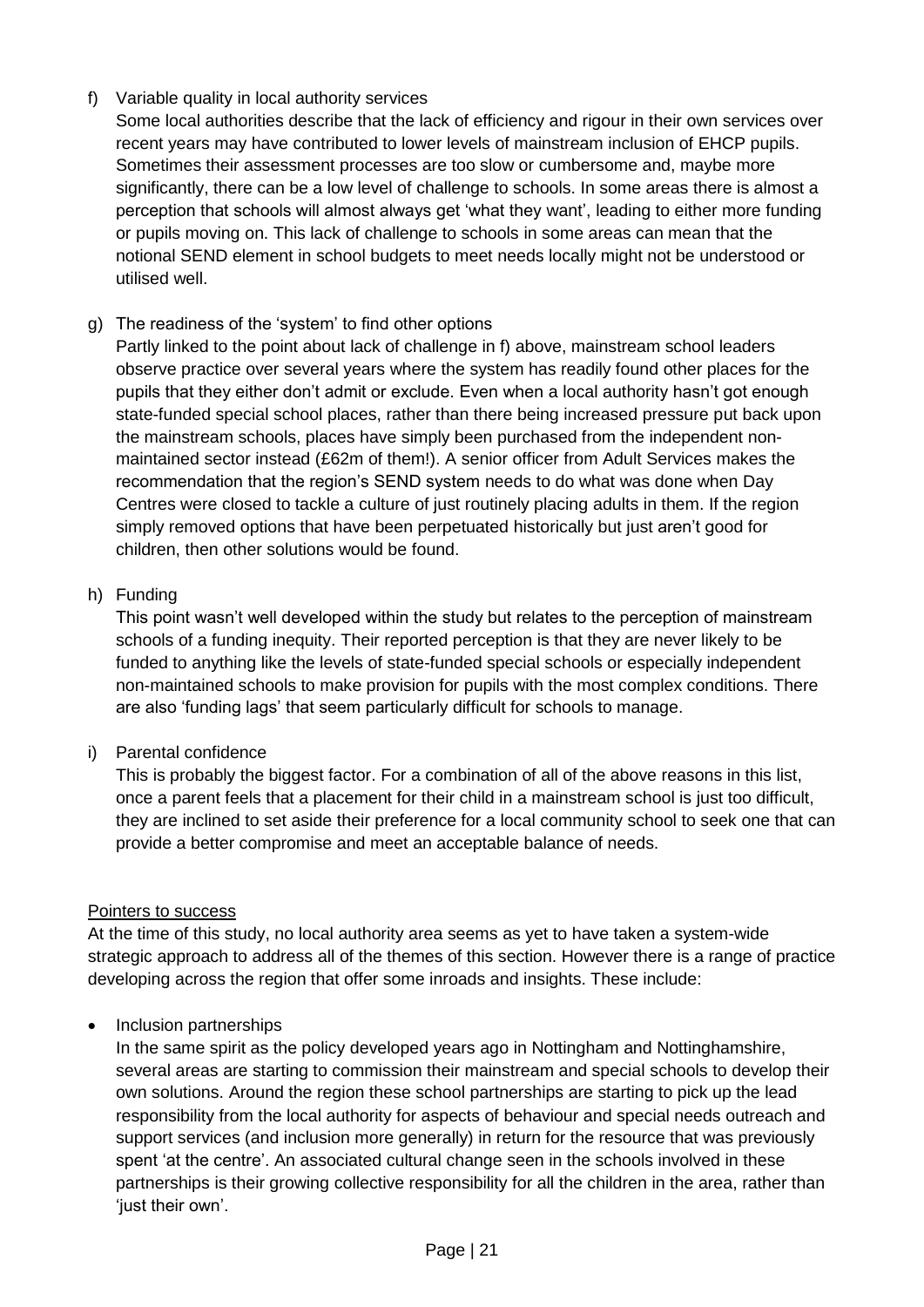# • Dual placements

Illustrated in more detail in the following chapter, these placements are being developed between mainstream and special schools to develop a local solution for pupils and their families.

## Special schools as support hubs

Linked to the trend for schools to be commissioned to provide wider services (as above) there are increasingly examples of special schools sharing their specialist knowledge and skills with others. The next chapter features some examples where this is happening to the extent that it is contributing significantly to mainstream schools' confidence to admit pupils with EHCPs.

# Location of health services

Part of the mainstream school's concern about supporting complex SEND comes from their access to health services. Chapter 4 provides an example of partnership work that is locating a health service closer to schools, with significant impact.

## Chains of schools employing specialist staff

The new autonomy and funding opportunities provided to academy chains are starting to lead to new roles within their school groups. Although riddled with issues of professional supervision and governance, there are instances of academies starting to employ school nurses, family support workers and even educational psychologists.

These kinds of developments, individually and collectively, have the potential to lead mainstream schools to admit more pupils with EHCPs. However, the balance of argument in this study suggests that the overwhelming barrier to be tackled is a national matter, namely the pressure for educational standards that completely dominates mainstream school ethos above all else. This is well beyond the role and capabilities of any local or regional body, but there is a compelling argument to campaign for a prestigious inclusive measure to sit alongside the conventional attainment and progress measures that reports and celebrates the outcomes achieved by SEND pupils.

"The almost insurmountable cultural leadership problem for better mainstream integration is the standards agenda, be it GCSEs or Progress8. We don't want SEND pupils to be excluded from the expectations and aspirations that this brings to mainstream school, but we need a parallel system that creates suitable accountability for SEND outcomes alongside 'mainstream' achievement without making it second class." (Special School Headteacher)

# Potential regional agreements

Most of the field study meetings within this study have been quite animated, quite understandably given the massive passion for, and commitment to the needs of the pupils in focus. Throughout these discussions a number of recurring suggestions have been made for things to which the key partners in the region might commit. These include:

# 1. All MLD in mainstream schools

MLD is the code used in SEND work for pupils with moderate learning difficulties. There are almost 120 pupils in the region with an EHCP in which the primary identified need in MLD who are placed in special schools. Given that this category of special need is usually the least specialist level of need, then the question is posed whether the default assumption should be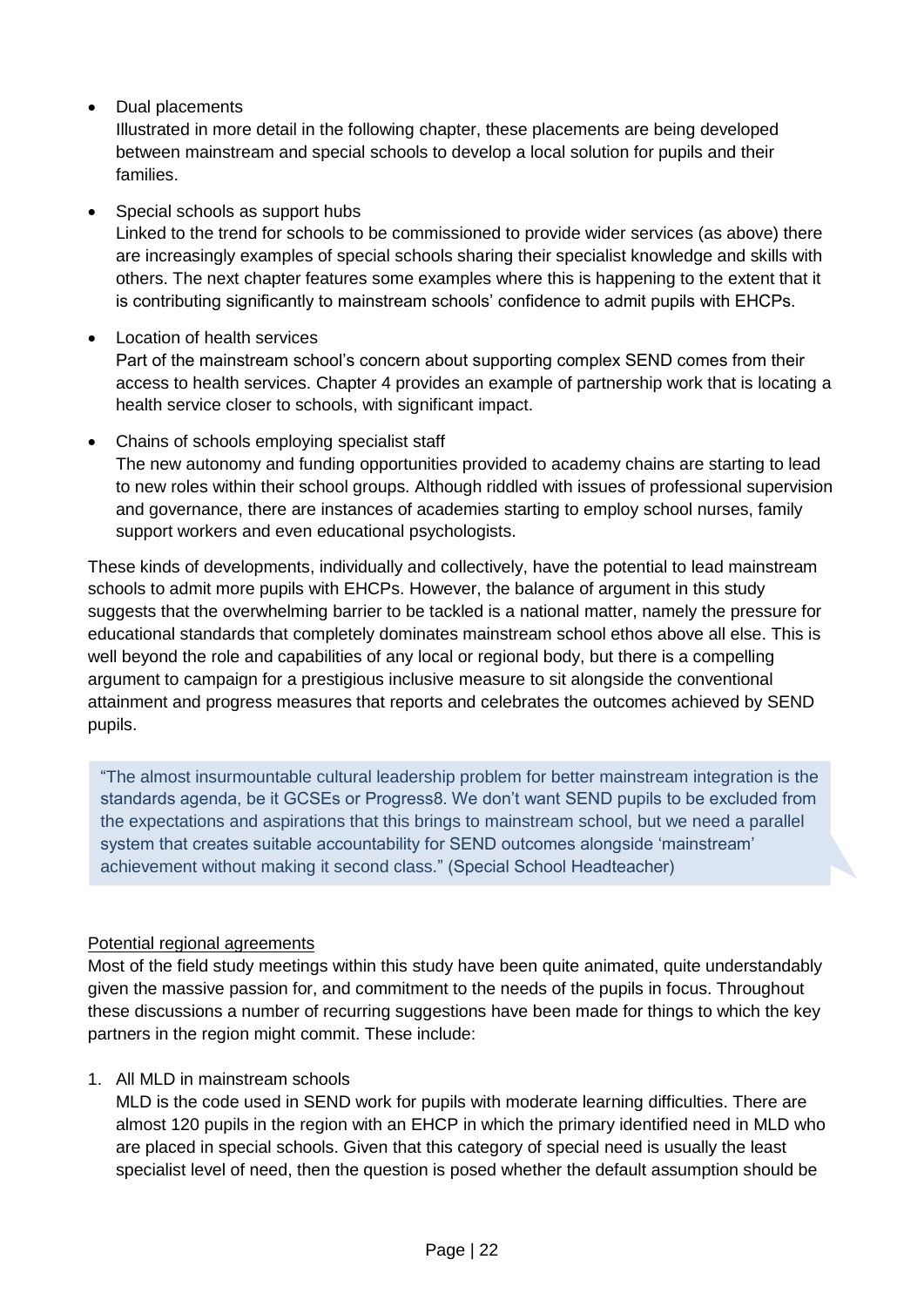that all pupils with an MLD EHCP, in the absence of additional significant need, are placed in mainstream schools.

- 2. All visually and hearing impaired pupils without cognitive impairment in mainstream schools. This is already fairly well-established as a principle around the region but there are still occasions where special school places are being taken by VI and HI pupils with no learning difficulties.
- 3. More ASD in mainstream

The growth in the diagnosis and/or incidence of autism creates one of the major pressures across the school system. Many pupils on the ASD spectrum have cognitive and academic capabilities not dissimilar to their peer group, but their behaviour and support needs often present a significant challenge to the setting where they are placed. There is an increase in ASD support services and specialist 'embedded' ASD units that are helping mainstream schools to include more pupils with EHCPs for their ASD. Over time it is suggested that this knowledge and expertise could and should be expanded so that more mainstream schools look to include a larger proportion of ASD pupils than at present.

- 4. Special schools as providers of support services This has already been introduced as a theme and the next chapter points to emerging practice that seems to be making a very positive contribution to mainstream inclusion. It is suggested that this might become a regional standard and expectation in the future.
- 5. All new schools to include some special provision

With population growth and the government's new school agenda, there are occasionally new schools being created and built across the region, some of these are special schools. However, it is suggested that all new *mainstream* schools that are created should be designed to include space and facilities that can be used to serve the education and support needs of complex SEND conditions. This would enable these new mainstream schools to operate inclusive policies and be better placed to serve all children from their local community.

6. Holding excluding mainstream academies to account

As already mentioned, there is evidence around the region of an emerging trend for secondary academies to exclude more pupils with complex conditions and behaviour. Because current legislation places the statutory responsibility for vulnerable children with the local authority, then the LA ends up picking up the bill for that child, yet the funding for that pupil has already been removed from LA budgets and placed with the academy. Several contributors expressed a strong sense of injustice on this issue and called for pressure to be created for change. It was further suggested by some that, once an academy excludes a SEND pupil unreasonably, then they should be required to fund that child's continuing education for the entire age-range of academy's provision, wherever they go.

The most inclusive mainstream schools are to be commended. Field visits have highlighted some fantastic schools and leaders that make tremendous efforts to give pupils with complex SEND conditions a good deal. A few even go further to the point of making their inclusion a wellpublicised characteristic of their school in their vision and values, specifically attracting more pupils with complex needs to their school. These schools tend to be extremely highly valued by their communities.

"With the right funding and support I feel there is potential for more mainstream schools to maintain placements for students with EHCP's - some schools just seem to see an EHCP as a passport out of their school." (Special School Headteacher)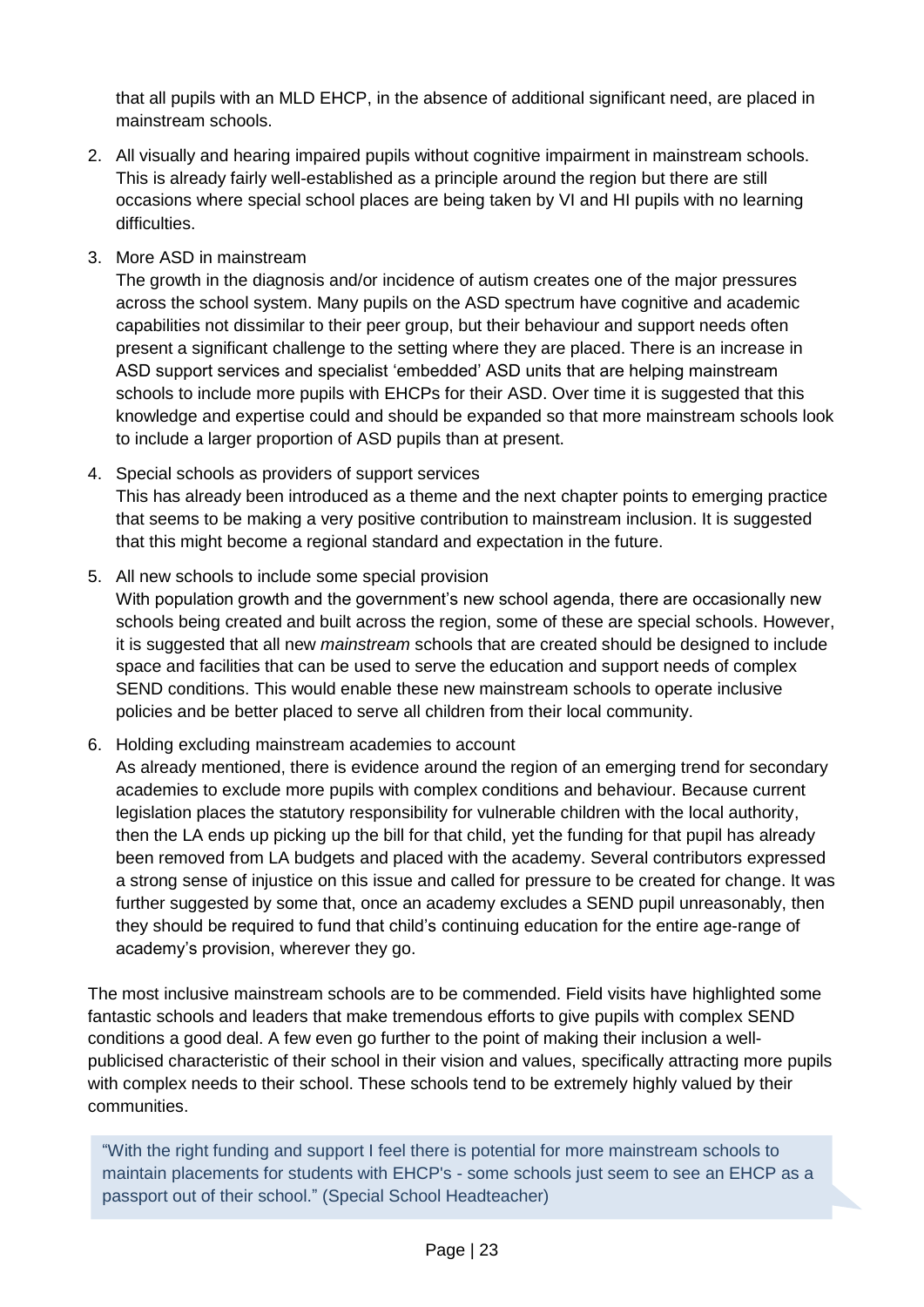|                  | <b>Number of</b><br>special<br>schools | Number of<br>places | Average<br>places per<br>school | <b>Ratio of</b><br>places:child<br>population | Number of<br>places as %<br>of EHCPs |
|------------------|----------------------------------------|---------------------|---------------------------------|-----------------------------------------------|--------------------------------------|
| Derby            | 6                                      | 565                 | 94                              | 1:75                                          | 45%                                  |
| Derbyshire       | 10                                     | 865                 | 87                              | 1:129                                         | 26%                                  |
| Leicester        | 8                                      | 975                 | 122                             | 1:55                                          | 69%                                  |
| Leicestershire   | 6                                      | 1020                | 170                             | 1:99                                          | 37%                                  |
| Lincolnshire     | 20                                     | 1675                | 84                              | 1:64                                          | 53%                                  |
| Northamptonshire | 12                                     | 1425                | 119                             | 1:82                                          | 42%                                  |
| Nottingham       | 5                                      | 465                 | 93                              | 1:98                                          | 64%                                  |
| Nottinghamshire  | 11                                     | 925                 | 84                              | 1:128                                         | 60%                                  |
| Rutland          | 1                                      | 10                  | 10                              | 1:766                                         | 4%                                   |

In the East Midlands region there are 79 state-funded special schools offering almost 8,000 places.

Table 2 State-funded special schools in the East Midlands

As explained in Chapter 1, on any one day it is difficult to describe the numbers of special schools that are academies or LA-maintained. This will continue to change over the coming years as education legislation is implemented so, for the sake of this study, has not been specifically analysed. However it should not be overlooked that there are significant differences between an academy special school and an LA-maintained special school and some of these differences are germane to this study.

The number of special schools that is appropriate for any local authority area will, broadly speaking, be a function of the size of the overall child population and the number of pupils with EHCPs who aren't placed in mainstream school settings. Table 2 above provides a brief summary of the special school estate around the region, suggesting that:

- Rutland has an extremely limited number of special school places, albeit they also have a much smaller total population
- Nottinghamshire and Derbyshire have significantly fewer special schools per child population than most other local authorities.
	- $\circ$  In Derbyshire they also have a very low proportion of special school places for the number of pupils they have with EHCPs, just 26%. This requires the continuing success of their existing practice, described in Chapter 1 whereby over 60% EHCP pupils are placed in mainstream settings.
	- $\circ$  In Nottinghamshire, because they provide EHCPs for a significantly lower proportion of pupils (for reasons outlined in Chapter 1) then they have special school places for a quite high percentage of them, 60%.
- Leicester has the most special schools in the region as both a ratio of their total child population and as a proportion of EHCPs.
- Lincolnshire has the most special schools in numerical terms, although on average they tend to be smaller schools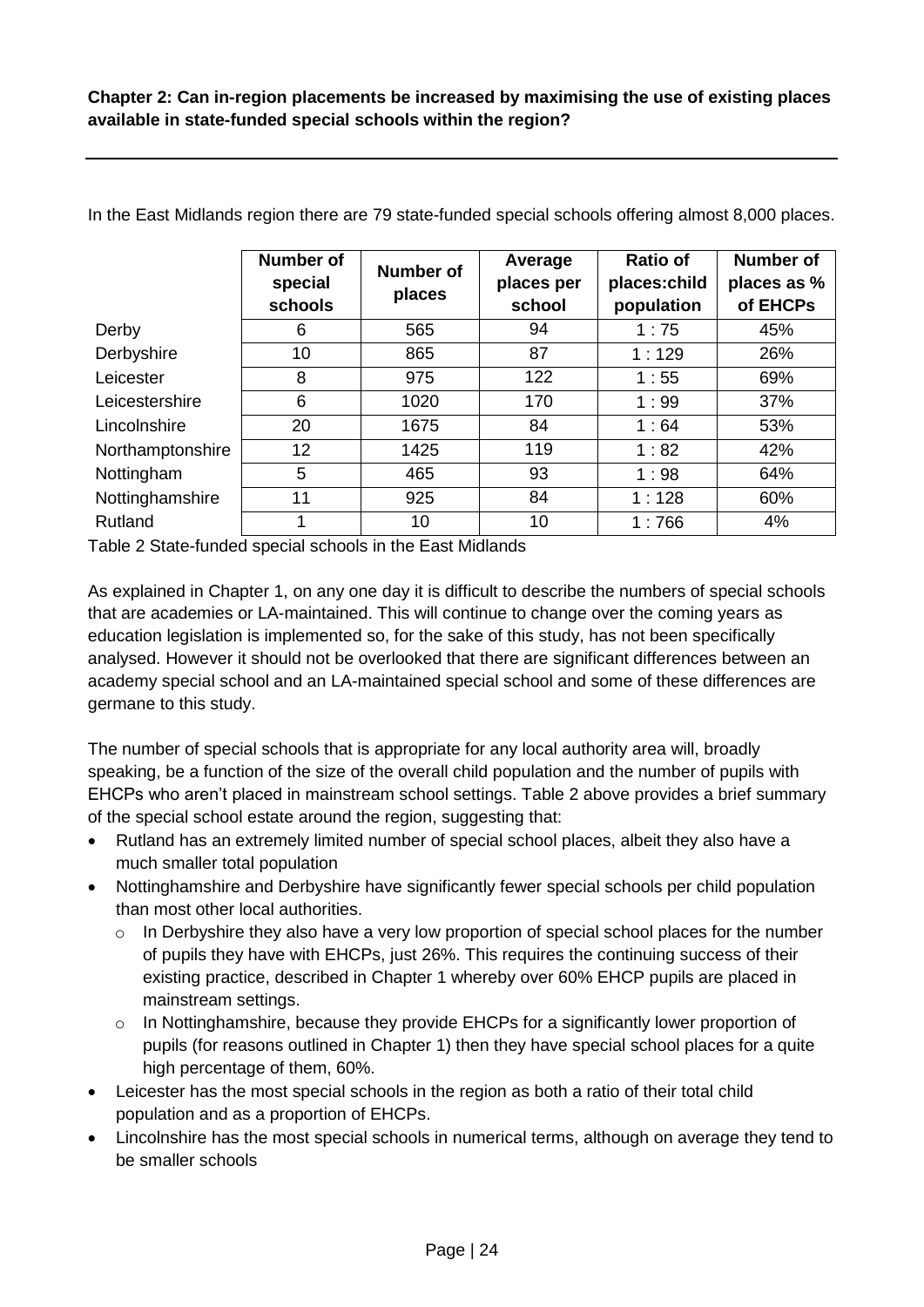• Leicestershire has relatively few special schools and has recently been making significant capital investment to develop them as district hubs that will provide a support function for SEND across the county.

Traditionally, special schools have tended to have specialisms in different categories of SEND. This has however evolved over time and such distinctions have become increasingly blurred, save for PD, VI and schools for the deaf, where there are significant requirements for the school's physical environment and facilities. Because of the traditional allocation of school places according to these SEND category distinctions, many pupils travel long distances to attend their special schools. For the rural shires in particular this creates a major school transport expense. In recent times there has been increasing talk of 'all-need' special schools with an associated concept of catchment area.

These SEND categories are used to describe the primary need of all pupils at the SEND Support and EHCP stages. Many pupils have multiple needs and single coding does not sufficiently describe the complexity of their needs. However, the % pupils in the overall SEND population that generally receive an EHCP, or previously a statement, varies as follows:

| <b>Category of SEND</b>                 | Code        | % of this SEND category<br>that generally receives a<br>statement |
|-----------------------------------------|-------------|-------------------------------------------------------------------|
| <b>Specific Learning Difficulty</b>     | <b>SPLD</b> | 26%                                                               |
| <b>Moderate Learning Difficulty</b>     | <b>MLD</b>  | 41%                                                               |
| <b>Severe Learning Difficulty</b>       | <b>SLD</b>  | 97%                                                               |
| Profound & Multiple Learning Difficulty | <b>PMLD</b> | 96%                                                               |
| Social, Emotional and Mental Health     | <b>SEMH</b> | 37%                                                               |
| Speech, Language Communication          | <b>SLCN</b> | 37%                                                               |
| <b>Hearing Impairment</b>               | HI          | 53%                                                               |
| Visual Impairment                       | VI          | 56%                                                               |
| Multi-Sensory Impairment                | <b>MSI</b>  | 75%                                                               |
| <b>Physical Disability</b>              | PD.         | 69%                                                               |
| <b>Autistic Spectrum Disorder</b>       | <b>ASD</b>  | 79%                                                               |
| <b>Other Difficulty/ Disability</b>     | Other       | 28%                                                               |

Table 3 The proportion of cases nationally where a pupil at the SEND Support stages progresses to an EHCP

By and large, these category codes are supplied by the schools at the SEND Support stage or during the referral and assessment process for an EHCP. There is a significant warning to be made about placing too much emphasis on deeper analysis based upon these categories because:

- Schools sometimes apply these codes based upon the pupil's presented behaviours prior to a full diagnosis. Behaviours resulting from some attachment disorders and ASD for example can lead schools selecting any of 2 or 3 codes.
- There is a general suspicion that occasionally family pressure and the disposition of some community paediatricians can lead to the over-use of some categories. Most recently ASD is sometimes seen in this way.
- There are also anecdotes of schools using policy anomalies to get children through thresholds to secure placements. In these cases there is a sense that schools are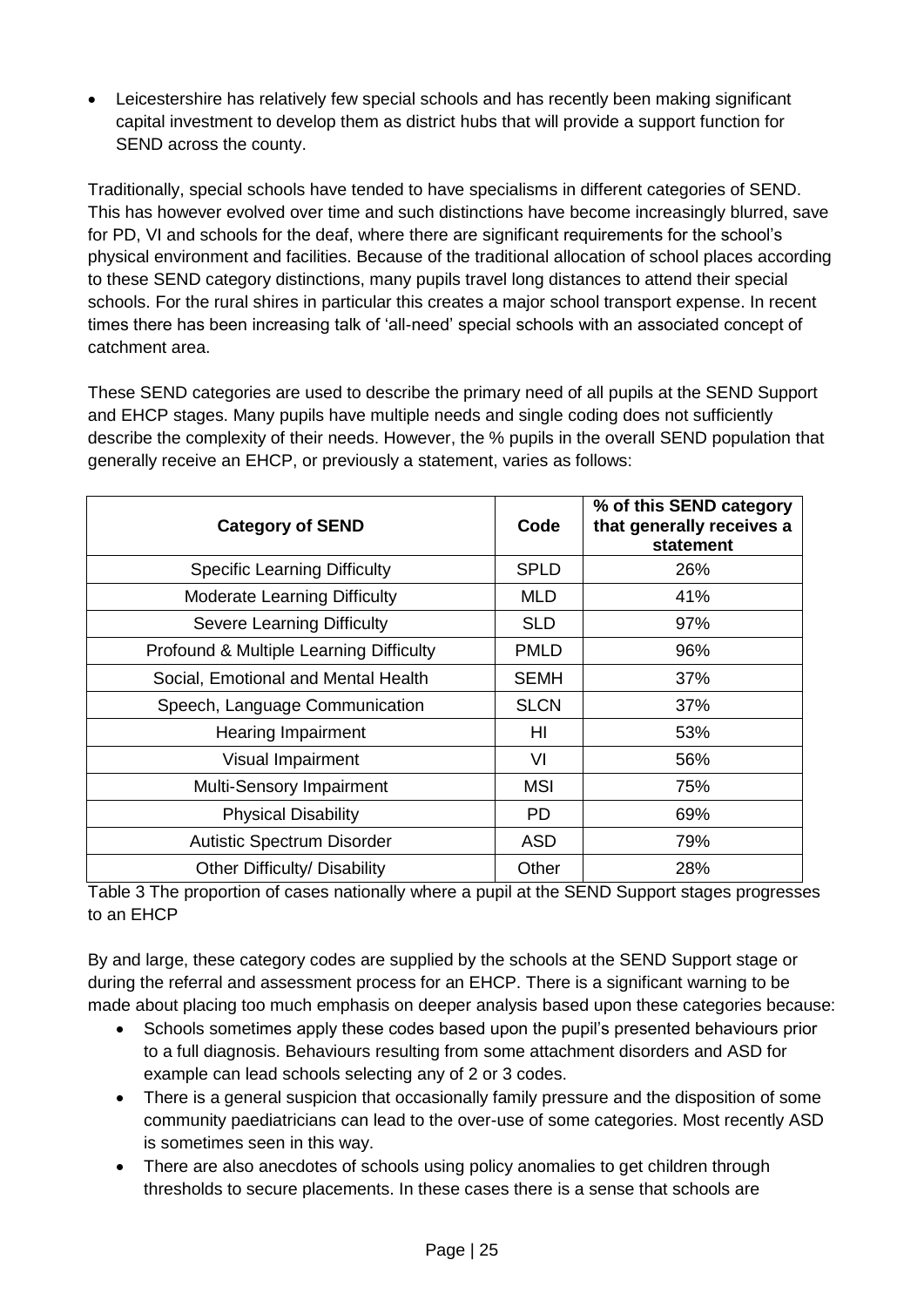expressing SEND needs in terms that match the provision and placements available, rather than the most accurate description of need.

#### Have we got the 'right' children in our special schools?

Pupils are placed in special schools at the point of need and each case is measured on its merits. Because the maintenance of placement stability in an educational setting is particularly important with vulnerable pupils, at no stage is a system-wide review carried out to ensure the optimum use of placements and to ask whether a more appropriate placement exists.

Each special school therefore takes it as its duty to provide the very best education for the pupils that are placed with them. Evidence from Ofsted shows that over 90% of the region's state-funded special schools are judged to be good or outstanding, suggesting that these schools are highly successful in their work. This case is further supported by recent pupil progress analyses in Derbyshire and Leicester that suggest that EHCP pupils placed in special schools make very good progress, in many cases better progress than pupils identified for SEND Support in mainstream schools.

It is therefore generally not in the interests of either the individual pupils or the special schools to ask the question 'Are the right pupils in our special schools?' In almost every field visit the response to this question was 'yes', usually followed by 'but we don't really ask that question'.

In one city area however, which may or may not be very representative of the region, a few special school headteachers have looked further into this matter. Their conclusion was that an important mapping is needed of which pupils are actually in special schools. They see that placements have happened over the years through the disconnected decision making of placement officers without regard to a strategy based on need. Some of them estimate that as many as 1/3 of the pupils currently in some special schools could actually be supported to do well in a mainstream setting.

"There are students who take places at our special school that, with the correct provision should do well in mainstream. The admissions process would need improvement as often these children are given places as a result of timing and not necessarily because they have the highest level of need. Saying that, the issue is more complex as it is not just about the child being in the same mainstream building as their mainstream peers. Children with SEND in mainstream are often isolated and receive a large proportion of their education away from their peers. Those children who sit in the 'cross over' between special school and mainstream need a different approach that gives them access to the same opportunities that they would receive in special. This is needed particularly if parents are going to express a preference for mainstream." (Special School Headteacher)

These special school heads would prefer to be engaged much earlier in the process to map placements strategically and not just be on the receiving end of completed decisions. They also recognise however that there is still some 'cultural' work to do with some heads about their expectations of who needs to be in a special school. Generally speaking however, this study found that special school heads are clearly up for the challenge of 'what is the best placement?' and then to be asked to work as a community of schools to support this.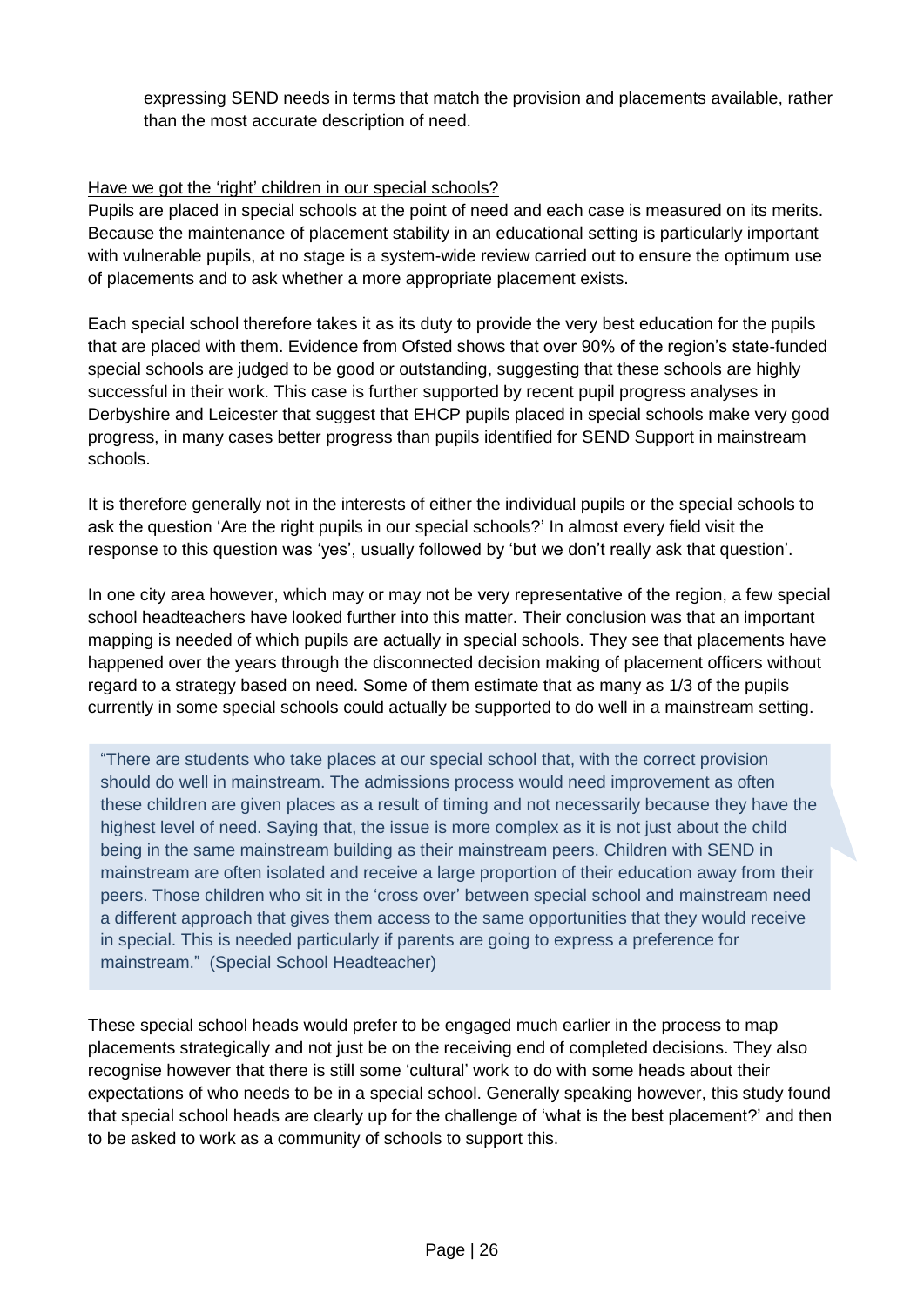# How full are the region's special schools?

Generally speaking, they're full. A comparison of schools census data returns against the physical capacity of the region's special schools shows an almost 100% occupancy rate. There are some examples of over-occupancy where special school facilities are being stretched almost beyond reasonable limits to accommodate as many pupils as possible in state-funded settings.

In the few instances where empty places do exist, the numbers are small and often simply due to the natural turnover and turbulence of pupil admissions. Just one or two cases were reported, from a total of almost 80 schools, of a special school having spare capacity that was due to underoccupancy.

There was an initial suggestion in the design of this study that the East Midlands region might benefit from a placement protocol to maximise the use of the total places available in state-funded special schools. This idea quickly became an irrelevance as there is no spare capacity to consider within such a protocol. In the future however it may become necessary to re-visit the idea of a protocol to consider any or all of the following issues:

- There are plans in several parts of the region for new capacity to come on-stream within the state-funded special school sector
- There are business management pressures upon schools to maximise occupancy. This means that it is difficult to hold or retain any future capacity in the system.
- There are a lot of inter-LA placements where one local authority places a pupil in a neighbouring LA special school. These are increasingly becoming subject to funding variations.
- The problem of 'distant placements' is not unique to the East Midlands so our special schools also regularly receive requests from areas beyond the region to admit their pupils.

This study also came across some anomalies within special school placement practice that were either unusual or inconsistent. Enquiries into these areas within this study did not reach a sufficient understanding to provide substantial detail, explanation or recommendation here. However, they are:

- There are almost 200 places taken in the region's state-funded special schools by pupils at the SEND Support stage. This needs further investigation.
- There are just a few special school places in the region that are left unoccupied because of historic agreements to create capacity/contingency for 'assessment places'. Given that the rest of the system operates without these and the places in question are sometimes unoccupied, this practice seems to warrant further attention.
- There is significant variation in giving places in special schools to Y14 (19 year old) students. In three of the local authority areas this is not done at all, with one of these LAs reporting this as a fairly recent change that caused significant unrest but has now freed significant extra capacity for younger pupils. Two further LA areas are investigating this as an area for potential future change, with the remaining LA areas continuing to use some of the state-funded special school places for Y14 without concern or question. In the short time that was paid to this topic, a mixture of opinions became apparent.
	- *a) Why wouldn't you admit Y14 if the student will benefit significantly from an extended placement? After all, SEND provision is becoming increasingly continuous onto adulthood.*
	- *b) Why should you? There are so many younger pupils needing places and delaying the 'cliff face' by one more year is not helpful.*

Underpinning this topic seems to be a wider debate about the transition in adult life of those young people with complex SEND conditions. Anecdotally a wide range of practice is reported, both good as well as less effective, of special schools supporting families to give them greater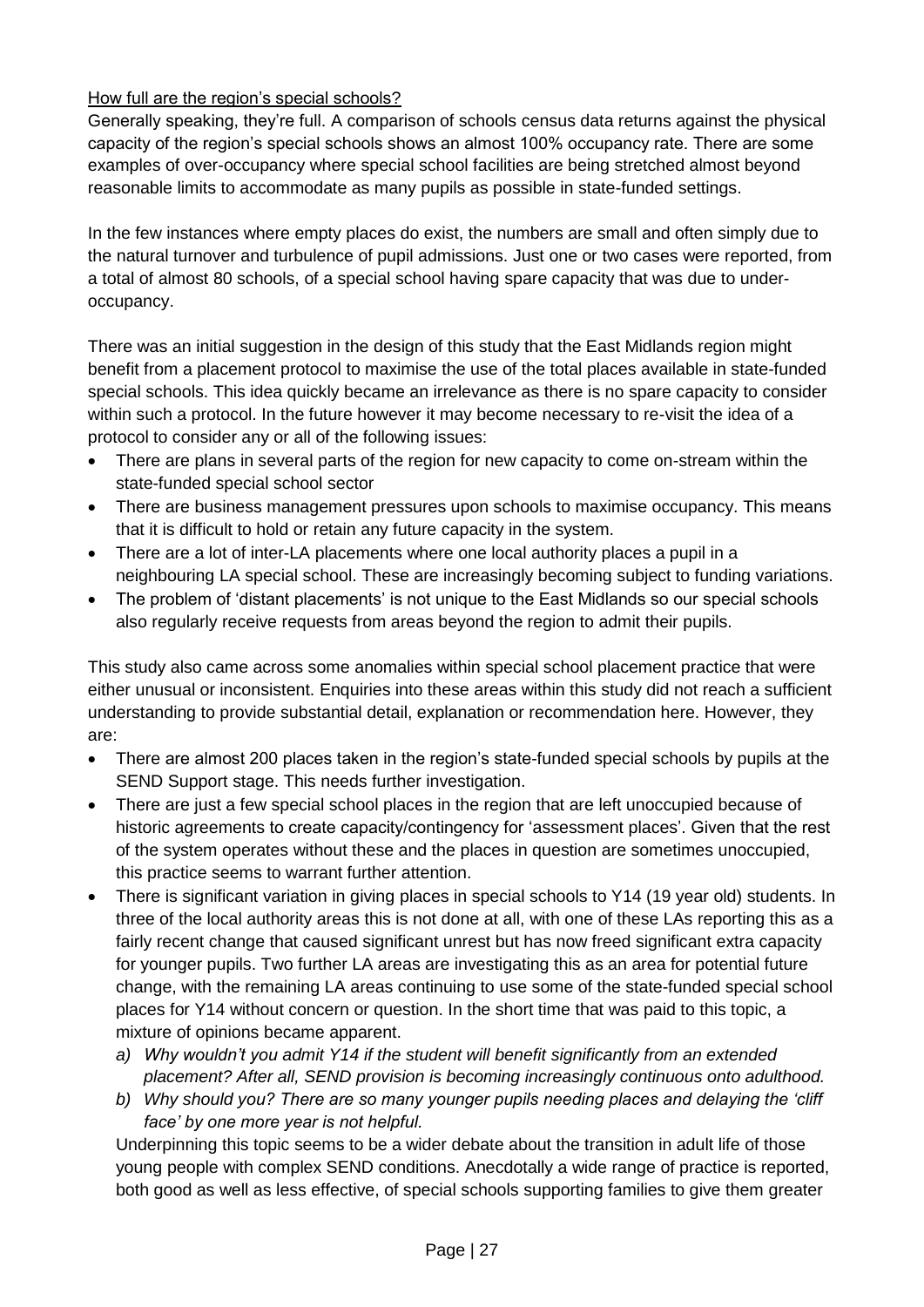confidence to think about an employment pathway post 16. In some areas this is starting to be actively developed as a policy area and feature in the LA local offer to ensure that families are better informed of their options. In other areas the practice seems to be restricted to quite narrow thinking about just a college/education placement as an option and they keep the young person in the system for 'too long'. However, as mentioned in the opening paragraphs of this study, a more substantial study is required to investigate post 16 complex SEND provision.

# Do we need more special school places in the region?

This is a live debate across the region.

On the one hand the answer seems to be yes as there is significant pressure in the system and over 1,000 places are being purchased from the independent sector. However, some other contributors suggest that we don't, as the policies that could release places within the system (as illustrated in this study) aren't yet being fully implemented. If they were, then there might be sufficient capacity. There is also considerable nervousness about the potential escalation of 'demand' if more places were created, with frequent references to the appearance of extra traffic whenever a new road is built.

One of the challenges is population growth. At the time of this study some local authorities in the region are experiencing rapid population growth with as many as 250 new school age children per month arriving into their area and requiring mainstream school places. Reports further suggest that these newly arriving communities are presenting with a more challenging profile of special needs. Even if they weren't, and only 10% of these new children were in need of SEND Support and then only 10% of these required an EHCP, then just this increased demand from population growth alone leads to increased regional demand for over 200 new places for complex SEND in a year.

Putting aside these population changes and other growth pressures deriving from medical and social reasons, what level of special school provision would seem suitable or sufficient for the region?

In crude mathematical terms, if there are roughly 18,000 children with EHCPs in the region and there are (over-simplistically) two types of placement policies at work, i.e.

- a) Authorities with EHCP levels at around 2.5% who then place 50-60% in mainstream settings
- b) Authorities with EHCP levels at around 1.5% placing < 30% in mainstream settings

... then the region needs approximately 8,000 special school places, which is what exists.

The most significant variables in this formulation however are the levels of SEND identification and EHCP and the levels of mainstream inclusion

1) The levels of SEND identification and EHCP

The difference created between the extremes in the regional is significant.

|                     | Current       | Potential numbers if all    | Potential numbers if all    |
|---------------------|---------------|-----------------------------|-----------------------------|
|                     | number in the | areas were operating at the | areas were operating at the |
|                     | region        | same level as the highest   | same level as the lowest    |
| <b>SEND Support</b> | 84,650        | 104,350                     | 60,000                      |
| <b>EHCP</b>         | 17,775        | 24,675                      | 9.165                       |

Table 4 Modelling to show potential levels of EHCP and SEND Support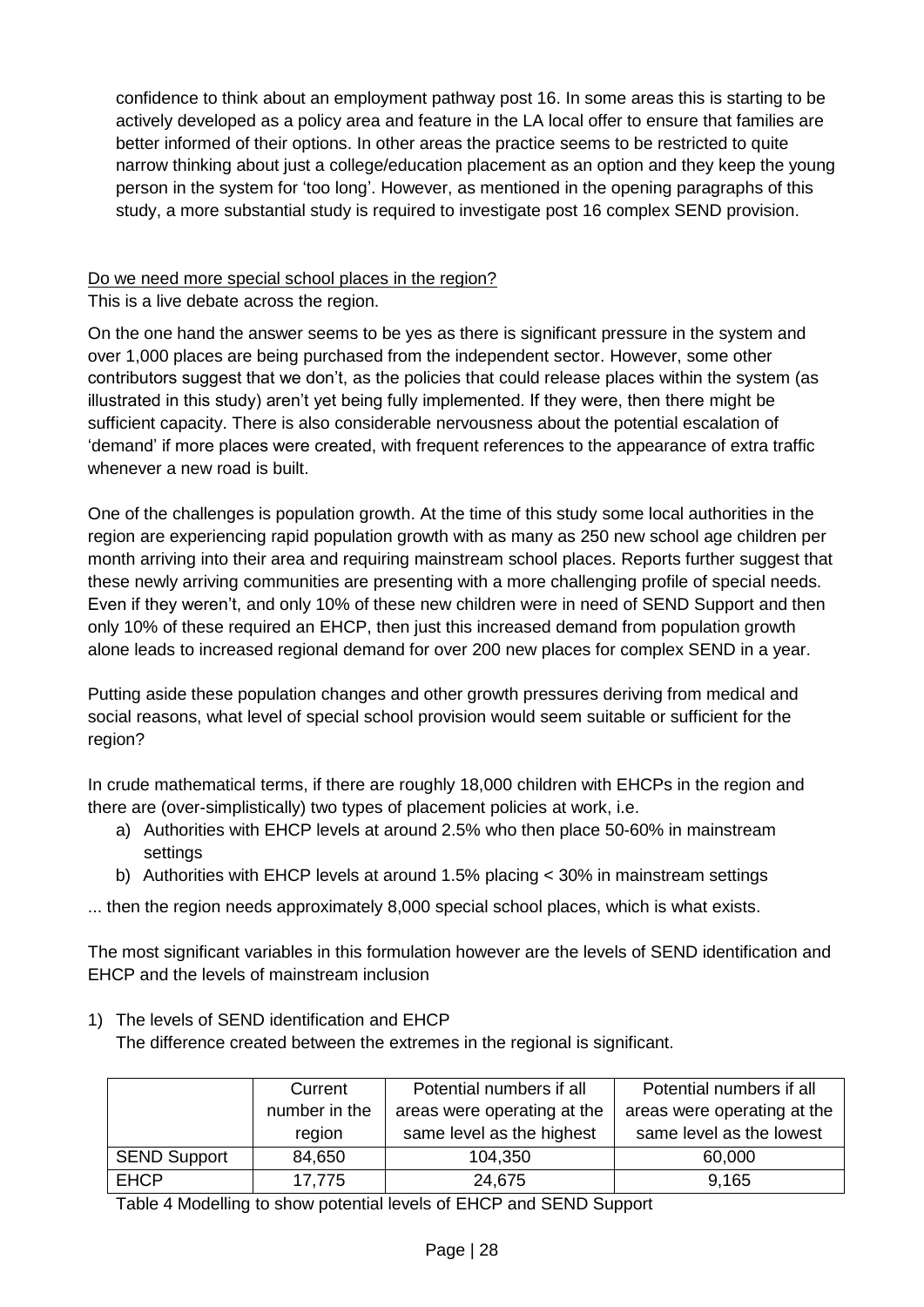If levels are low in an area because mainstream schools are already handling greater complexity and referring fewer pupils for EHCPs, then this would seem to have its merits. If however, levels are low because of compliance to an arbitrary threshold and subsequently there are unmet needs, then this becomes an area of concern.

2) Levels of mainstream inclusion

These levels vary due to reasons illustrated in Chapter 1. However, the basic mathematics of the situation can be reduced to the following:

- If every mainstream secondary school in the region admitted one more pupil with an EHCP, this is equivalent to the number of pupils being placed *outside the region* with independent non-maintained schools.
- If every mainstream secondary school in the region admitted five more pupils with EHCPs, this is equivalent to the *total* number of pupils from the region being placed with independent non-maintained schools (costing £62m)

While it might be argued mathematically that the region has enough special school places, this is clearly not working in practice as over 1,100 special school places are being purchased from the independent non-maintained sector. The main reasons for this highlighted through this study are:

- There are not vet enough pupils with complex SEND conditions within mainstream schools.
- Any available places in special schools are not in the right location

While it might be assumed that the incidence of complex SEND does not have a geographical basis, it actually transpires that across large shire areas the spread of complex SEND is not even, with understandable concentrations in densely populated areas and spikes in key communities seemingly linked to deprivation. The locations of the region's special schools are not based upon a map of need, they are often in the 'wrong' places and consequently school transport costs are a significant challenge.

• The available places in special schools are not in the right age group

Although special schools operate much more flexibly than mainstream schools in their organisation of the curriculum and pupil groupings, plus they often accommodate the full 2- 19 age range, there are still restrictions upon the numbers of pupils of a particular age they can take at any one time.

The available places in special schools cannot meet the specific needs of the pupil

Sometimes there are specialist learning, health or social care aspects to a pupil's individual needs and different schools have different expertise and facilities to meet these

## Capital development of special school sites

As a result of the situation outlined above, almost all local authorities are presently seeking to increase the capacity of their state-funded special schools. In most areas plans are either underway or in discussion to maximise the capacity of special schools including

- Making increased use of existing space
- By building extra classrooms and spaces on existing sites
- Commissioning redundant school buildings as additional sites for existing special schools
- Establishing partnerships with nearby secondary schools to occupy any spare spaces on their sites.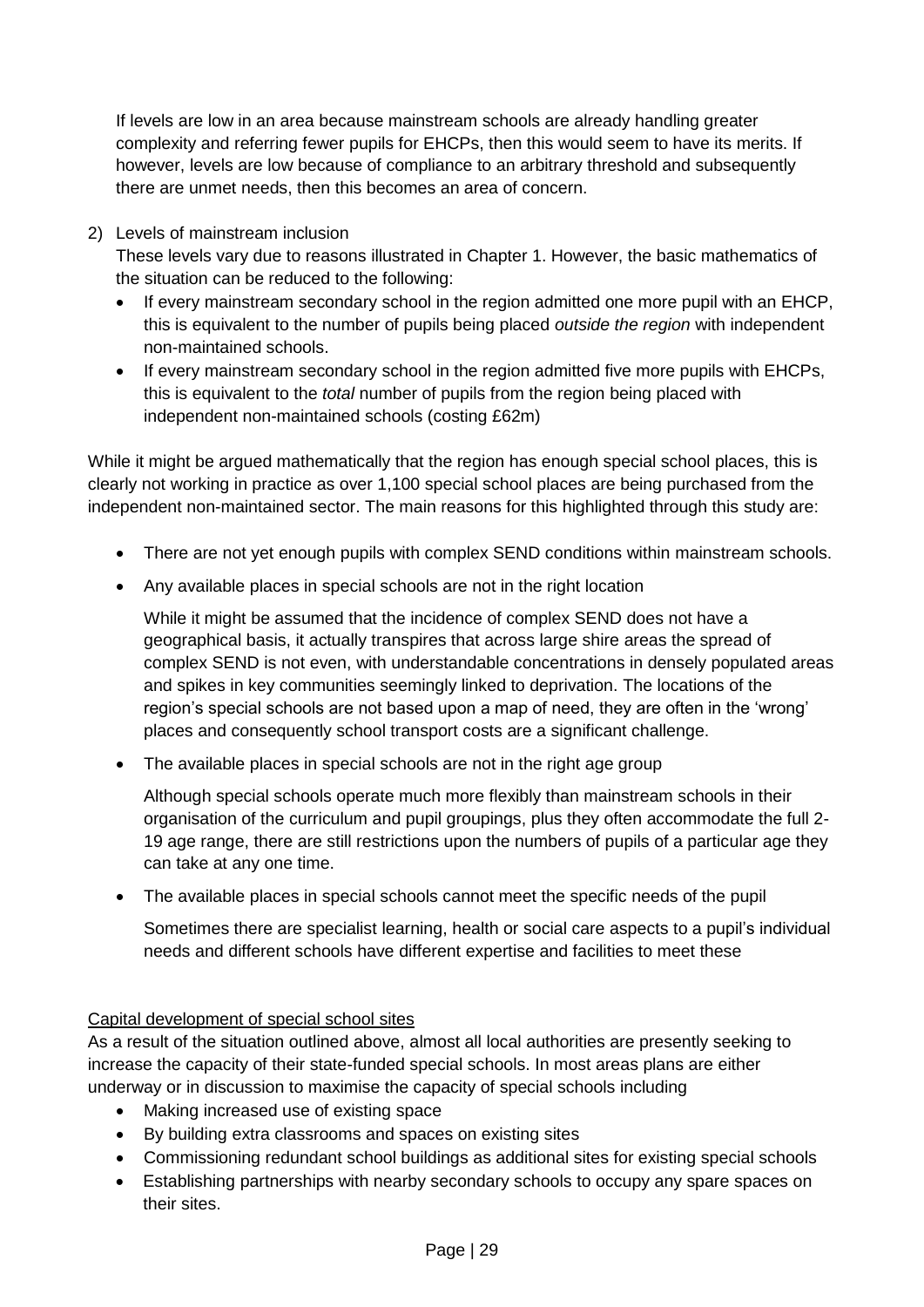It is not yet clear however and it seems unlikely, whether the sum total of all this expansion will do more than accommodate existing growth pressures and probably won't make inroads into the use of distant independent placements.

There remains an argument therefore, particularly in some areas, that the region still needs more new special schools. Given the operation of policy that typically leads to 2.5% of the child population having an EHCP, then the local authority areas where the rationale is strongest for new special schools appear to be Rutland, Derbyshire, Leicestershire, Northamptonshire and Derby. It is significant for the region that two of these areas are proactively pursue this very theme, see Chapter 5.

With the development of any new school it is important to reiterate a real risk that the benefits of the new places created may not always be realised. As the new schools open their headteachers need to balance their books and there is currently no mechanism or incentive for a new school with places *not* to simply fill them as soon as possible. The impact of this is that inter-LA transfers, including from outside the region can simply consume any spare places and East Midlands pupils might never take those places.

There seems to be a need to create a funding mechanism to help schools protect the new places that might be created through capital and new build programmes for the needs of the local area and region.

## How special schools are developing their role

One of the unanticipated dimensions of this study that makes a significant contribution to the topic is found in the emerging practice of the region's special schools. A number of local developments and innovations have been shared through this study that, if adopted more widely and scaled up, offer the potential to make a significant impact upon state-funded maintained and special schools.

a) Special schools as support hubs for their area

Special schools understandably contain staffing, practice, expertise and resources that have been developed over many years to meet specific needs. As reported earlier in this study, one of the main barriers mainstream schools face in considering placements for pupils with complex SEND conditions is their lack of confidence and ability to meet the specific nature of those needs.

For several years many special schools have provided an outreach role whenever requested to support mainstream schools. What has emerged through this study is that some of these special schools are starting to develop, or be commissioned to develop this function on a far more organised basis.

In one of the region's market towns the special school has formally extended its support across all mainstream schools in the town. Their support, training and elements of their staffing are becoming embedded in all other local schools in the area. Anecdotally this policy is helping parents to have greater confidence in the mainstream schools to educate and support their children and the mainstream schools to better understand and meet their needs. This is contributing to the mind-shift in mainstream school leaders from 'can't cope so place elsewhere' to 'where can we obtain the support we need to meet these needs?' The local authority concerned is looking to extend this approach across all of its special schools and develop this concept further, possibly de-branding special schools (removing the word special)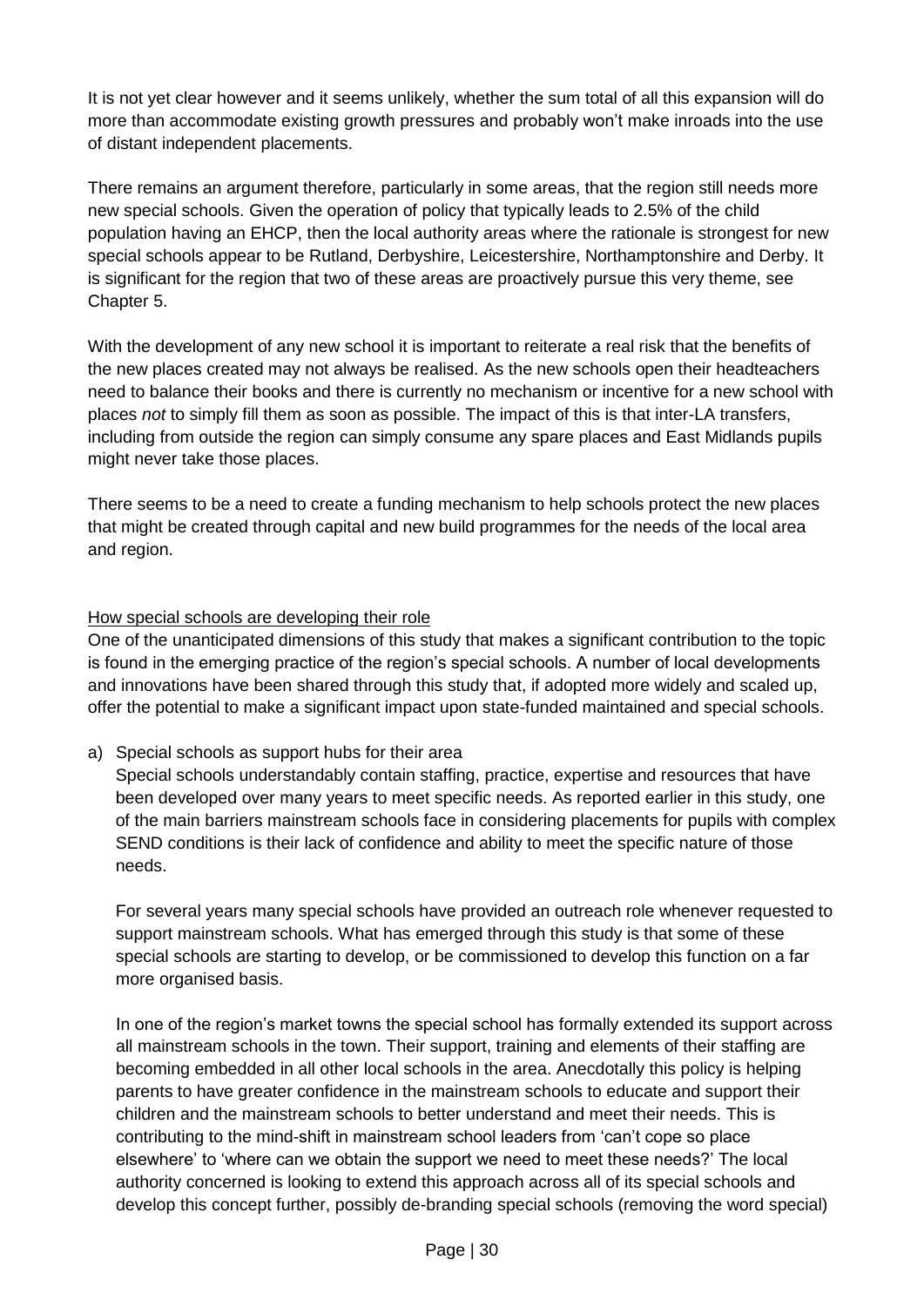and establishing them fundamentally as support hubs within their local mainstream school groups.

In some other local authority areas, partnership groups of schools are being formally commissioned to provide a specialist service across wide areas. Within the region there are a number of behaviour partnerships where schools, including special schools to deliver a service and support schools. Although schools' most significant behaviour issues are not exclusively linked to special needs and the initial rationale for most of these partnerships was to improve PRU provision, these services are starting to evolve and morph. In some areas these behaviour partnerships are starting to consider and encompass all behaviour concerns, including those deriving from SEMH and ASD conditions.

In another area a consortium of three special schools is being commissioned to provide a county-wide autism outreach service. This school-led service is already securing far greater confidence and buy-in from mainstream schools with the numbers of pupils receiving support through the service doubling since transfer from a central LA-managed service.

## b) Dual placements

During the study a visit was made to a special school in a market town where only just over half of the stated number of pupils on roll are actually on the school site. Almost 50 pupils were in local primary schools for most or all of the teaching week and another 40 more were in local mainstream secondary schools and academies. But all are registered on the roll of the special school.

These pupils in other mainstream settings receive support, access mainstream lessons to an agreed, personalised pattern and also come back to the special school for some sessions. This arrangement is especially useful for some students to enable them to cope and build their resilience. Almost all of these pupils have needs categorised as ASD, SEMH and MLD.

At KS3 the students follow a vocationally-based enterprise curriculum and at KS4 they access a selection of GCSEs, achieve qualifications and follow well-matched vocational pathways. At KS5 the special school's students are almost entirely 'out' in supported internships. Two major employers in the town are well engaged and take interns. The special school supports them, but they spend very little or no time at the school. Some of these interns have been retained in jobs by the employers, others move on elsewhere.

In another of the region's cities there is an initiative known as the Family Leadership Programme which is a strong collaboration between a special school and mainstream school that is leading to placement creativity between these settings. This work is being found to shift the expectations of both the school staff and the students' families, leading to more creative approaches that consider new models and pathways. Here the priority has been to identify the quality of adult life we are preparing the young person for and then mapping suitable pathways through their educational provision to prepare them.

Give that the most challenging barrier to more mainstream inclusion seems to be the pressure upon academic performance and school results, then these kind of dual placements seem to be worthy of consideration and further development. While there might be a principled argument that it shouldn't be necessary to 'play the system' in this way, there is clearly evidence in these cases that pupils outcomes are enhanced considerably and they receive an appropriate education in their local community.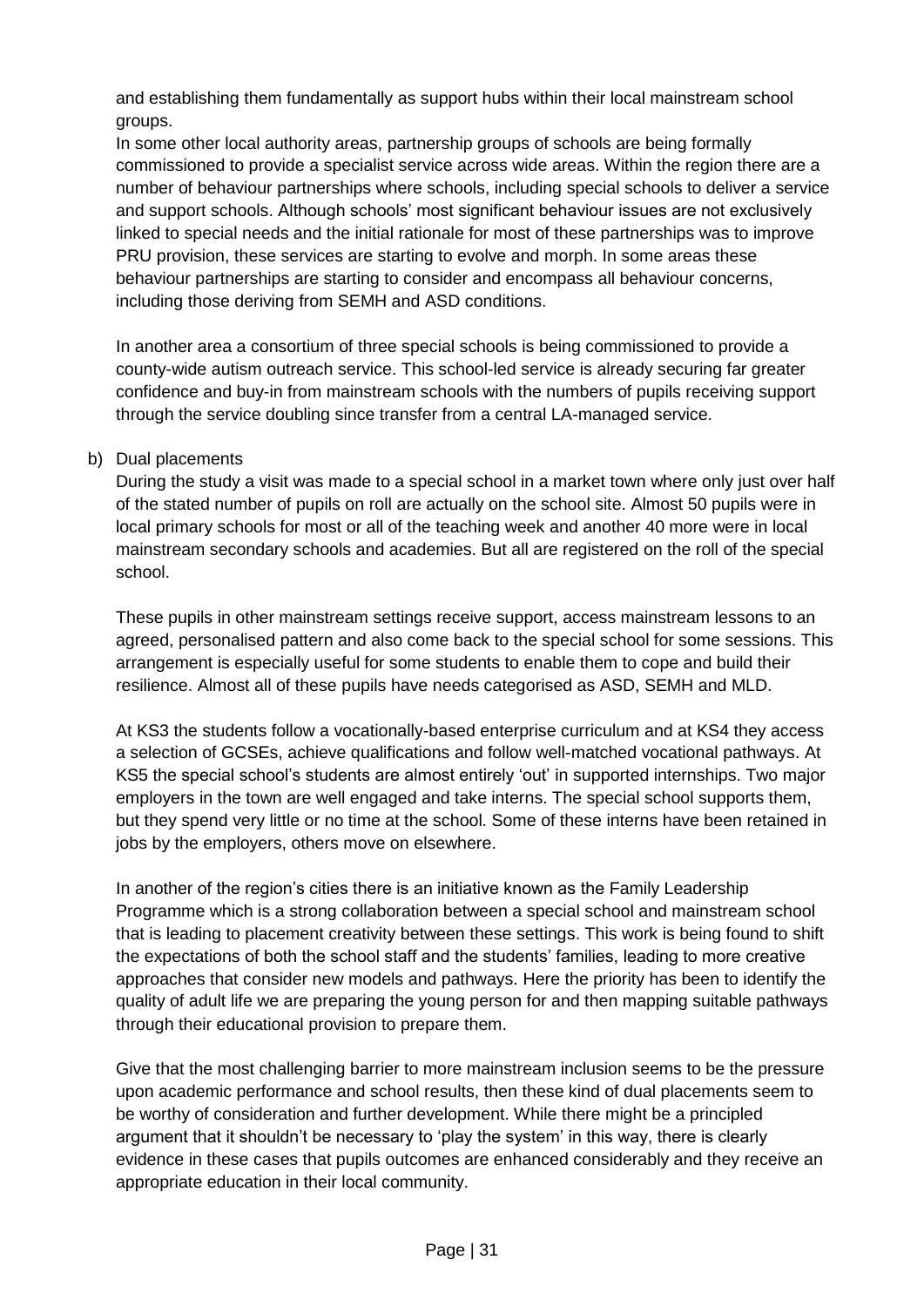#### c) Specialist hubs and facilities with mainstream schools

While this is, to a large extent, already fairly well-established practice in the arrangements for enhanced provision, there are new examples emerging of mainstream secondary schools developing new facilities to meet the most significant areas of need.

Within the region one of the most pressing demands is to better meet the needs of pupils with autism who are academically high-functioning. Some secondary schools are starting to develop specialist hubs to provide an education for these students that is as integrated as possible within the mainstream school. Where these students have significant support needs these units are starting to use technology, e.g. Skype to enable students to access quality-first teaching and make suitable arrangements for them to access the school's specialist facilities.

d) Placing greater responsibility for special school admissions upon headteachers This is a logical extension of some of the roles described in a) above. In some areas the local authorities are taking positive steps to build strategies with mainstream and special schools and academies to put schools in the 'driving seat' of the placement process and to shape and 'own' the system. As a result in one city area there is a massive reduction in the number of tribunals and formal complaints and only one case in the past year of a school trying to refuse to take a child, whereas this has been almost 20 per year previously.

#### e) Special school teaching partnerships

Some of the region's special schools have ensured that their outreach, support and training offer is becoming well-established within the emerging Teaching School Alliances (TSA). These TSAs offer systems, resources and facilities to provide school-to-school support, train new teachers and provide professional and leadership development. In Leicester one of the special academies is developing its status within a TSA to contribute to outstanding Initial Teacher Training. In Derbyshire almost the entire community of special school are looking to become a TSA which, if successful will provide a powerful 'engine room' and professional network for SEND across the local authority area.

## f) Local partnership delivery with health

Against a backdrop of many special schools becoming increasingly unsatisfied by the working arrangements with health service providers, there are a few examples of good partnerships where local service delivery is making a positive impact. For example the location of a specialist nurse service by a CCG in one special school has led to a dramatic increase in the confidence of the school to manage risk and provide care for the pupils, and reduced the number of ambulance call outs, hospital admissions and serious illness.

## g) Family support

Some schools run parental information clinics on a range of topics and this seems to be making a worthwhile contribution to the support role that special schools can play. This can, of course, sometimes be difficult as families can live many miles from the school site and only visit infrequently.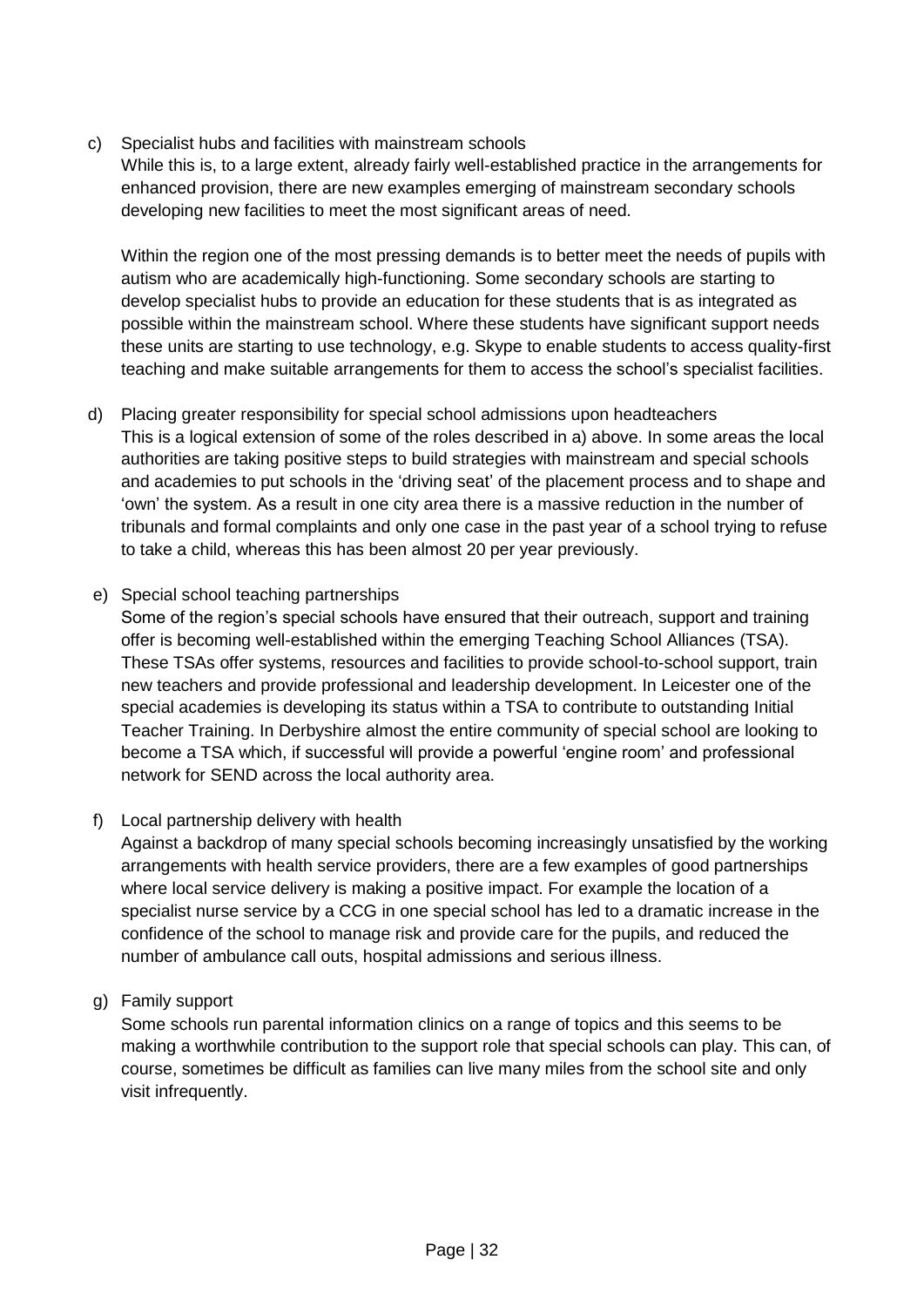## Taking a strategic approach to develop system-wide change

An important piece of work is underway in Lincolnshire that could be of significance to others. The strategic leaders have brought the entire community of special school headteachers together to ask the question,

*"Is it possible for us to work together in a concerted way over the next few years so that every Lincolnshire child with an EHCP can receive state-funded education within 20 miles of their family home?"*

(NB 20 miles is a significant issue in a large county that is about 100 miles from north to south and 50 miles from east to west)

As described in previous sections, Lincolnshire in not 'out of the ordinary' in any significant way with regard to SEND. Their schools categorise an above average proportion of pupils for SEND Support but levels of EHCPs are closer to average levels, as are the destinations of these pupils with 50% going into mainstream schools. They have slightly more state-funded special schools to similar sized LA areas, but because these tend to be slightly smaller schools than average, then the overall quantity of places available is similar to others. Lincolnshire purchases a relatively low proportion of places from the independent non-maintained sector, albeit this remains expensive and affects many families.

The first response to the visionary question posed above has been generally positive. The factors under consideration to fulfil the vision are:

- The grouping of the county's special schools into 4 geographical clusters to establish viable 'business units' to fulfil the new roles and expectations being placed on them
- As far as possible start to see all special schools as 'all needs' and see them as serving a loosely defined catchment area
- Commission special schools to provide networks of support and specialism so that all local mainstream schools have high levels of confidence in the quality and availability of that support
- Being prepared to expand or reduce the size of special schools to better match the geographical mapping of need in their district
- The capital development of the special school buildings so that they have the space and the facilities to meet the changing school population
- Reinvesting the year-on-year saving from the school transport bill back into the school system, estimated at over £3m annually.
- Strengthen the strategic partnership with the health services so that better alignment of services and support can match this evolving school landscape.

At the conclusion of this chapter there is growing sense that the compilation of ideas and emerging practice around the region can provide confidence of improved provision in the future. The aggregation of ideas offers many possibilities to increase the availability and quality of placements in local schools for pupils with complex SEND conditions. The key to success however lies in the strategic leadership of the school system as solutions are more likely to emerge through a coherent approach when all partners are working to a common vision.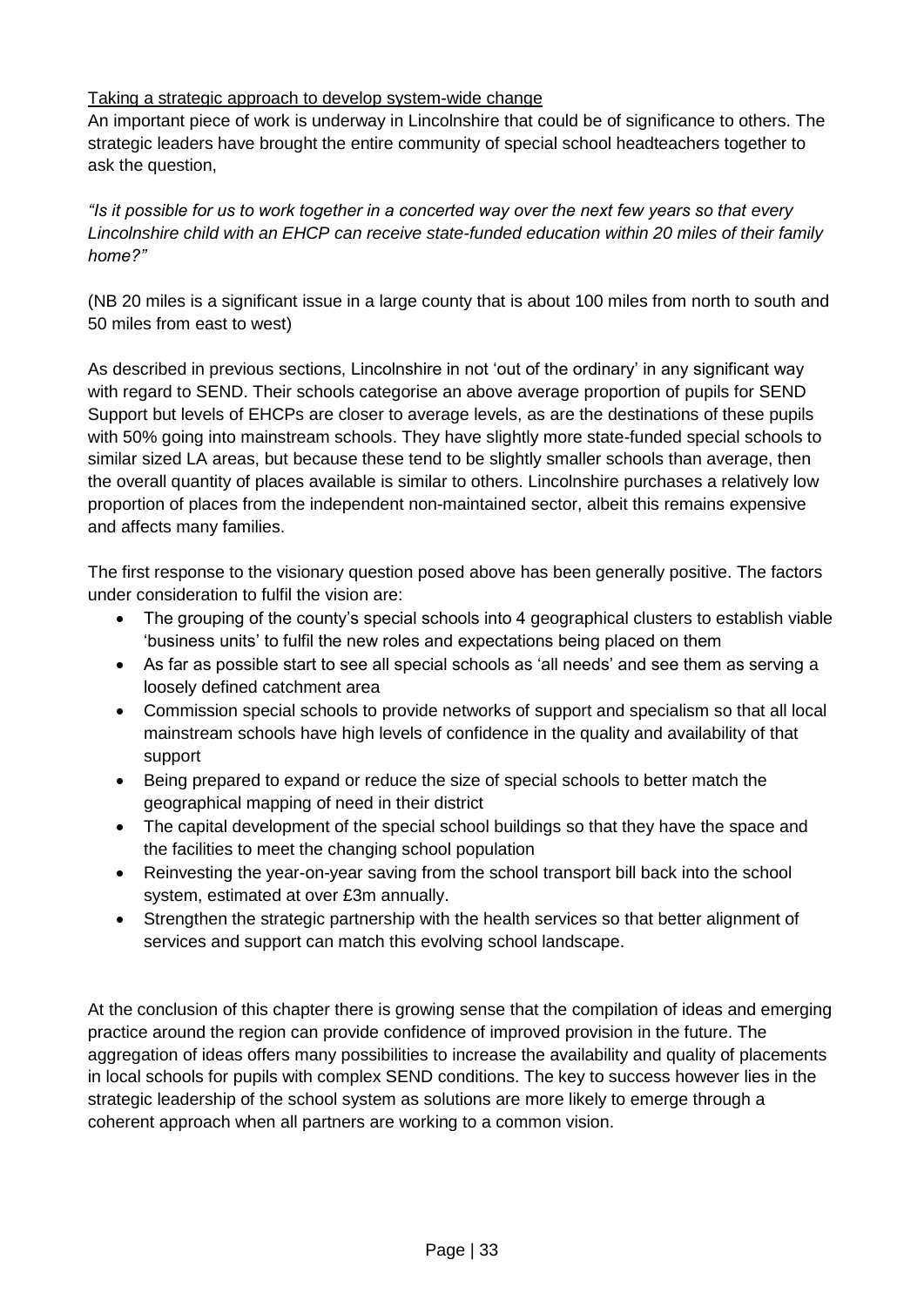# **Chapter 3: Can in-region placements be increased by developing a regional joint commissioning approach?**

The language of commissioning across public service can be confusing. In its purest form commissioning describes a full cycle of need identification, service specification, procurement, delivery and review, but more often it is used as shorthand simply for the purchasing element.

In the arena of complex special needs, at an individual level the EHCP is designed to serve the full commissioning process including the placement decision-making stage. It also provides a vehicle for the review of placements although anecdotally this is used less well.

Joint commissioning describes the process by which two or more organisations commission together. Most commonly joint commissioning is taken to refer to health and local authority services commissioning together. As quite a significant proportion of children with complex SEND conditions are also 'in care' (looked after by the social work of the LA) as well as having significant medical needs, quite a number of EHCP cases are jointly-funded (thus also commissioned) through bi- and tri-partite arrangements. However this is not the definition of joint commissioning being investigated in this study as, by and large, these joint arrangements between local authorities and health CCGs are well established.

The interpretation of joint commissioning in this chapter refers to partners, usually local authorities across the region working through a sub regional or regional approach. At the moment the responsibilities and practice of placing pupils operate to local authority boundaries, reflecting the statutory duties placed upon the LA. However, while the stage of needs identification understandably needs to start very locally with a focus on the individual pupil, when it comes to the purchase of placements, especially from the independent non-maintained sector, there is little to prevent partners working together across a larger geographical footprint to act as a single purchaser. There seems to be little or none of this happening at present.

The potential benefits of joint purchasing hinge upon the economy of scale through:

- volume discounts from bulk purchasing
- shared provision for low incidence highly complex specialist needs
- greater efficiencies in the quality assurance and review of placements and services
- reduced costs through shared office functions

The consideration of joint commissioning is therefore an important dimension in this study, not least because of the increasing pressure upon public finance and the need for all services to operate in a most efficient manner. There is also a strong perception in almost every contribution to this study that the balance of power in recent years has shifted from commissioner to supplier, i.e. as parts of the independent sector recognise the essential demand for their places, so they might not always have provided the best possible value for money.

While the commissioning cycle also pertains to placements made with of state-funded schools, the historical, complex relationship between school and the local authority make this difficult. In addition the rapidly changing school landscape and the maturity of the school system to understand their dual role both as commissioned and commissioners for different roles and services, mean that clarity of thinking in the state sector is particularly difficult at the current time.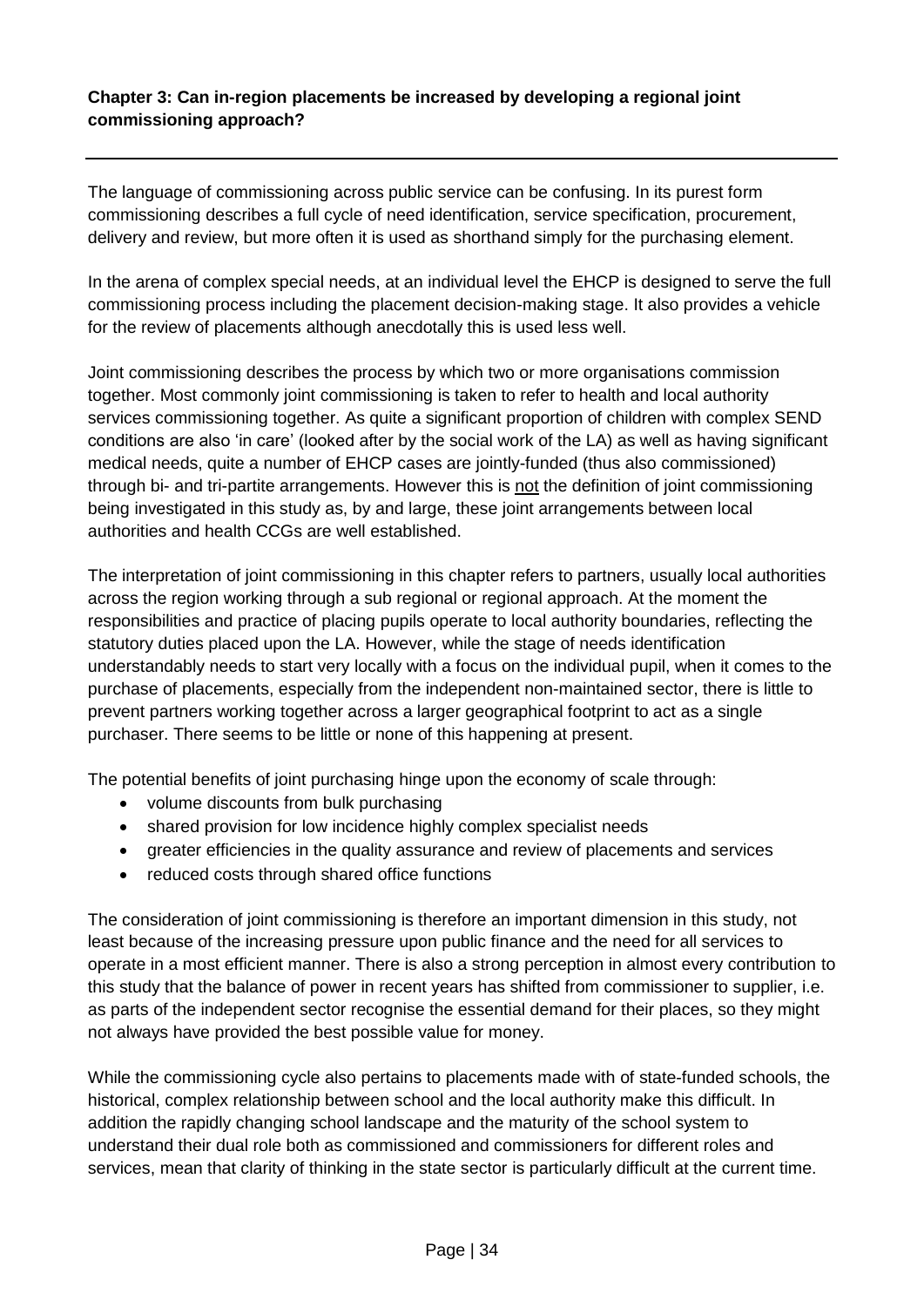However, the commissioning cycle as it relates to placements purchased from the independent sector has far greater simplicity in its purchaser-provider relationship.

## What placements are being purchased already?

As at December 2015 the combined regional data for the placement of pupils with complex SEND conditions from the independent non-maintained sector, placed both within and out of region, came to a total annual spend almost £62m on 1092 placements. The distribution and comparative cost of these places, as organised by SEND category is as follows:

|             | <b>Number</b> | £ Total     | £ Average |
|-------------|---------------|-------------|-----------|
| <b>SPLD</b> | 48            | £2,367,125  | £49,315   |
| <b>MLD</b>  | 20            | £509,967    | £25,498   |
| <b>SLD</b>  | 21            | £1,582,685  | £75,366   |
| <b>PMLD</b> | 6             | £410,968    | £68,495   |
| <b>SEMH</b> | 354           | £18,792,678 | £53,087   |
| <b>SLCN</b> | 19            | £550,541    | £28,976   |
| нı          | 99            | £2,775,514  | £28,035   |
| VI          | 8             | £500,099    | £62,512   |
| MSI         | 1             | £226,905    | £226,905  |
| PD          | 9             | £191,371    | £21,263   |
| <b>ASD</b>  | 361           | £23,146,614 | £64,118   |
| Other       | 19            | £1,745,346  | £91,860   |

Table 5 Total placements made with independent non-maintained special schools (2015)

NB Data supplied above is for 8/9 local authority areas as the breakdown by SEND category was not supplied by one local authority

It is of significance that 75% of these placements and almost 80% of the expenditure are for pupils with conditions categorised primarily as ASD and SEMH. This matches the reported increases in demand across the study. It also supports the view that, in almost all of these cases, purchases are being made with the independent sector purely due to insufficiency of supply in state-funded schools.

It is of interest that over 10% of these placements are for hearing impaired pupils. Almost all of these placements are made with schools for deaf children and young people in Derby and Worcester, with costs towards the lower end of the range.

Given the proposition that the region might consider holding to a more consistent policy expectation that pupils whose primary category of need within their EHCP is MLD (moderate learning difficulty) should be placed in mainstream settings, it is of interest that 20 such placements are currently purchased from independent non-maintained special schools.

Further analysis of these placements was made in terms of distance from home. For the sake of this study it is suggested that a placement over 50 miles from the child's family makes daily travel far too onerous and that a residential placement can start to have a detrimental impact on child and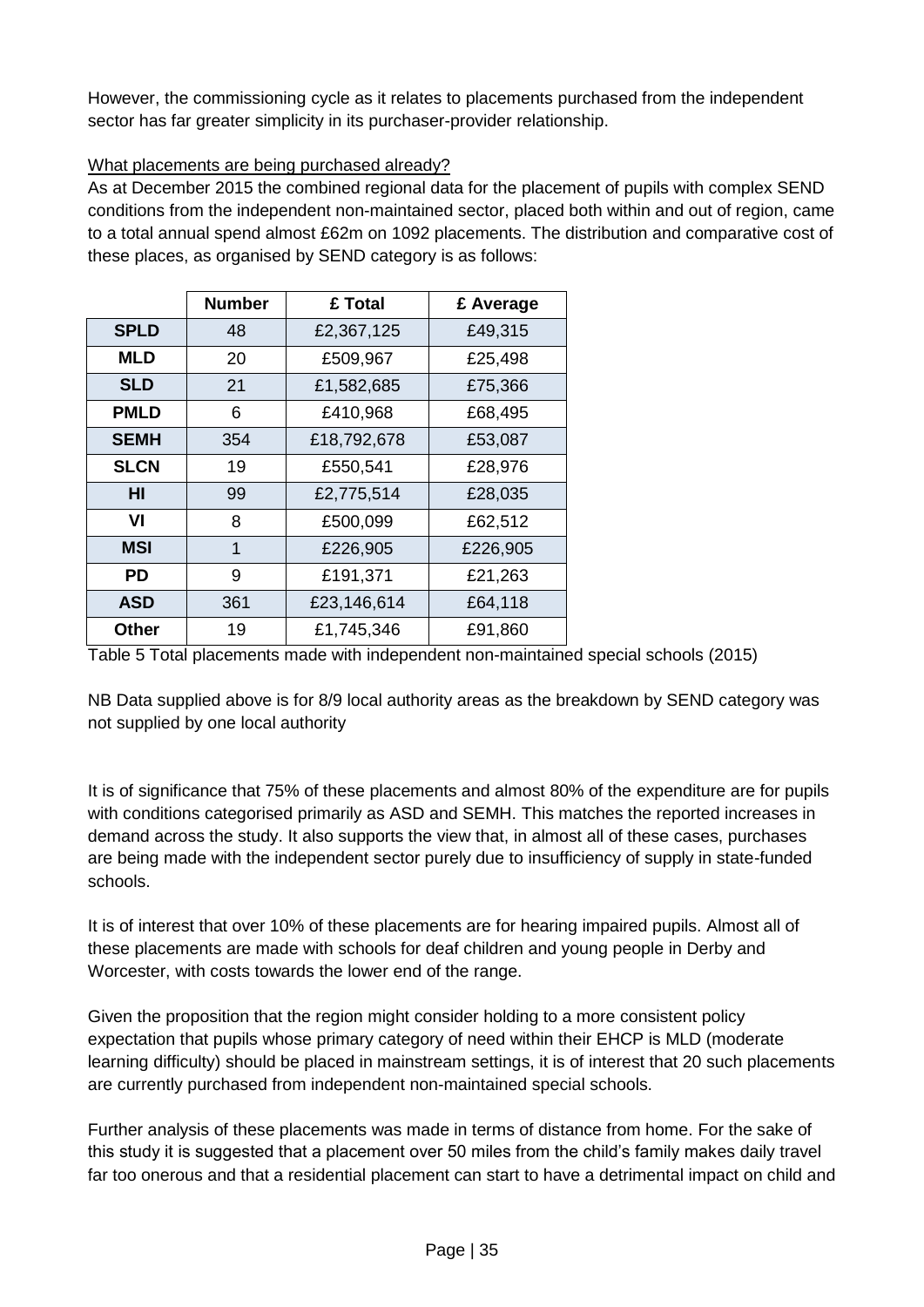family life. It is of note that several areas apply a stricter threshold for this definition at 20 miles and that Ofsted takes interest in those over 25 miles away.

As the regional placement data were released confidentially with pupil identification protected, it is not possible to analyse exact distances by postcode. A couple of proxy measures and assumptions were therefore made to enable further investigation.

- a) Placements made within the region are quite likely to be within 50 miles from the family home, although potentially not all.
- b) That a distinction should be made in the analysis of out-of-region placements to separate those that are in areas adjacent to the region and potentially still close to the family home and those that are more than 50 miles away.
- c) Distances were calculated on the distance from the headquarters of the commissioning LA to the school site. As this is quite a crude approximation it was decided not to labour or over-emphasise the analysis.

Of the 1,100 placements made with the independent non-maintained sector the following are made outside the region as defined by the nine local authority areas of the East Midlands. The total annual spend is £12.5m on 194 placements.\*

|             | <b>Number</b>  | £ Total    | £ Average |  |  |
|-------------|----------------|------------|-----------|--|--|
| <b>SPLD</b> | 17             | £699,266   | £41,133   |  |  |
| <b>MLD</b>  | 5              | £57,000    | £11,400   |  |  |
| <b>SLD</b>  | $\overline{7}$ | £227,085   | £32,441   |  |  |
| <b>PMLD</b> | 3              | £277,696   | £92,565   |  |  |
| <b>SEMH</b> | 46             | £2,631,696 | £57,211   |  |  |
| <b>SLCN</b> | 6              | £156,595   | £26,099   |  |  |
| HI          | 16             | £799,281   | £49,955   |  |  |
| VI          | 7              | £380,714   | £54,388   |  |  |
| MSI         | $\Omega$       | £0         | £0        |  |  |
| PD          | 4              | £94,596    | £23,649   |  |  |
| <b>ASD</b>  | 36             | £2,519,390 | £69,983   |  |  |
| Other       | 12             | £1,153,179 | £96,098   |  |  |

Table 6 Placements made with independent non-maintained special schools outside the east Midlands region (2015)

\* NB Data supplied above is for 8/9 local authority areas as the breakdown by SEND category was not supplied by one local authority

The dominant categories of need in these out-or-region placements remain SEMH and ASD (51%) although constituting a slightly lower proportion of placements purchased than the proportion spent on these categories with the overall independent sector as in Table 5.

111 of these placements are purchased in locations outside the region but within 50 miles of the headquarters of the LA making the placement. The remaining 86 placements are further than 50 miles away, with 20 of them more than 200 miles away. The average distance for these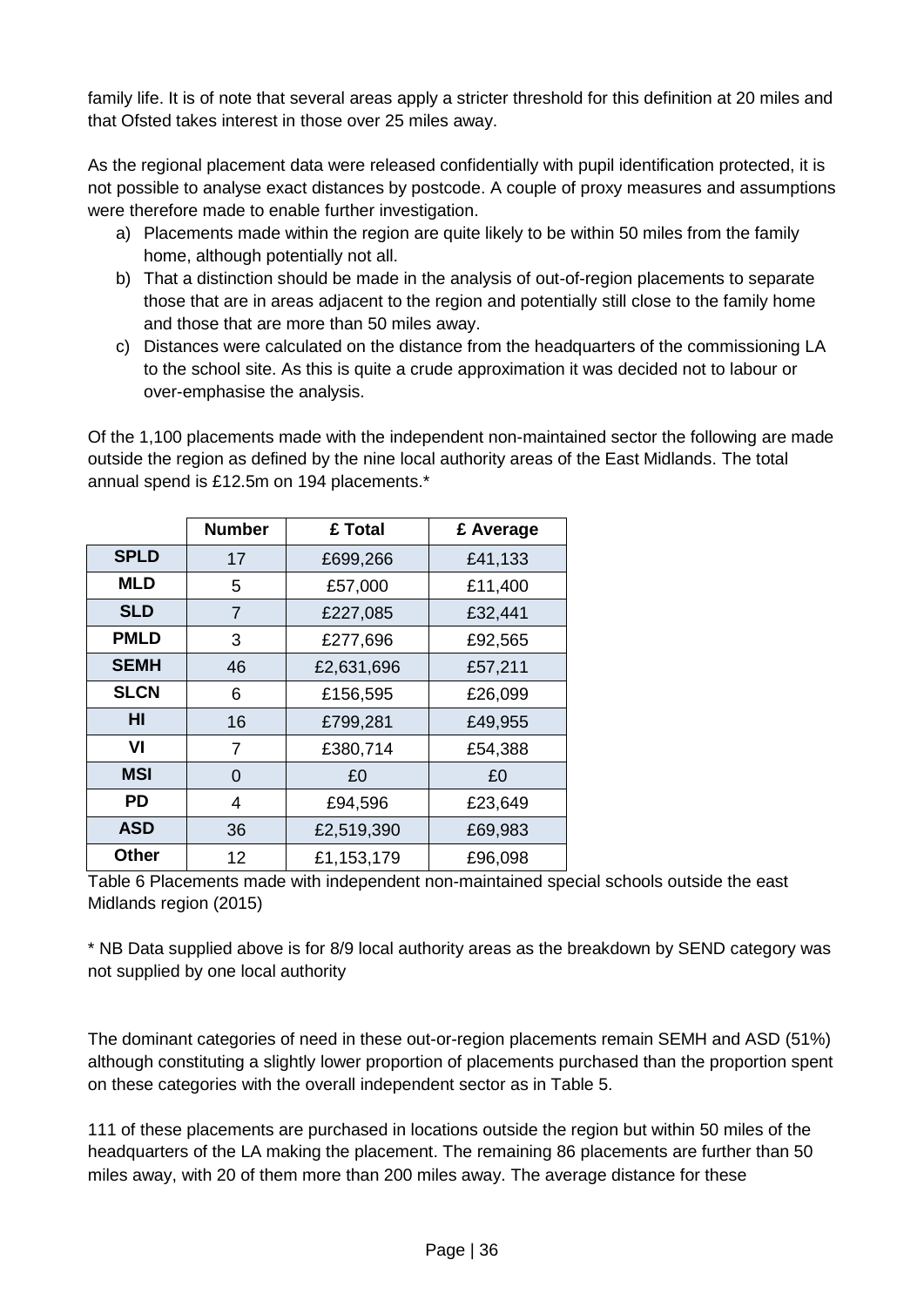placements is 120 miles with example locations in Newcastle, Cumbria, Somerset, Bournemouth, Wales, Exeter, Kent, Lancashire, Yorkshire and Berkshire.

|                  | Total<br>number of<br>placements<br>purchased | Number<br>within<br>LA area | Average<br>cost within<br>LA are | Number of<br>providers<br>used<br>within LA<br>area | <b>Number</b><br>purchase<br>d outside<br>LA area | Average<br>cost outside<br>LA area | Number of<br>providers<br>used outside<br>LA area | <b>Total spend</b><br>(rounded) |
|------------------|-----------------------------------------------|-----------------------------|----------------------------------|-----------------------------------------------------|---------------------------------------------------|------------------------------------|---------------------------------------------------|---------------------------------|
| Derby            | 134                                           | 65                          | £26,585                          | 2                                                   | 69                                                | £72,041                            | 11                                                | £6.7m                           |
| Derbyshire       | 89                                            | 17                          | £60,371                          | 5                                                   | 72                                                | £38,179                            | 25                                                | £3.8m                           |
| Leicester        | 77                                            | 17                          | £45,000                          | 1                                                   | 60                                                | £77,798                            | 22                                                | £5.4m                           |
| Leicestershire   | 304                                           | 166                         | £57,839                          | 9                                                   | 138                                               | £60,720                            | 25                                                | £18.0m                          |
| Lincolnshire     | 140                                           | 38                          | £80,903                          | 10                                                  | 102                                               | £64,667                            | 46                                                | £9.7m                           |
| Northamptonshire | 126                                           | 62                          | £40,661                          | 5                                                   | 64                                                | £101,193                           | 37                                                | £9.0m                           |
| Nottingham       | 30                                            | 9                           | £30,163                          | $\overline{2}$                                      | 21                                                | £104,131                           | 16                                                | £2.5m                           |
| Nottinghamshire  | 165                                           | 79                          | £28,063                          | 7                                                   | 86                                                | £36,578                            | 16                                                | £5.4m                           |
| Rutland          | 27                                            | 16                          | £51,727                          | 3                                                   | 11                                                | £51,878                            | 5                                                 | £1.4m                           |
|                  | 1092                                          | 469                         | £46,812                          | 44                                                  | 623                                               | £67,465                            | $123*$                                            | £61.8m                          |

The total purchases of placements from independent non-maintained special schools as at December 2015 by each of the local authorities in the East Midlands region was as follows.

Table 7 Data for placements purchased from independent non-maintained schools

\* This cell is the total number of unique providers used by the region, i.e. it is not a simple addition of the column above as several providers are used by more than one local authority

Comparison of the figures above gives an indication of how different local authorities have been using the independent non-maintained special school market over recent years. Some LAs have specifically stimulated this market to boost the number of available local providers.

It is a significant point to note that some of these figures reflect practice from several years ago and might not adequately reflect current placement practice or recent changes to the providermarket. For example, Lincolnshire used to have very little local HI provision and historically needed to purchase these and these placements will still feature in the data until those students leave education.

Leicestershire's situation seems significant and supports the suggestion in the previous chapter that there are strong arguments to consider the development of additional special schools there.

Derby's situation is skewed a little by the existence of the Royal School for the Deaf in the city. This has led to a significant number of families with deaf children settling in the city.

Fuller analysis is clearly required to ensure like-with-like comparisons are made, but at first inspection there seems to be quite significant price variation within this market.

Contributions to this study from independent non-maintained special school providers indicate that this market is currently subject to significant change. Anecdotally a number of small independent settings are going out of business and/or being bought out by bigger providers. Somewhat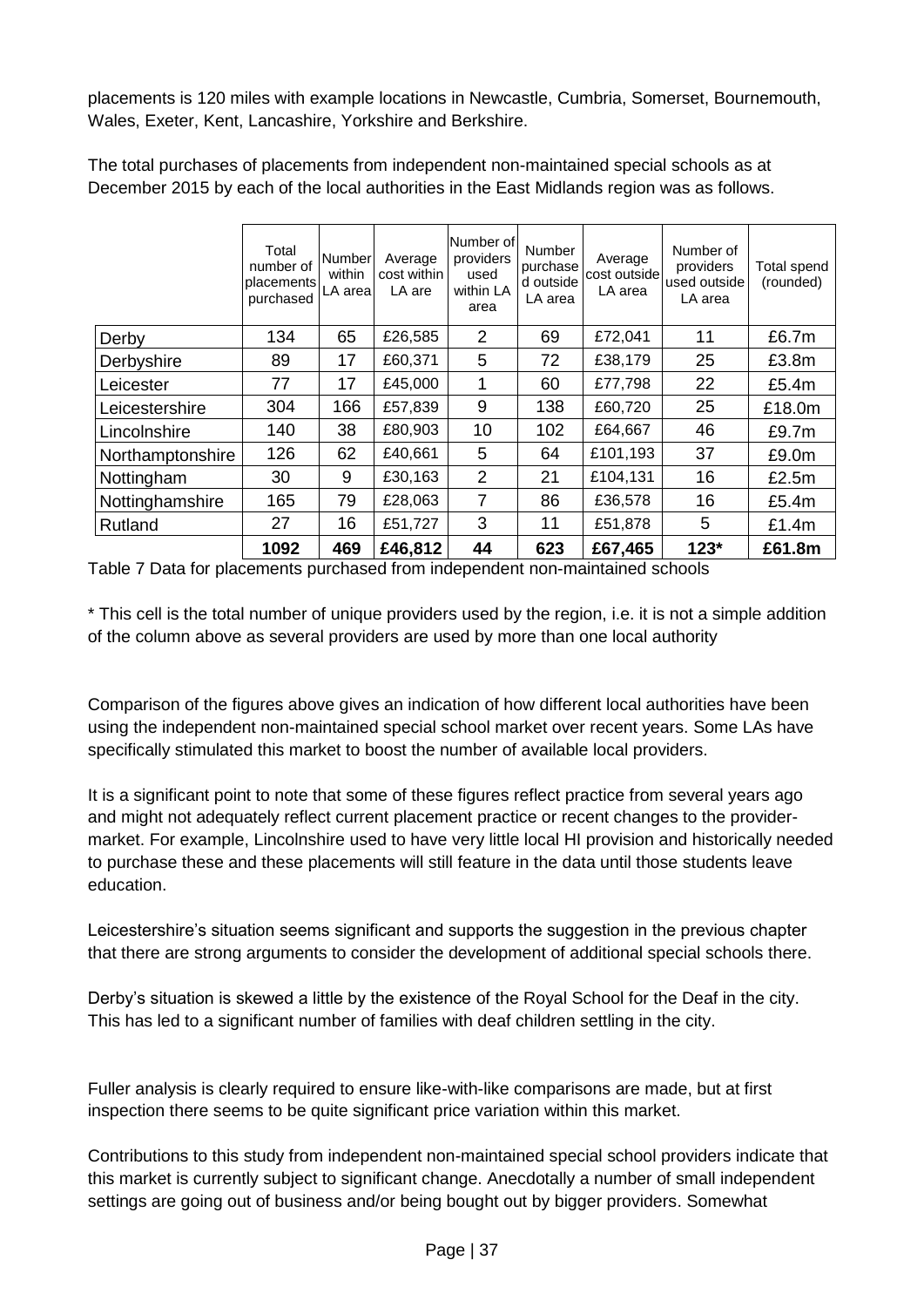worryingly there are reports of land management companies purchasing some sites with the intention of seeking planning conversion to adult care settings in the future. This will lead to reduced competition.

|                  | Overall<br>number | Primary | Second-<br>ary | In an<br>adjacent<br>LA | At greater<br>distance | <b>Number</b><br>of INM<br>providers | <b>Total spend</b> |
|------------------|-------------------|---------|----------------|-------------------------|------------------------|--------------------------------------|--------------------|
| Derby            | 14                | 2       | 12             | 10                      | 4                      | 4                                    | £589,976           |
| Derbyshire       | 36                | 6       | 30             | 30                      | 6                      | 16                                   | £1,527,886         |
| Leicester        | $\overline{2}$    |         | 4              | 3                       | $\overline{2}$         | 4                                    | £467,321           |
| Leicestershire   | 29                | 5       | 24             | 13                      | 16                     | 15                                   | £1,332,274         |
| Lincolnshire     | 59                | 7       | 52             | 26                      | 33                     | 35                                   | £3,973,947         |
| Northamptonshire | 38                | 6       | 32             | 21                      | 17                     | 26                                   | £3,361,961         |
| Nottingham       | 6                 | 0       | 6              | $\overline{2}$          | 4                      | 6                                    | £730,695           |
| Nottinghamshire  | 6                 | 0       | 6              | 3                       | 3                      | 4                                    | £292,196           |
| Rutland          | 4                 |         | 3              | 3                       |                        | 3                                    | £224,487           |
|                  | 194               | 28      | 169            | 111                     | 86                     | $82*$                                | £12.5m             |

The details of those purchases made outside the East Midlands region, a subset of the details in Table 7 above, are as follows.

Table 8 Data for placements purchased from independent non-maintained schools outside the East Midlands region

\* This cell is the total number of unique providers used by the region, i.e. it is not a simple addition of the column above as several providers are used by more than one local authority

As can be seen the distribution of out-or-region placements is not an even one across the local authorities, e.g. fewer than half of the LAs (4/5 of the big county shire areas) make almost 85% of the out-of-region placements.

## Reasons for purchasing placements from the independent sector

Contributors to this study have highlighted a number of reasons for the use of the independent sector for placements for pupils with complex SEND conditions.

a) Insufficient capacity in the state-funded sector

This is the overwhelming reason provided and seems to account for most placements. Local authority colleagues report that almost all placements with the independent sector are not needs driven, with a tendency for local placements more likely to be simple sufficiency, and distant placements more likely to have a specialist social care or health dimension.

b) Parental preference, sometimes exercised through the tribunal process

The parents of children with complex SEND conditions rarely receive an offer of an 'ideal' place for their child that meets all requirements. Parents consequently look to achieve an optimum balance in their required and preferred factors that creates a 'best fit' placement for their child. This inevitably requires a degree of compromise in nearly every case.

Just occasionally parents feel that not enough of their essential or preferred criteria for a placement are being met and they go to tribunal to settle the placement decision. In recent years the tribunal process has tended to favour parental preference. In some areas of the region there is also an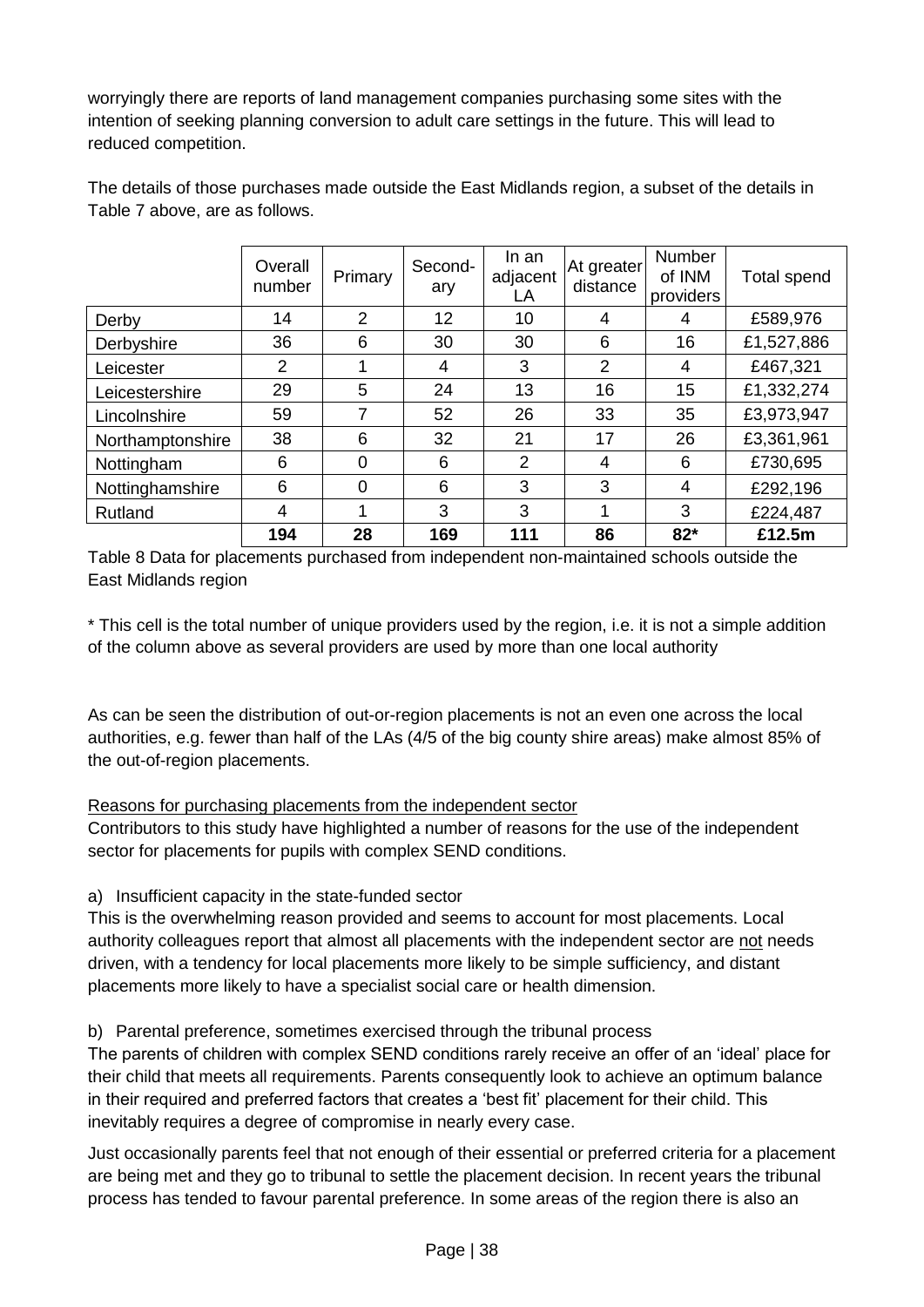increasing incidence of parents commissioning their own health and educational psychology assessments so they can strengthen their case at tribunals to obtain their preferred outcome. In the following chapter reference is also made to the part that glossy marketing brochures sometimes seems to play in the tribunal process.

For high-functioning ASD conditions there also seems to be a Catch 22 situation that sometimes features in tribunals. In these cases, placing the child in mainstream would meet cognitive needs but not personal support needs, but placing the same child in a special school would meet personal support needs but not their cognitive needs. Because the region does not have specialist provision for this type of need the tribunal and parental preference opt for placement in the independent sector.

#### c) Specialist social care needs

Some of these SEND placements are for pupils who are also in the care of the local authority. Sometimes placement decisions are led by the social care process when the paramount need is to obtain a suitable living arrangement for the child. Especially in moments of high crisis the social care needs are understandably dominant and the special educational needs of the child secondary. Often this leads to special school placement with an independent provider near to the new home and sometimes these placements are less than ideal. Because social care practice is so strongly evaluated by the stability of placements for these vulnerable children, there is a reluctance to then make any further changes unless absolutely necessary.

#### d) Specialist health needs

Some of the complex SEND conditions that are hardest to place within state-funded schools are ones that present highly specialist and profound needs. These conditions often have a medical basis, e.g. sensory and multi-sensory impairment and profound complex conditions. There is understandably a low level of supply of these most specialist places within any local area and an increased likelihood of placement at distance. These placements are therefore often made with the independent sector.

## e) Political preference

Although not reported in the contributions to this study, there is always a possibility that political belief and preference for a mixed market model can underpin placement decisions.

"The nice brochure that promised all kinds of support and therapy just didn't happen. We were told there was on-site therapy but this just meant that somebody dropped in for a session once every now and again, just like they had in her old school. We feel betrayed because we went to tribunal mostly because of this and she's really no better off and is now so much further away." (Parent)

There seem very few cases, if any, where the decision to place in an independent non-maintained school is made purely on the grounds of just the quality of provision. The decisions are generally a balance of issues that create the optimum conditions from the options available and compromises required.

Headteachers of state-funded special schools who have worked at or visited independent nonmaintained schools further confirm the view that there is rarely a higher quality of provision in the independent sector. Responses from heads within this study assert that independent schools are doing nothing that they don't already do or can't provide within the state sector. Furthermore there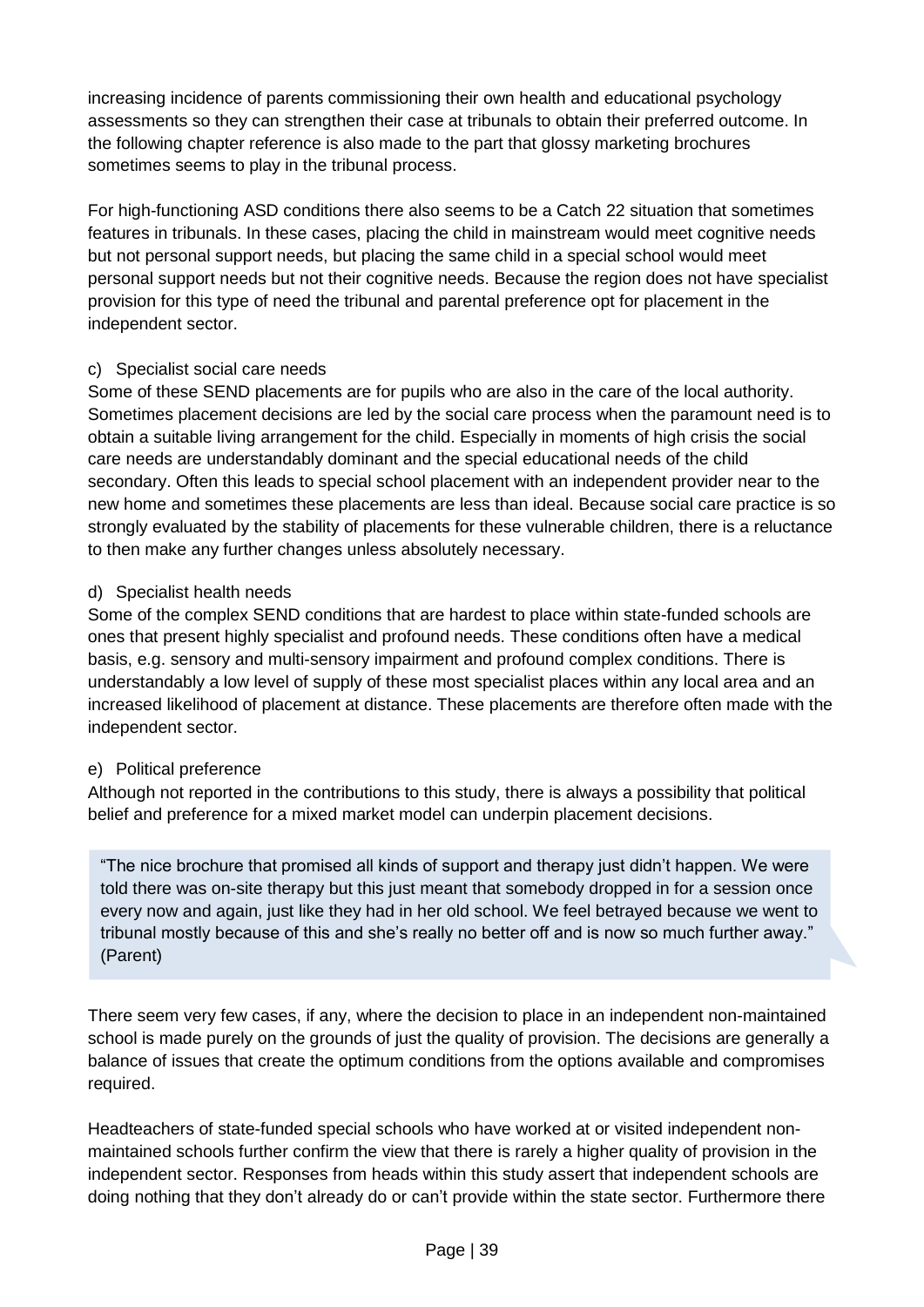are frequent criticisms that the service delivery offered in the brochures of the independent sector's glossy marketing brochures is not always evident in practice.

Although it is not possible to make simple cash comparisons, it does appear that state-funded schools provide education at cheaper cost than the independent sector. Several local authorities strengthen this position by their observation that the average cost of an EHCP placement in the independent sector has increased by 30-40% recently. Many state-funded special school headteachers say they are fully ready and willing to help create the solutions that could lead to distant SEND placements and many high cost placements in the independent sector being brought to an end.

This enthusiasm of the leading headteachers in the special school sector is something that needs to be harnessed. For the next few years in particular, the incoming government policy means that leading schools hold many of the cards required to create new solutions. While not all headteachers will have a full overview of the whole system in the way that local authorities have become accustomed to, the sector is increasingly being formed as a school-led environment. Many of the solutions to increase provision in the region will therefore require a strong partnership between schools and local authorities. For their part, local authorities can assume an objective position to act in the balanced interest of whole communities. They are well-placed to effectively play the role of independent broker, both on an individual basis to champion the most suitable decision for families and schools, but also in the strategic sense to help the more autonomous schools do what is best for the wider area.

#### Joint commissioning possibilities

In seeking to answer this chapter's question, there seem to be two main possible areas to focus upon:

- a) For the times when local authorities *do* need to use the independent non-maintained sector, could better prices be achieved by some or all of the commissioning local authorities acting collaboratively, either through bulk/block purchasing or by managing the market with a purchasing framework contract?
- b) Could the region's local authorities collaborate to stimulate the supply side of provision, either by growing state-funded provision or incentivising or commissioned the local, best value providers to expand their in-region provision?
- a) All nine local authorities of the East Midlands region have a well-established track record of collaborating on purchasing framework contracts in social care. A framework contract for the supply of independent fostering and residential children's home care has existed for several years and brought a degree of management to the market and maintained zero price inflation. It has also introduced a level of efficiency through back office and some quality monitoring functions. Because some of the providers on this IFA/Residential framework also provide special education, they are already used to working with the region's local authorities through this approach.

The field visits within this study revealed a general enthusiasm from local authority staff to see a purchasing framework contract for independent special schools developed quickly. Most see it as essential to bring a degree of controlled price management to a market in which they feel that the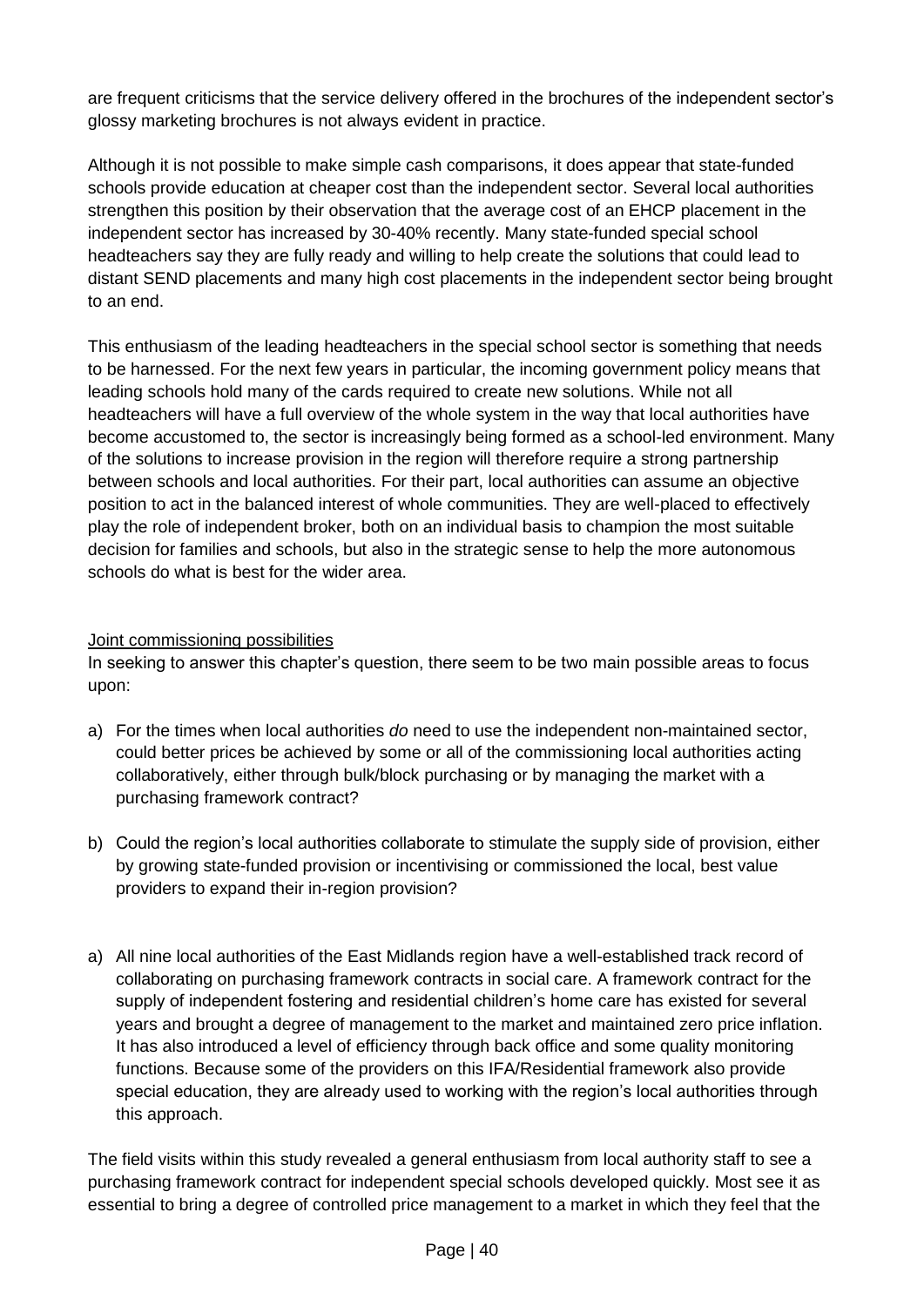cards have recently been very much in the hands of the supplier. Just one LA raised a degree of doubt or concern that a framework contract might not be worthwhile. They cited the simplification underway in the independent market to a reduced number of big providers as their reason for thinking that a framework contract might not deliver any competitive pressures to reduce prices. However, they did recognise the potential value of a framework contract to manage quality effectively.

Some LA colleagues also suggested that a framework should also consider the inclusion of inter-LA placements as this can sometimes also be an erratic market.

b) The possible growth of additional new special school provision is the topic of Chapter 5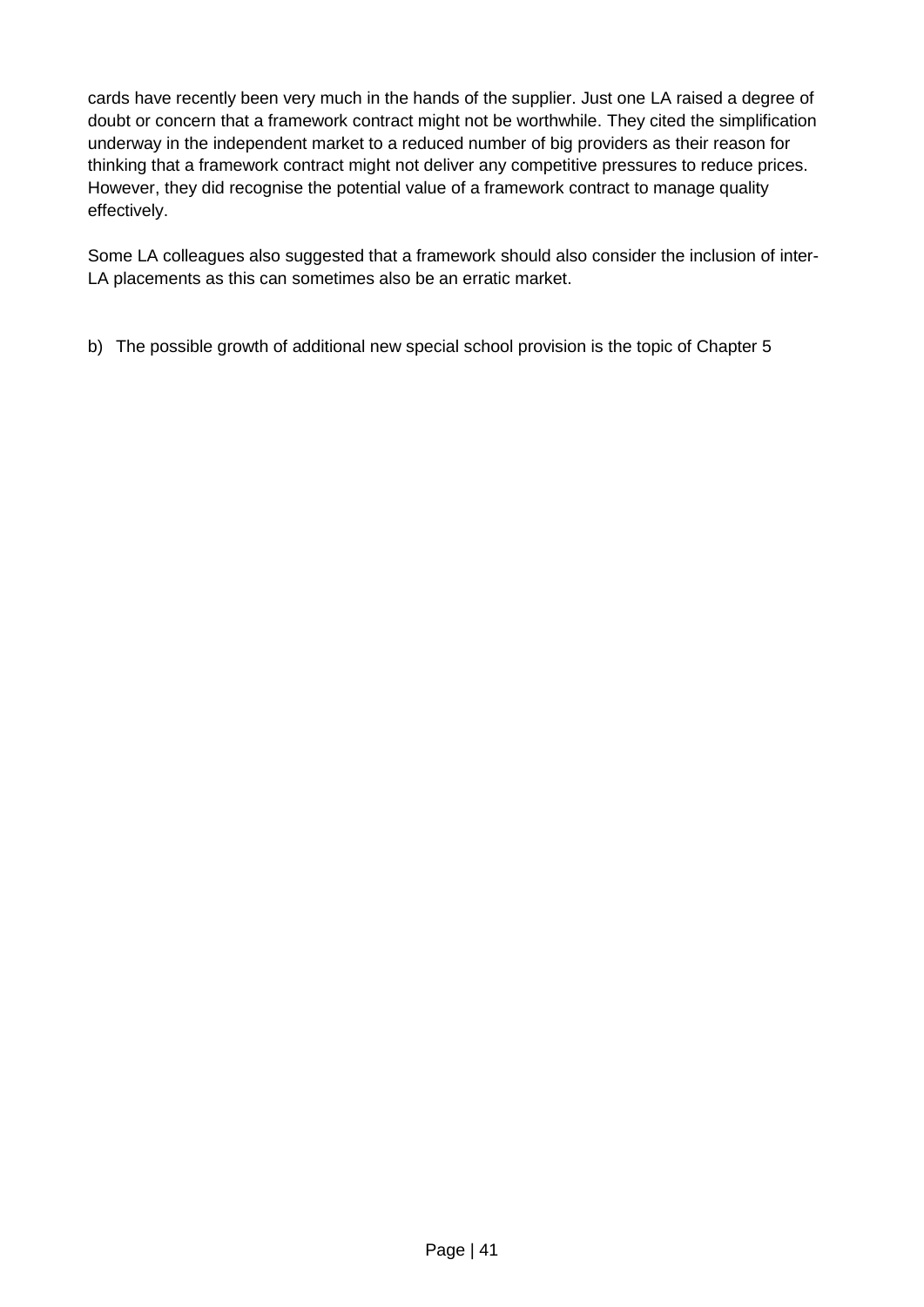# **Chapter 4: Can in-region placements be increased through an increased confidence in a better-articulated health offer that supports local placements?**

This chapter has been included in the study because the nature of relationships between heath partners (providers and commissioners) and local authorities is increasingly complex and subject to substantial recent change. The re-organisation of the local health service in Clinical Commissioning Groups (CCGHs) has introduced a major challenge in recent years as these are almost never co-terminus with local authority boundaries. The number of CCGs that a single local authority has to deal in the region with ranges from 1 to 7.

This is of major significance to this study on account of:

- The bi- and tri-partite nature of many EHCPs (between health and LA departments).
- The health services that so many pupils need at SEND Support and EHCP stages, usually of a therapeutic nature.

Even if the service organisations were in a steady state there would always be a degree of risk to be managed within the complex partnerships required to deliver an effective health offer to children with SEND conditions. However, 'steady state' is probably the last phrase that can be used to describe any sector in public service in recent years, especially the health service!

The initial suggestion for the inclusion of this theme in the study derived from a perception that the preferred placement choice of the local authority is often being over-looked in SEND tribunals because the parents and the tribunal itself is often persuaded by the coherent and confident offer of integrated health provision in the glossy brochures of the independent sector. While this topic has indeed featured within this study, a number of other significant dimensions of the partnership between health, local authorities and schools have been identified as relevant to the question posed.

At the outset it feels appropriate and necessary to make a point about inter-agency understanding. Some of the frustrations that are expressed by all partners (schools, parents, local authorities and health services) seem to derive from an expectation that other organisations should be unfettered to act in the way they recommend. This sometimes seems a little naive and doesn't respect the fact that every sector operates within its own regulations, guidelines, constraints and culture. This theme is especially true in some of the recommendations made about the health service as other partners often simply expect health to fit in with their models/policies.

## 1. Engagement in strategic planning and leadership

Given recent re-organisation changes it has become a significant challenge to develop and maintain an appropriate level of strategic partnerships between health and other partners. In relation to this study, the following examples have been provided to indicate positive steps that are being taken to improve strategic partnerships:

- In Lincolnshire an AD leadership role in children's services jointly funded on a 50:50 basis by health and the local authority,
- In Nottinghamshire and Northamptonshire senior colleagues from children's services sit on the Continuing Care boards to extend the strong LA and Health partnerships that operate in adult services across transition.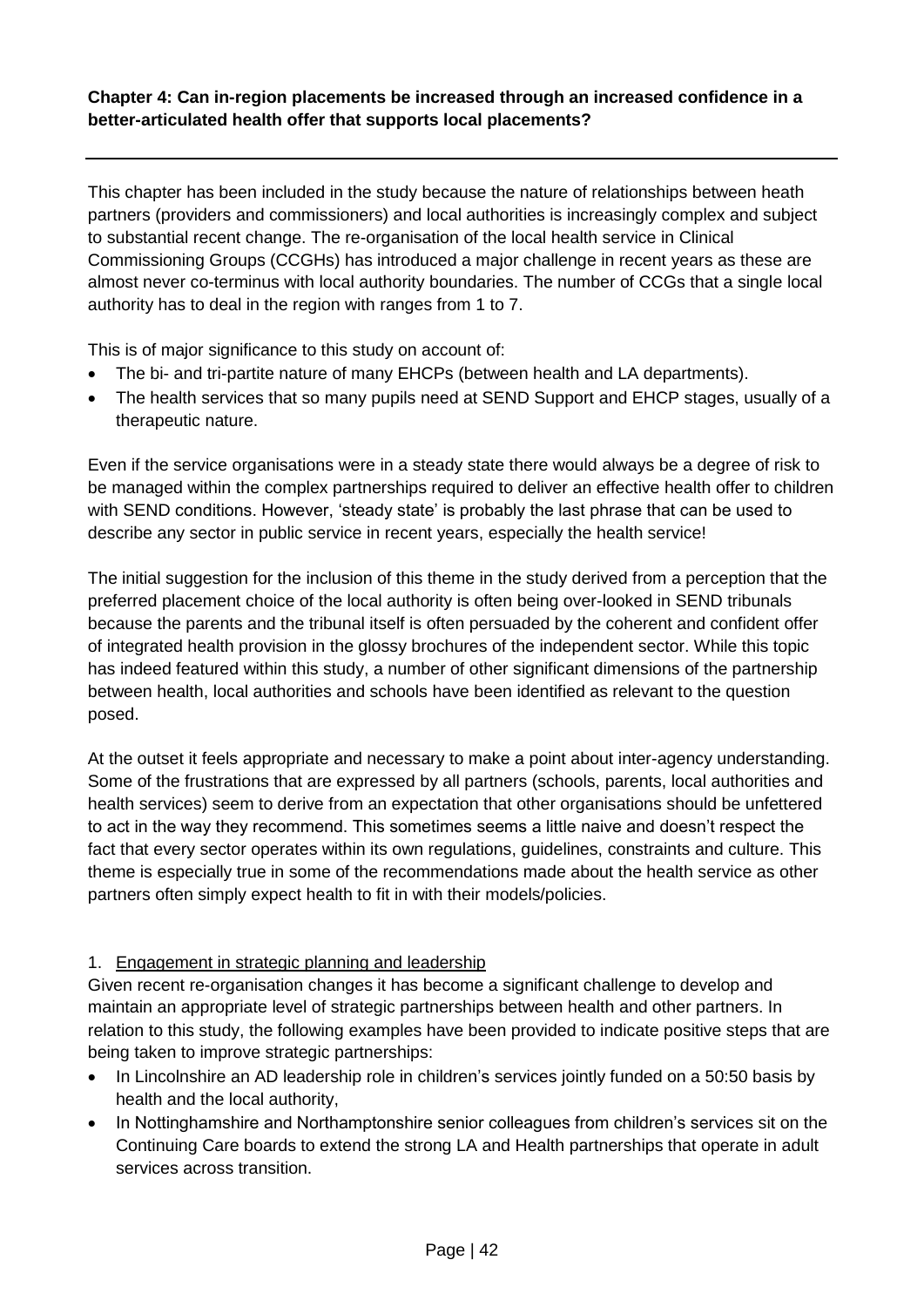- In anticipation of increasing alignment with the Continuing Care agenda, Nottinghamshire is looking to align the 11 categories of health need used within Continuing Care with the criteria used in the arrangements for EHCPs and special school budgets. This will start to standardise language, understanding and expectations. Success in this area in the future is seen to hinge partly upon the management of expectations of schools.
- Nottinghamshire is also trying to get leverage for children's SEND issues within Continuing Care arrangements, where partners are already well accustomed to balancing social care and health issues within adult cases, but they are not yet very familiar with the SEND dimension. The transition of young people with complex conditions into young adulthood provides this opportunity and most local authorities have raised the issue of seeking an earlier contribution from health through Continuing Care.
- In Lincolnshire, where the local authority needs to manage partnerships with four CCGs, agreement has been reached for the Executive Nurses of each CCG to work together and with the LA in a better partnership.
- Some areas have moved, or are looking to move towards pooled budgets between some aspects of health and local authority funding.
- Several local authorities are trying to ensure that the EHCP becomes a robust commissioning tool with all partners.

"We never get to see the bosses. Parent participation only goes so far. We're welcome at some meetings and the local authority always seems to want one a few of our voices to be heard, so long as we're not too noisy. But we only ever get to meet those with limited power and influence. We never get access to the real decision makers, those who can really create change in the system." (Contribution from a Parent Carer Forum)

## 2. The complications of multiple CCGs

One of the most significant recent challenges to an effective health partnership in many areas, particularly in the county shires, is the multiplicity of CCGs. In many areas at present these arrangements are still under-developed and can create additional complications in matters of complex SEND.

One such example is provided where a local authority has a particular problem in the inequity of services between their different CCGs, e.g. one won't provide therapeutic support for ASD, but another will. The lack of service on one area limits the ability of the schools to meet the needs of those pupils and reduces their ability to cope.

In another example, arrangements that used to operate very well on a loose reciprocal arrangement based on quid pro quo are now breaking down because of the need to quantify and manage services more precisely across complex partnerships. These smarter accounting processes have very quickly led to price variations in the charges of different CCGs and additional work is required to establish consistent and equitable pricing agreements.

Northamptonshire, which has just two CCGs has overcome such problems through an agreement that one of the CCGs will provide the children's health services both. This has effectively made the CCG co-terminus with the LA and simplified arrangements.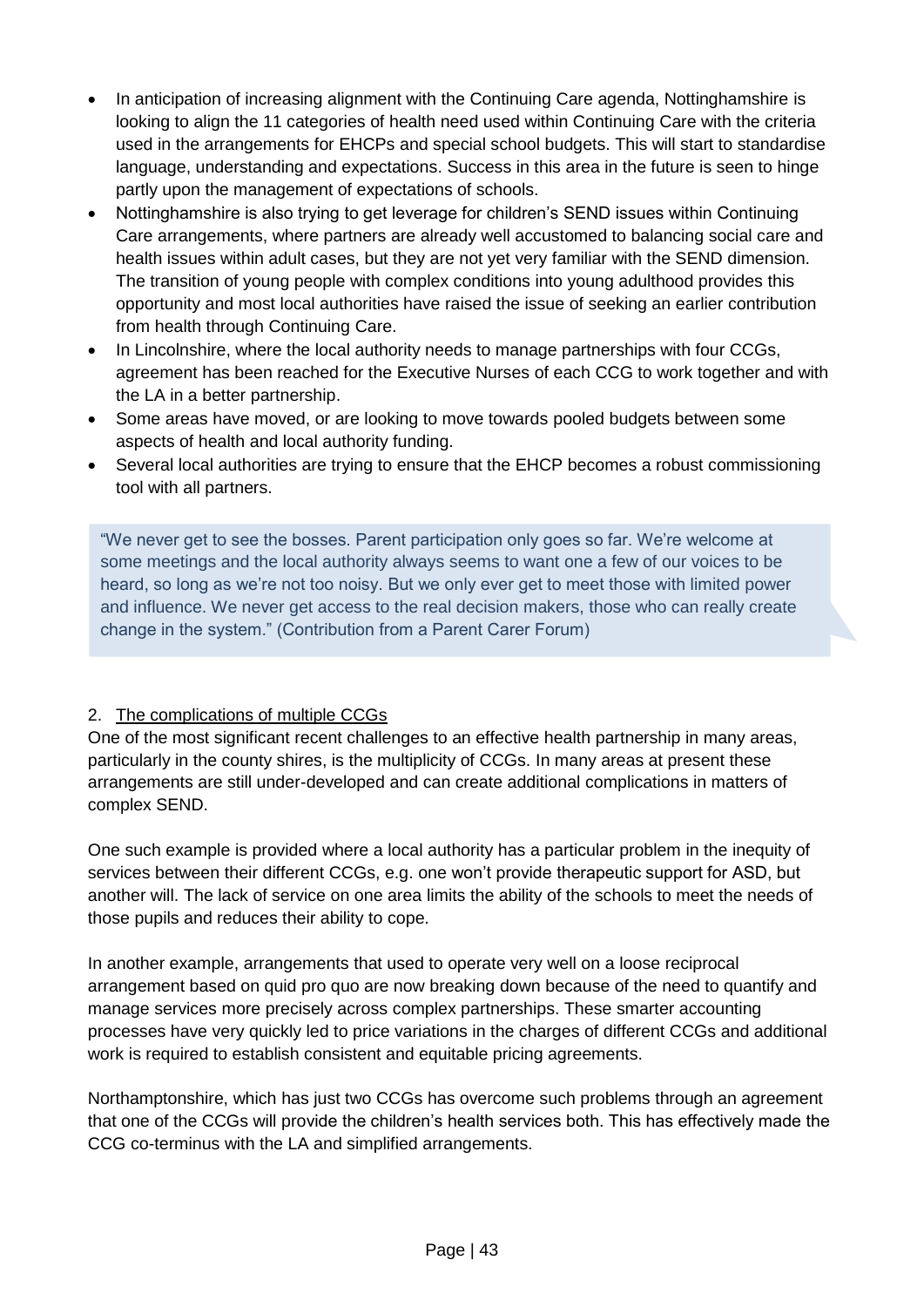At the most complex end of the range, Nottinghamshire local authority is required to work with seven CCGs. To handle this complexity they have created an Integrated CYP Commissioning Hub that is being developed to co-ordinate and deliver up to 16 distinct health support services within one organisation. This ICCYPH is being integrated across all CCGs, who contribute resources to a pooled arrangement for the necessary infrastructure and co-ordination. Nottinghamshire is also is working with CCGs through the CCG Toolkit and RAG rating their statutory SEND duties. It is expected that schools will gain confidence in the improved and more coherent health offer that the ICCYPH delivers. Nottinghamshire is also placing its EHCP work within an integrated children's disability unit.

"Services need to be more joined up and for each service to take responsibility for the student rather than passing them from one service to another whilst families lapse in to crisis." (Special school headteacher)

In a less positive vein, one LA reports a recent situation where their health partner agreed to 3-way funding for a specialist placement that was made out of the region. Health's contribution was provided for the mental health basis of the challenging behaviour of the child. The placement went well and after a while the presented behaviours became much improved due to the settled situation. At this point health then re-assessed their contribution and decided to withdraw their funding. Because the placement setting was named in the EHCP then the local authority has a statutory obligation and has ended up paying the full bill. This type of issue needs addressing.

A significant enduring challenge remains in that no LA or CCG seems yet able to evidence effective better co-commissioning of support prior to escalation. While the CCG and LA partnerships operate fairly effectively to make joint arrangements once significant levels of need have been established, the relationships don't yet seem to support collaborative early intervention.

## 3. Attendance at panel and decision making meetings

This topic has been one of the simplest, yet most significant frustrations experienced by many partners in most areas. The attendance of health colleagues at panels and decision making meetings for children with complex SEND conditions is very patchy and is seen to impede effective service planning and delivery. In some areas, getting even a health contribution to the annual reviews of EHCPs is difficult.

This issue seems linked to both of the previous two items above as better attendance is reported in areas where there is a co-terminus CCG and/or there are good strategic leadership partnerships.

#### 4. The quality and delivery of therapy services

Therapy services seem to work well in the early years when health services are clinic-based. As arrangements change to community-based services during school years the reported quality and satisfaction becomes more varied.

- In several areas schools and local authorities report difficulty in accessing therapy services
- Once therapy services are arranged, then most feedback reports satisfaction and good quality of service. This seems to be more likely if things are 'cut and dried' and a medical diagnosis (i.e. not SEMH, anxiety or behaviour) and a simple treatment pathway is being followed.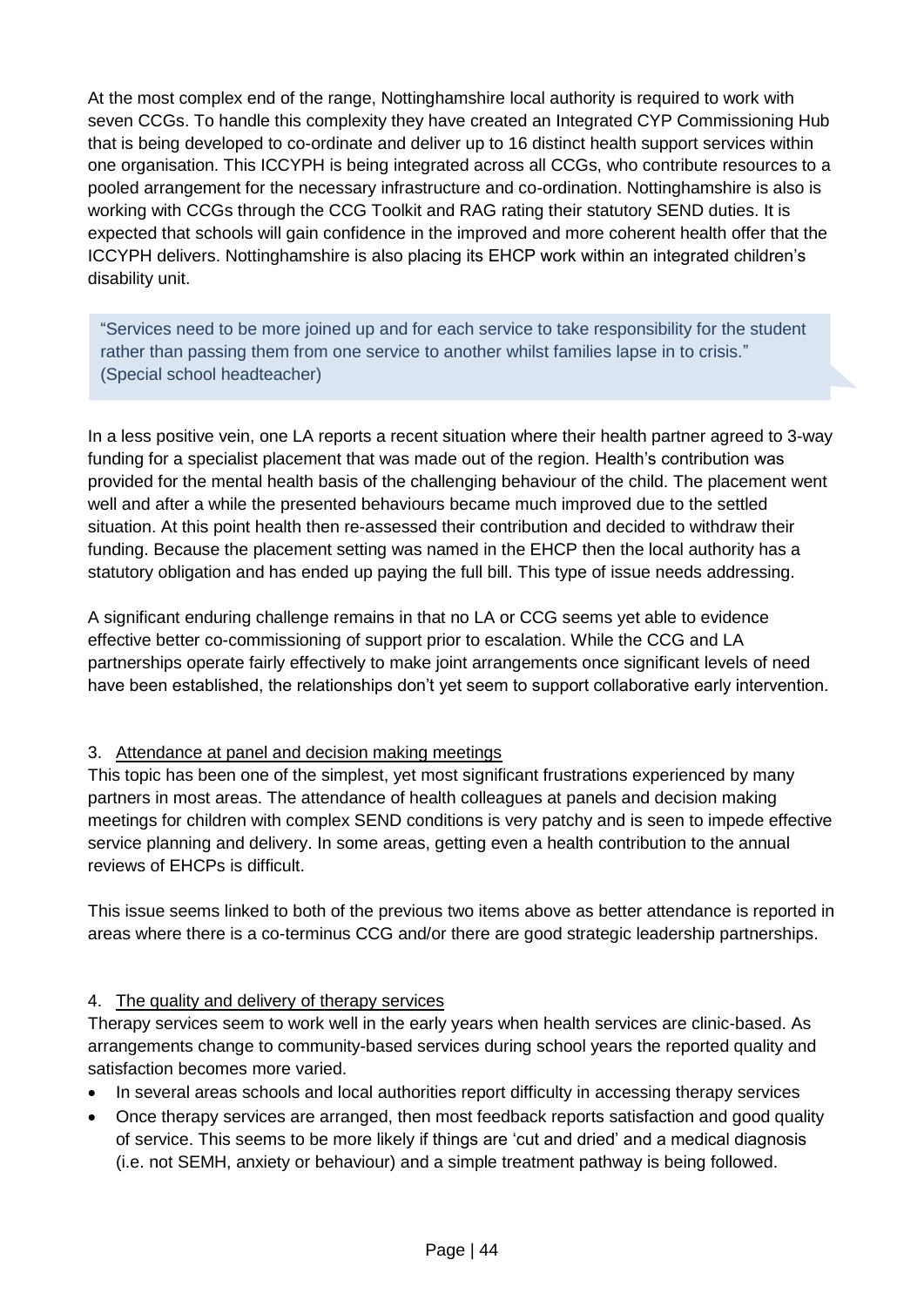In some rural areas there are particular problems because some services e.g. Speech and Language Therapy (SALT) are city- based and many families can't or won't make the journey for sessions.

As alluded to previously in this report, Nottingham has a positive health case study to share on this topic. Since their CCG started to commission a nurse service within one of their special schools rather than at a clinic or surgery, they have seen significantly reduced numbers of ambulance call outs, hospital admissions and significant illness. They also report far greater confidence in the staff at the school to assess, manage risk and provide care across a range of conditions far more widely than the areas of expertise provided by the nurse.

## 5. The inflexibility of therapist work

All contributions to this topic from special school headteachers made a consistent point, namely that most therapy services operate along very rigid guidelines and they would prefer to see far more flexibility (speech bubbles below). Some headteachers go even further to suggest that the commissioning and management of therapy services should be passed out to special schools to be arranged in a manner similar to some other specialist outreach and support services.

On the other hand, some parents value the specialism and consistency of the therapist's role and would prefer not to see therapy services embedded across the routine life of the school.

"Therapists don't understand outcomes! There is an important piece of work to so with NHS community services. They still want to come into a clinic or school and provide a service to a child, full stop. Also, their contributions to annual reviews are often just to specify their own service. We need therapists to start thinking in terms of outcomes. Many special schools now have sufficiently skilled assistants in sufficient volume to provide the on-going therapeutic support, so what we need therapists to do is to come in to work with, train and moderate the work of the school staff. These are new ways of working for some therapy staff, but could be far more enriching and professionally valuable"

(Special school headteacher)

"School Nursing has gone. We can't get health to contribute to EHCP planning processes. Many of the therapists just want to come in and work in the same old way to see 'their' child and then go again, whereas we need them to develop our staff to embed the practice. We end up having to buy therapy services." (Special school headteacher)

## 6. Community paediatricians

At their best, the arrangements and work of community paediatricians makes an invaluable contribution to the policy and practice with children with complex SEND conditions. In some areas, the regular attendance of the community paediatrician at every week's panel meetings and their contribution to robust review processes are significant. In other areas however, the poor attendance is problematic. This can then be further exacerbated by the alleged tendency of community paediatricians to over-diagnose ASD and suggest and recommend placements or provision that boosts parental expectations unreasonably.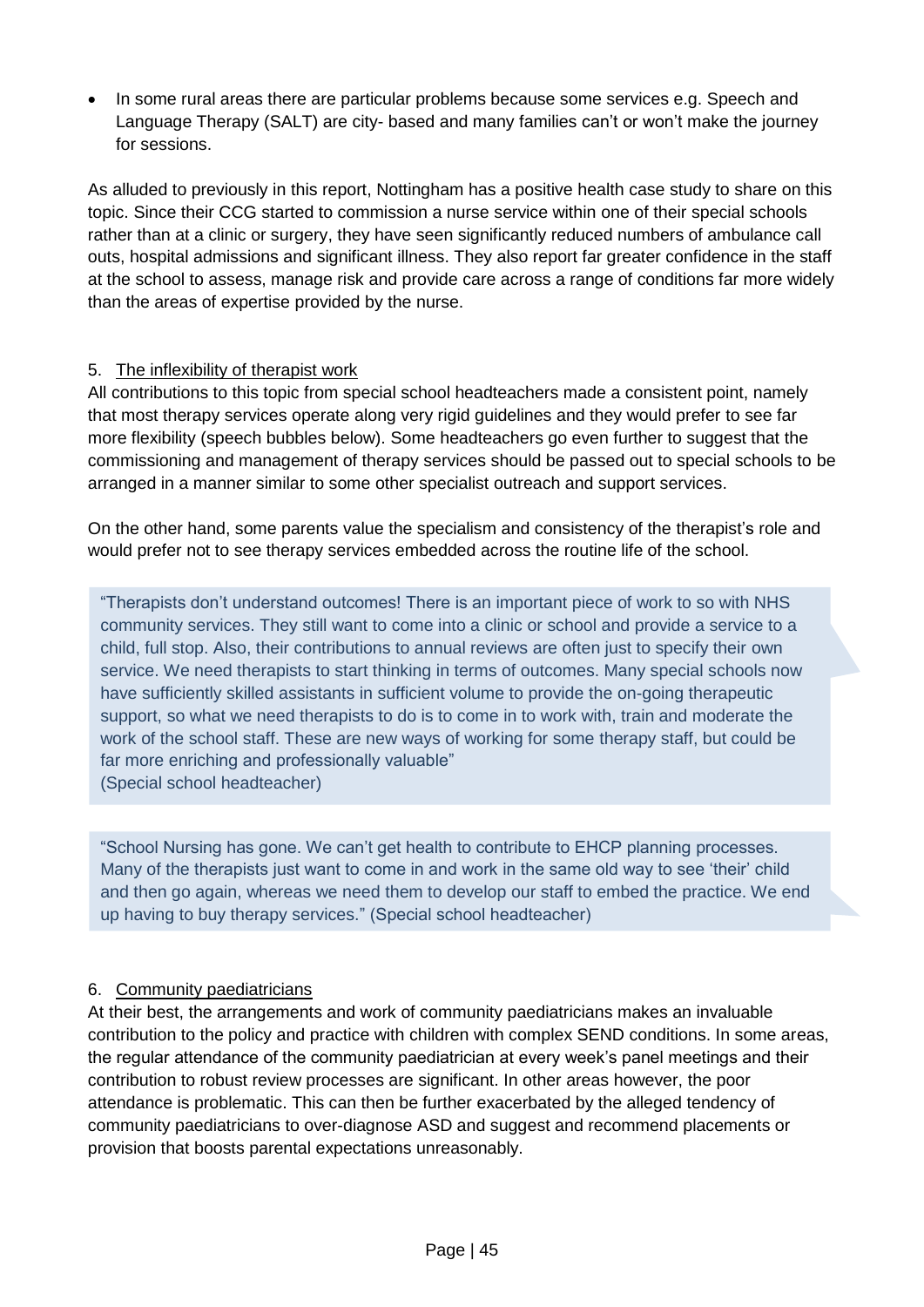# 7. CAMHS

Child and Adolescent Mental Health Services (CAHMS) attracted a lot of focus in this study. Generally speaking the limitations and quality of their services were frequently described as a weakness in the health offer. In one area however CAMHS colleagues are contributing to a CCG risk register of young people at risk of escalation to Tier 4 and this is reported as a strengthening partnership. In another area discussions are underway about trying to embed more CAMHS provision within SEMH special schools. In two geographical areas the quality of CAMHS provision was rated highly but most other contributions to this study were critical.

The most substantial, recurring themes in discussions were:

- CAMHS colleagues contribute to ASD/SEMH diagnoses and make educational/placement recommendations but don't seem be able to offer any appropriate psychiatric support.
- There is simply not enough psychiatric therapy and if it is provided it is provided in very few centres that can be inaccessible for families in need or in crisis.
- CAMHS colleagues sometimes refuse to work with a young person or family at times of crisis, stating a need for stability, despite the judgement of most/all other partners that that is the time of greatest need for support. By the time they are settled, the need is reduced.
- CAMHS colleagues tend to advocate a less personalised approach than is helpful.
- Their opinions (not advice) are given in de-contextualised clinic sessions that don't consider the child in home and school settings and certainly don't connect the two.

"Mental health provision is very limited and the impact on students in special schools is very significant, many might not need to be in special schools if better care was available earlier." (Special school headteacher)

# 8. Schools starting to fund health staff

A combination of increasing school autonomy with delegated funds and a growing sense of frustration about the availability and sometimes the quality of health services is leading to some schools starting to buy or employ their own health services. Access to speech and language (SALT), occupational and mental health therapies are most frequently reported as the areas of frustration. Examples of such school developments include:

- One group of special schools has started to employ their own on-site clinical nurses as they have been unable to obtain funding from their CCG.
- In another special school the CCG and the school pay 50:50 for a nurse who then works with two healthcare workers who are 100% employed by the school.
- To improve support for mental health one school buys in an educational psychologist periodically to provide training and development for staff.
- One academy chain employs an educational psychologist and is considering more specialist staff to work across their group of schools.

Although these steps are understandable, they beg questions about the nature and quality of the clinical supervision and governance that will support, challenge and protect these staff.

This chapter was introduced to this study due to a perception that the independent sector's glossy brochures sell an integrated health offer that can't be matched. However, despite the critical nature of many of the contributions to this topic, in all areas there is still a strong belief in the general quality of the services provided through their health partnerships. In addition, the suspicion of many colleagues, borne out by the testimony of several contributing families, is that in reality the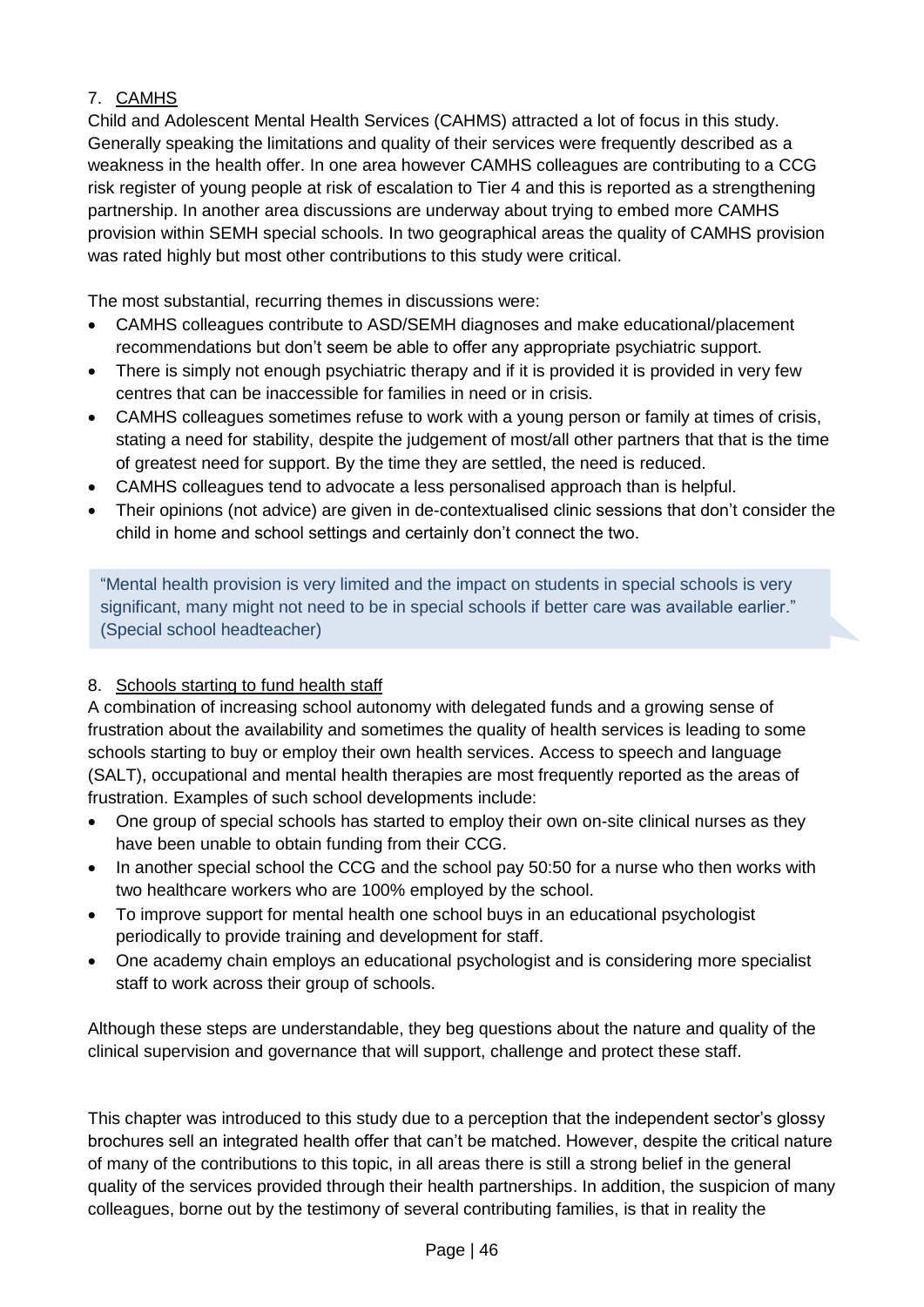integrated health offer described in the brochures is often not provided by the independent sector or is but a pale imitation. Consequently one area in the region has decided to produce its own 'glossy brochure' to describe this quality of their state-funded health services to families and tribunals. To the extent that parental preference and tribunals can be influenced by the confidence of a glossy brochure, then it seems good sense for LA-health partnerships to do more to showcase the quality of their provision.

More fundamentally however, the more urgent need is the continuing strengthening of strategic partnership work between health and local authorities. The areas that have several CCGs seem to be several steps behind those where a co-terminus CCG is contributing to strong leadership and coherent services are evident. Innovation in other areas however is still about trying to create the required strategic partnership and in the meantime schools and families are seeking other solutions to their dissatisfaction.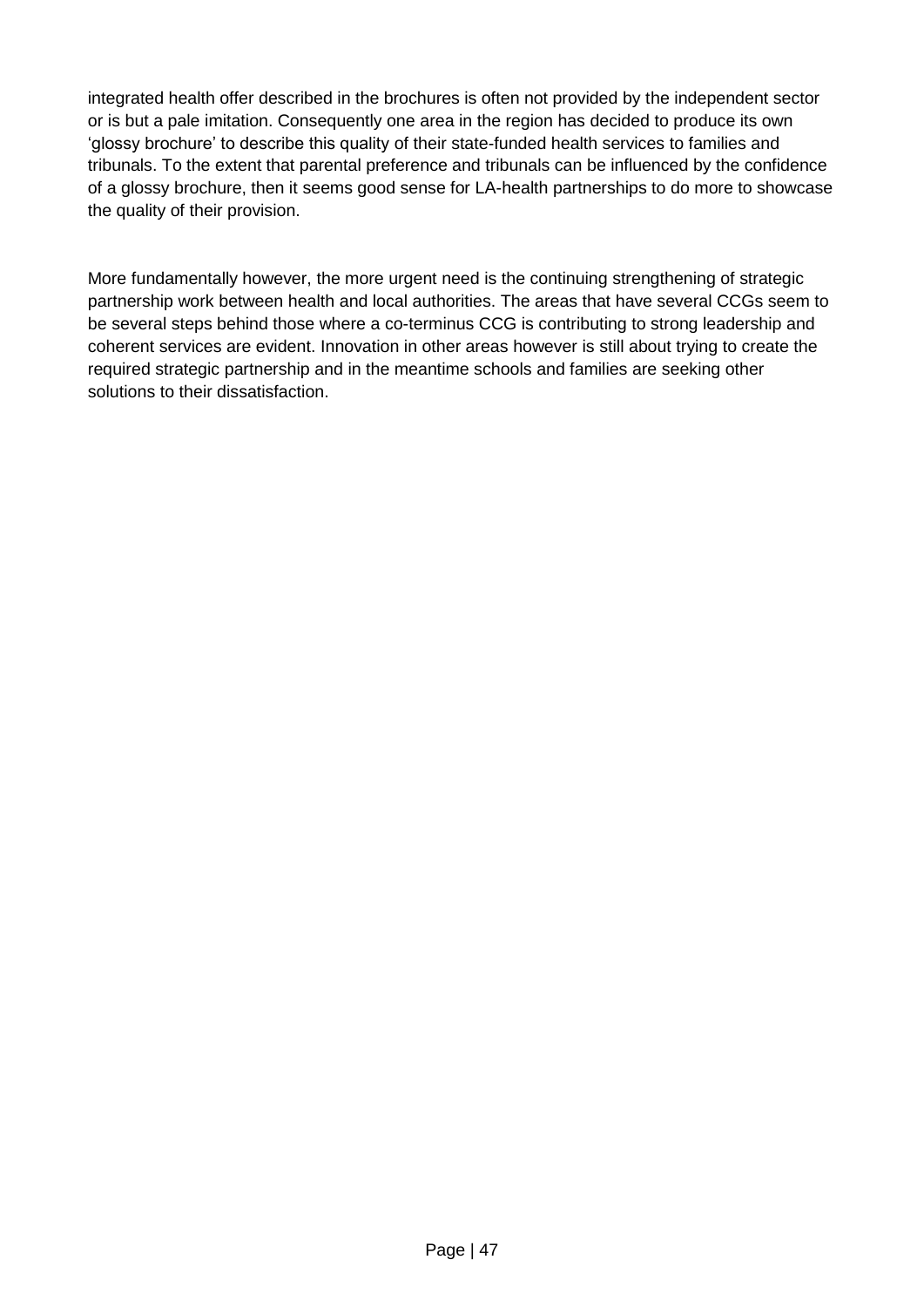## **Chapter 5: Are there some highly complex specialist needs or growing demands that are particularly hard to meet and it seems feasible to consider the development of new schools within the region?**

On balance, the conclusion of this study is that the creation of some additional special school places in the region, preferably state-funded, is pragmatic and probably necessary. However a note of caution is added to not to simply see this as a capital building campaign to respond this study's theme, as this will ignore the greater benefit that can accrue from improved practice on other fronts.

As this final chapter's title indicates, there are two significant demand pressures in the region that leads to extensive purchase of places from the independent sector, sometimes at distance.

- a) Demands that are hard to meet because of low incidence and high complexity
- b) Demands that are hard to meet because of growth in demand
- a) Low incidence and high complexity

As yet there does not appear to be a joint strategy to tackle the shortage of provision for low incidence, highly complex needs. No single LA area experiences sufficient demand on their own to warrant investment in new provision and nine separate customers therefore continue to go to market rather than creating their own.

The data analysis and contributions to this study have however highlighted a few conditions for which new specialist provision in the region would be good for families. Furthermore an opportunity seems to be presented within the government's Free School agenda to build more special schools, and this is timely. The SEND conditions most frequently identified as needing more highly specialist provision that is probably best delivered on a (sub) regional partnership basis include

- o Deaf and hearing impaired
- o Visual impairment with cognitive learning difficulties
- o High-functioning ASD
- o High anxiety
- o Physical disability
- o Mental health with violence

Linked to these suggestions for new provision are further suggestions for the regional commissioning of highly specialist outreach services for some complex conditions. The recommended model for consideration is an expansion of the concept of commissioning specialist support and outreach services from our special schools, maybe on a sub-regional basis.

b) Growth in demand

Population growth alone is also leading to increased demand and the general long term improvements in medical care and the life chances of children with complex conditions introduces another cohort into our education system that weren't previously surviving to reach school age.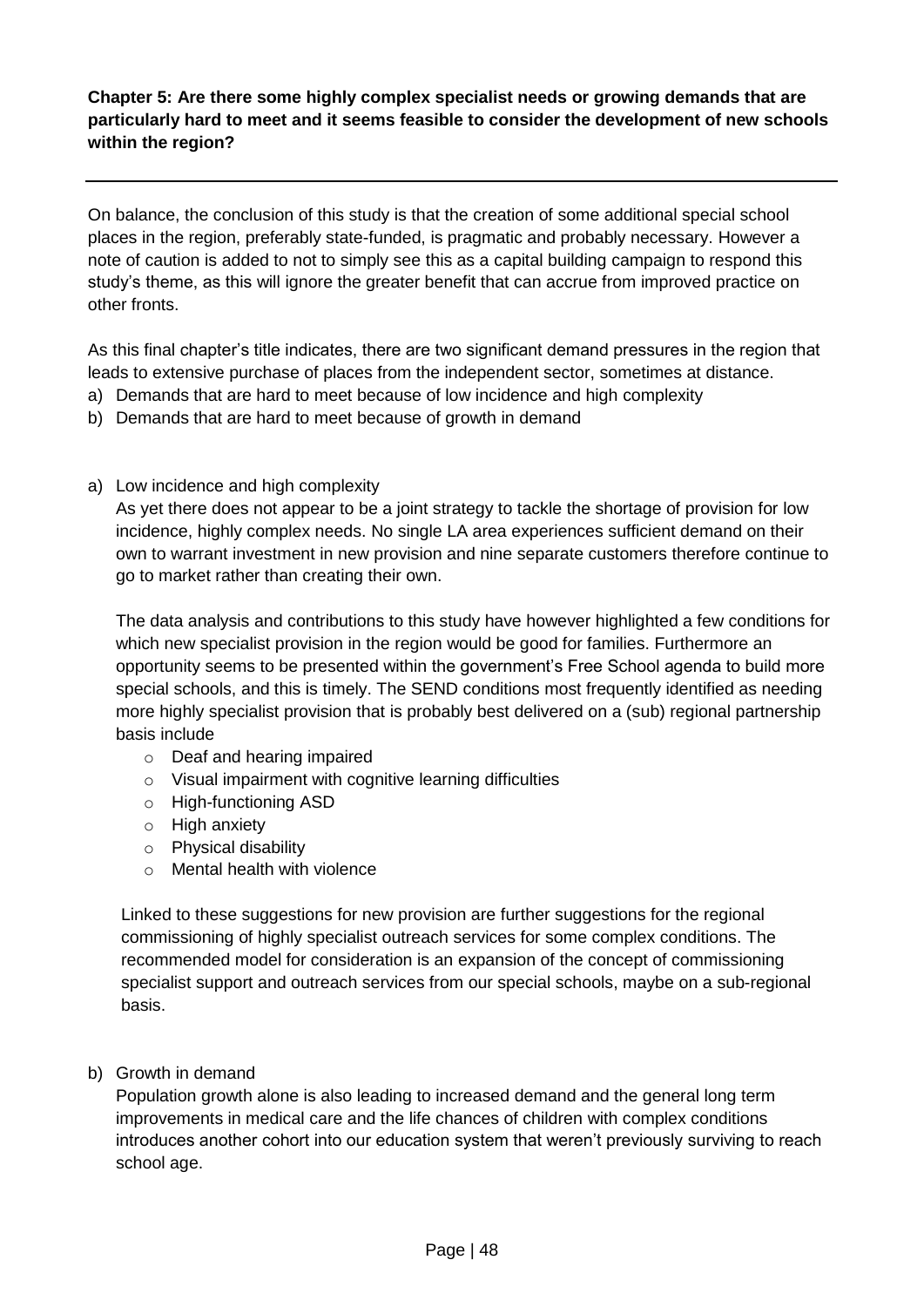This basic growth in demand for extra special school places alone is already leading to expansion and capital development around the region. As reported, in almost every LA area there are school extensions and additional classrooms being added to special school sites, plus some surplus buildings are being re-commissioned as additional special school sites.

As reflected in the data and commentary throughout this study, the dominant categories of need for which more capacity is required are ASD and SEMH. It is of interest and potential significance that in several areas some substantial work is underway to develop specialist provision within mainstream secondary schools that will cater for the needs of some ASD pupils who can be supported effectively to access the mainstream provision. These initiatives are borne from a preference for inclusive support units in mainstream wherever possible and an underpinning belief that, in the same way that it has become 'custom and practice' for mainstream schools to embed provision that meets dyslexia needs, so we must similarly move the thinking on in mainstream schools to support many more pupils with ASD as the norm.

However these planned expansions of existing schools and the development of specialist units in mainstream schools will go some way to meeting increasing demand but will not satisfy it. Furthermore, in the absence of visionary strategic leadership that can work with whole communities of mainstream and special schools to sufficiently drive inclusive steps that lead to hundreds more children with complex SEND conditions being placed in mainstream settings, then the region needs a few more special schools.

In some areas (especially where local and national policies align) this decision has already been, or is currently being made to stimulate the growth of new special academies through the Free School agenda. Within this policy the local authority can't simply request or obtain funding themselves but is able to work with other partners who become the lead applicant/sponsor for these new schools. Most commonly the inspirational leaders of existing special schools that have converted to academy status, however in one area it is of interest that a group of parents is developing its role and interest in the establishment of a new school. The local authorities involved are generally taking a very supportive role to make capital resources and potential sites available to help with the development of these schools.

As a result it looks likely that over the next few years there should be at least 5 or 6 new special free schools created in the region, almost all of which are planned to accommodate ASD and SEMH needs. In addition there are some new mainstream Free Schools in which an insistence upon specialist provision for ASD should meet some demand.

"I think the development of any new SEND provision needs to be done within the context of the whole provision both current and planned. The development of free special schools should be part of a planned for framework of provision." (Special school headteacher)

There is a risk with these new special academies as they will have significant control over pupil admissions. In the developments already underway or in discussion, this factor is being addressed through agreements that will ensure that the needs of local children take priority and that admission will be limited to pupils with an EHCP. While the local authority retains its role as the guardian of the EHCP system, so it will be able to exercise watch-care over the provision in these new schools.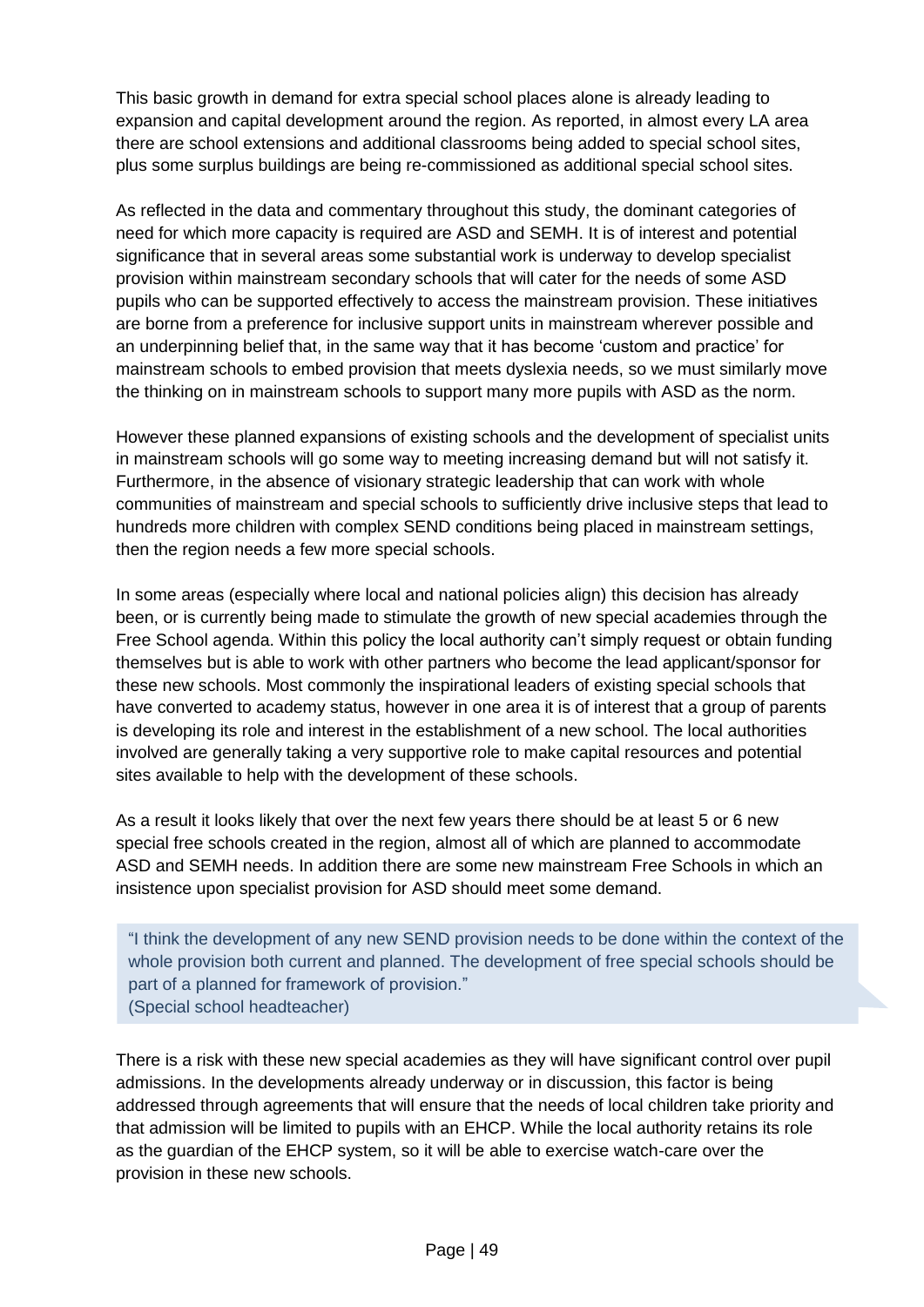# **Conclusion**

This study was carried out to investigate the key issues that underpin the extensive use of the independent non-maintained special school market that leads to almost 100 pupils with complex needs being placed at long distances from home.

These placements are but the headline-grabbing tip of an iceberg that exist because of prevailing conditions and practice across the education system. It is not a simple case of changing these 100 purchasing decisions. This report has tried to focus upon the extent of the iceberg that sits beneath the water-line that should demand even greater attention.

The issue is more about the capacity of the entire school system to provide good quality education for pupils with complex SEND conditions than it is about this relatively small number of purchases. There is no single 'magic bullet' that can be used and sustainable solutions will only come about through strong leadership across partnerships that take a determined, long-term approach on a number of fronts.

This report has illustrated a wide range of practice and policy across the region. It has also identified some interesting and innovative practice that offers significant learning and promises potential impact. It is suggested that, taken collectively and blended within a coherent approach that is attentive to local circumstance, the solutions already exist or are underway that can contribute to sustainable improvement.

The East Midlands region has benefitted in a number of ways over the years from a collective approach and this can underpin progress in this area. At the very least there is an opportunity to share the wealth of practice, initiatives and substantial learning and knowledge that exists within the partner organisations. This will help each local area craft the solutions that best suit their learners and context. Going further, there are opportunities for collaborative development that could create significant service improvements or increase the specialist capacity of the region to meet the most complex needs.

- Hopefully this report serves to illuminate some of the issues and context that require attention in any efforts to create sustainable improvements for these most vulnerable children and young people.
- Hopefully it also shares some of the interesting, sometimes innovative work that is being developed around the region that shines a light to help others see the paths that they might take.

Peter Chilvers April 2016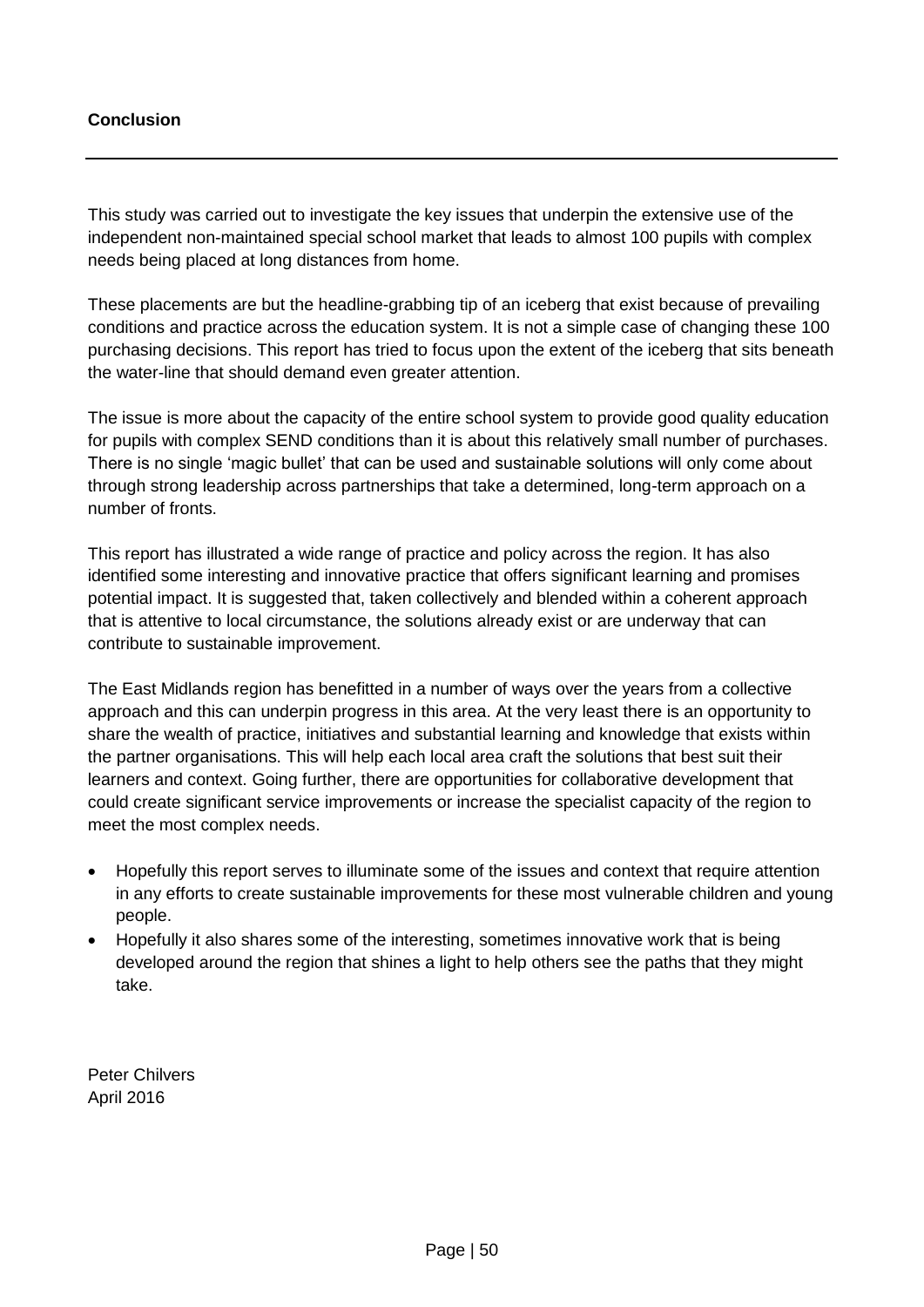Angela sits calmly to share her story, full of dignity and humility. Her eyes light up with pride as she talks about Toby her precious son, gentle words of love and utter devotion. Yet their story is so laced with sadness and riddled with injustice that it could be a tale of anger.

- The school that could see errant behaviour but not hear desperate cries
- The organisations who could manage thresholds but not provide a service
- The impenetrable system more concerned with compliance than compassion
- A society that expects Angela to put her whole life on hold, give up her career and commit almost every drop of effort and resource for Toby.

But a mother's unconditional love is one of the world's greatest powers and Toby has been blessed. The unquenchable resolve of this quiet remarkable lady looks beyond the austerity of the institutions to seek and search for their beating heart.

- The resolute family worker, fired in equal measure by compassion and injustice, who simply won't concede
- The ambulance driver, rich in empathy, who saw the real emergency behind the call
- The bold headteacher who managed and moulded the regulations to provide welcome and sanctuary
- The CAMHS consultant who exerted their influence to open strongly-blocked channels

All inspiring individuals who stood defiantly, shoulder to shoulder with Angela and Toby, refusing to accept that this child doesn't matter.

But why does it require exceptions to the rule for the system to show it can care? Why is it so often the exception and not the rule to walk a few steps in Angela's shoes, to dwell a while in Toby's world and to see the depth of this mother's love? Why, time after time is it only when the persevering parent eventually finds someone who will set aside their processes and see the person, that compassion is released?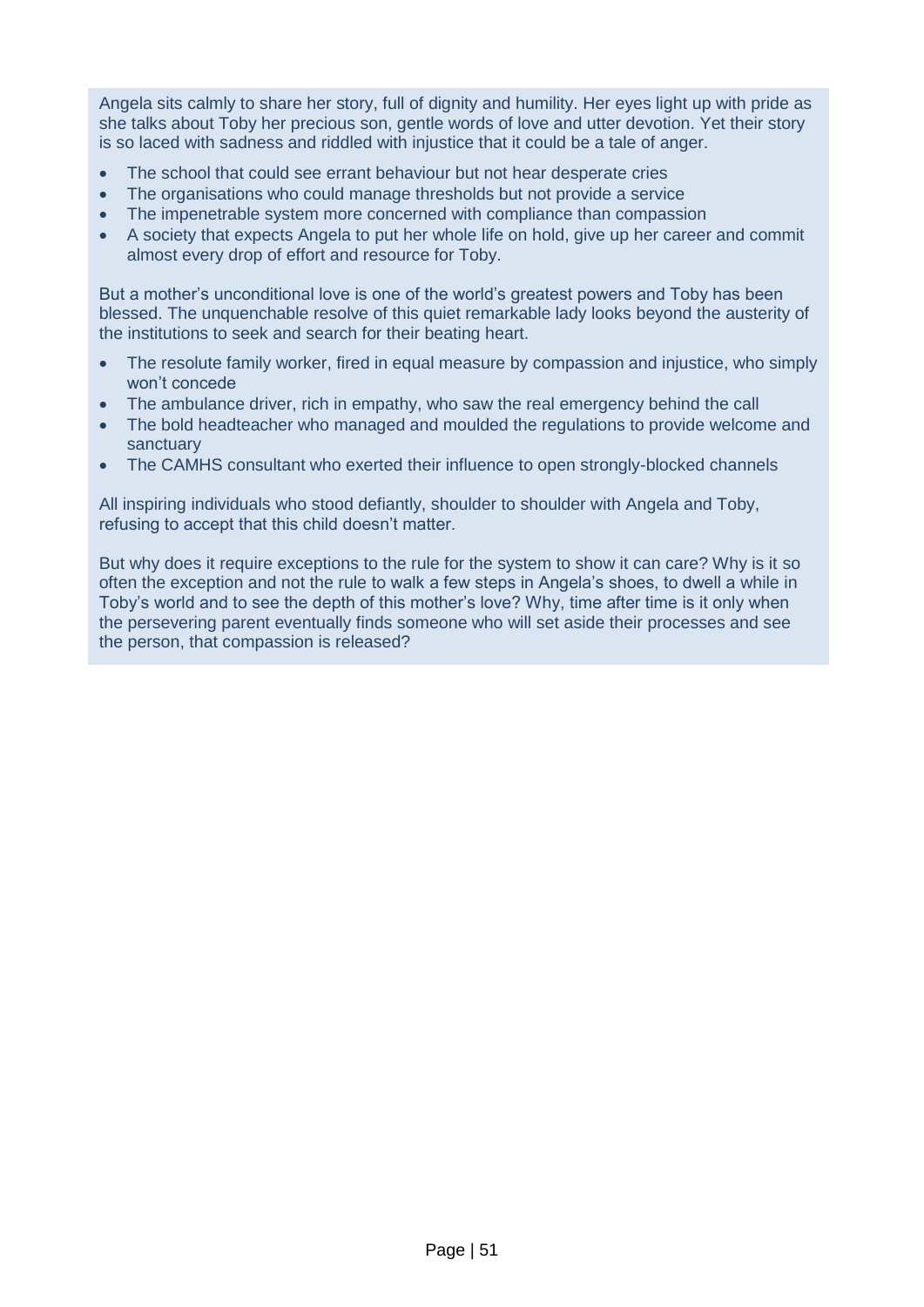This checklist is derived from the key themes within this study report. It enables Local Authorities to reflect upon and review a wide range of influencing factors that contribute to SEND placement practice and might help to:

- increase the sufficiency of SEND provision
- reduce the incidence of distant placements

#### **Theme 1: Inclusion of complex SEND conditions within mainstream settings**

| To what extent have you:                                                                                                                                                                                                                         |  |  |
|--------------------------------------------------------------------------------------------------------------------------------------------------------------------------------------------------------------------------------------------------|--|--|
| Developed performance indicators for SEND progress and/or an<br>inclusion indicator to promote good practice in mainstream schools                                                                                                               |  |  |
| Introduced resources or toolkits to support the effective inclusion of<br>complex SEND conditions in mainstream schools, e.g. Autism Friendly<br><b>Schools</b>                                                                                  |  |  |
| Expanded some mainstream school sites to specifically increase<br>capacity for complex SEND placements                                                                                                                                           |  |  |
| Encouraged the creative use of dual placements and substantial in-<br>reach and out-reach arrangements to enable more pupils with complex<br>SEND conditions to receive more of their education in mainstream<br>settings                        |  |  |
| Introduced measures that hold schools and academies to account for<br>exclusions that seem associated to SEND conditions                                                                                                                         |  |  |
| Addressed primary-secondary transition for SEND pupils in both primary<br>and secondary schools to introduce effective practice                                                                                                                  |  |  |
| Introduced effective practice that promotes independence and tapers<br>any dependency on support as pupils with complex SEND conditions<br>approach secondary transfer                                                                           |  |  |
| Established culture of expectation in the mainstream school leadership<br>community that most/all EHCP placements for MLD, VI/HI without<br>cognitive impairment, plus increasing proportion of ASD are routinely<br>made in mainstream settings |  |  |

## **Theme 2: Enhanced provision**

| To what extent have you:                                                                                                                                                |  |  |
|-------------------------------------------------------------------------------------------------------------------------------------------------------------------------|--|--|
| Sustained and/or increased enhanced provision in mainstream schools<br>within specialist units or through additional resources                                          |  |  |
| Created new specialist 'hubs' in the development of new or existing<br>mainstream school sites                                                                          |  |  |
| Made creative use of enhanced provision arrangements to enable more<br>pupils with complex SEND conditions to receive more of their education<br>in mainstream settings |  |  |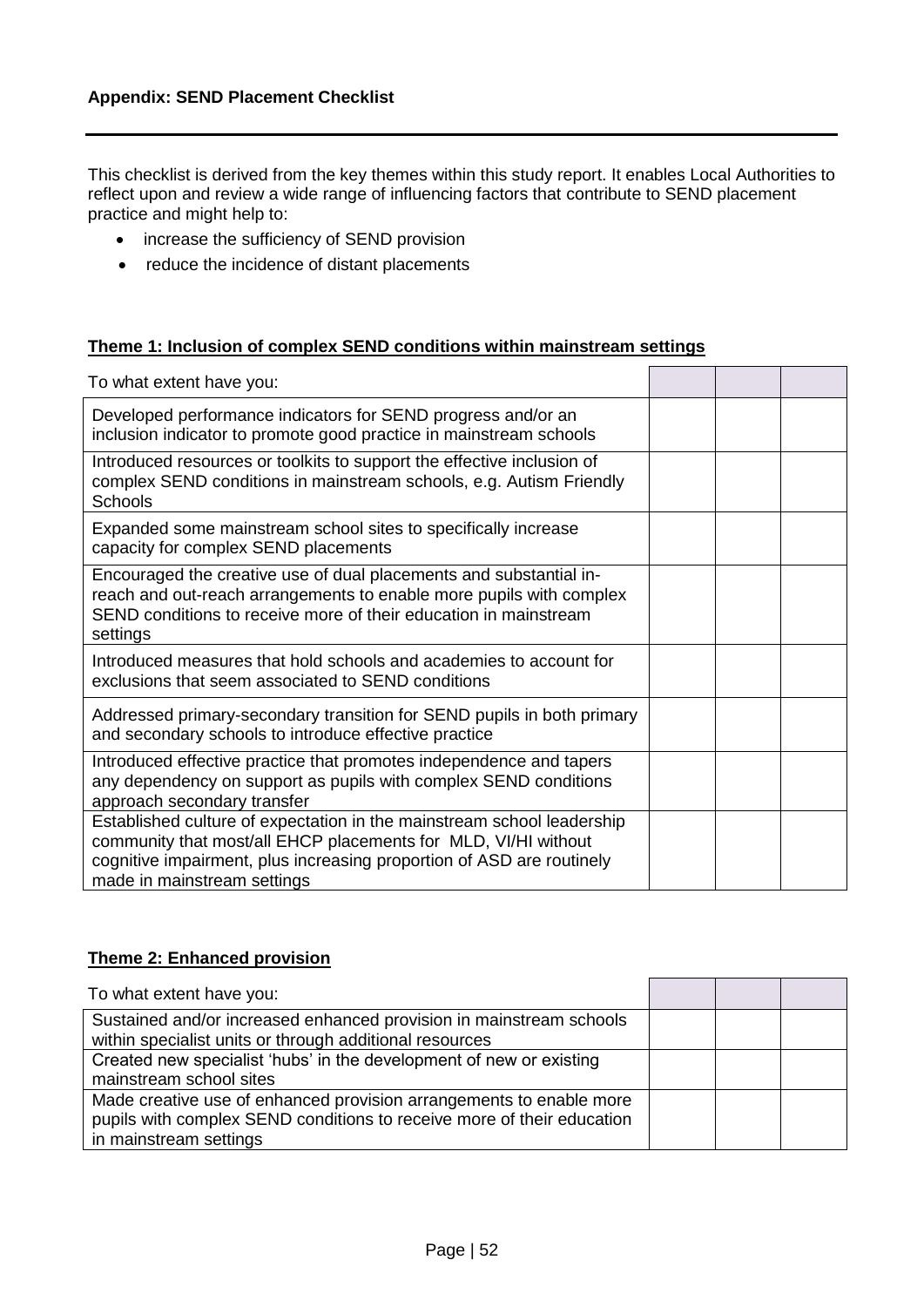# **Theme 3: Development of existing and new special schools**

| To what extent have you:                                                                    |  |  |
|---------------------------------------------------------------------------------------------|--|--|
| Ensured that review meetings of pupils placed in special schools                            |  |  |
| routinely consider the most appropriate school setting                                      |  |  |
| Special schools being developed, or developing themselves, as                               |  |  |
| providers of specialist support services for mainstream schools                             |  |  |
| Commissioned special schools (individually or in groups) to provide                         |  |  |
| area-wide specialist outreach/support services, e.g. Autism Outreach                        |  |  |
| Reviewed any prolonged placement of Y14 students in special schools                         |  |  |
| Undertaken sufficiency audit to establish whether additional special                        |  |  |
| schools are required for population growth and/or more appropriate                          |  |  |
| placement settings                                                                          |  |  |
| Developed plans with the community of special school leaders to                             |  |  |
| consider/make strategic applications for new Free Special Schools                           |  |  |
| Considered the de-specialisation of special schools to move towards 'all                    |  |  |
| needs' schools serving more defined catchment areas                                         |  |  |
| Developed, or encouraged the development of the role of special                             |  |  |
| schools within the emerging school-led system, e.g. within Teaching                         |  |  |
| <b>School Alliances</b>                                                                     |  |  |
| Ensured special schools are engaged fully in initial teacher training, both                 |  |  |
| contributing to provision and offering placements                                           |  |  |
| Considered the co-location of special schools and social care facilities,                   |  |  |
| e.g. children's homes, to increase local solutions for children in care with<br><b>SEND</b> |  |  |

## **Theme 4: System-wide leadership and the role of school leaders within local SEND policies and decision-making**

| To what extent have you:                                                                                                                                                           |  |  |
|------------------------------------------------------------------------------------------------------------------------------------------------------------------------------------|--|--|
| Developed a collective approach with all special schools in the area to<br>create a coherent strategy of provision/placements                                                      |  |  |
| Representative headteachers from special and mainstream schools fully<br>involved in high needs funding policy and complex SEND placement<br>decisions                             |  |  |
| Established a well-understood local policy that every effort will be made<br>by all partners/colleagues to place children in local settings                                        |  |  |
| Commissioned school system leaders (or simply placed the challenge<br>with them) to develop inclusion strategies that keep all/most children<br>with complex SEND conditions local |  |  |

## **Theme 5: Use of the independent non-maintained sector**

| To what extent have you:                                                                                                                                                                                                       |  |  |
|--------------------------------------------------------------------------------------------------------------------------------------------------------------------------------------------------------------------------------|--|--|
| Undertaken a detailed case-by-case examination of every child placed in<br>independent non-maintained settings, especially those at distance, to<br>identify what it would take to find a local solution and 'bring them back' |  |  |
| Introduced market and price management mechanisms, e.g.<br>procurement framework or block purchasing, to introduce price<br>constraints                                                                                        |  |  |
| Worked with the independent non-maintained sector to develop or<br>commission provision matched to priority needs                                                                                                              |  |  |